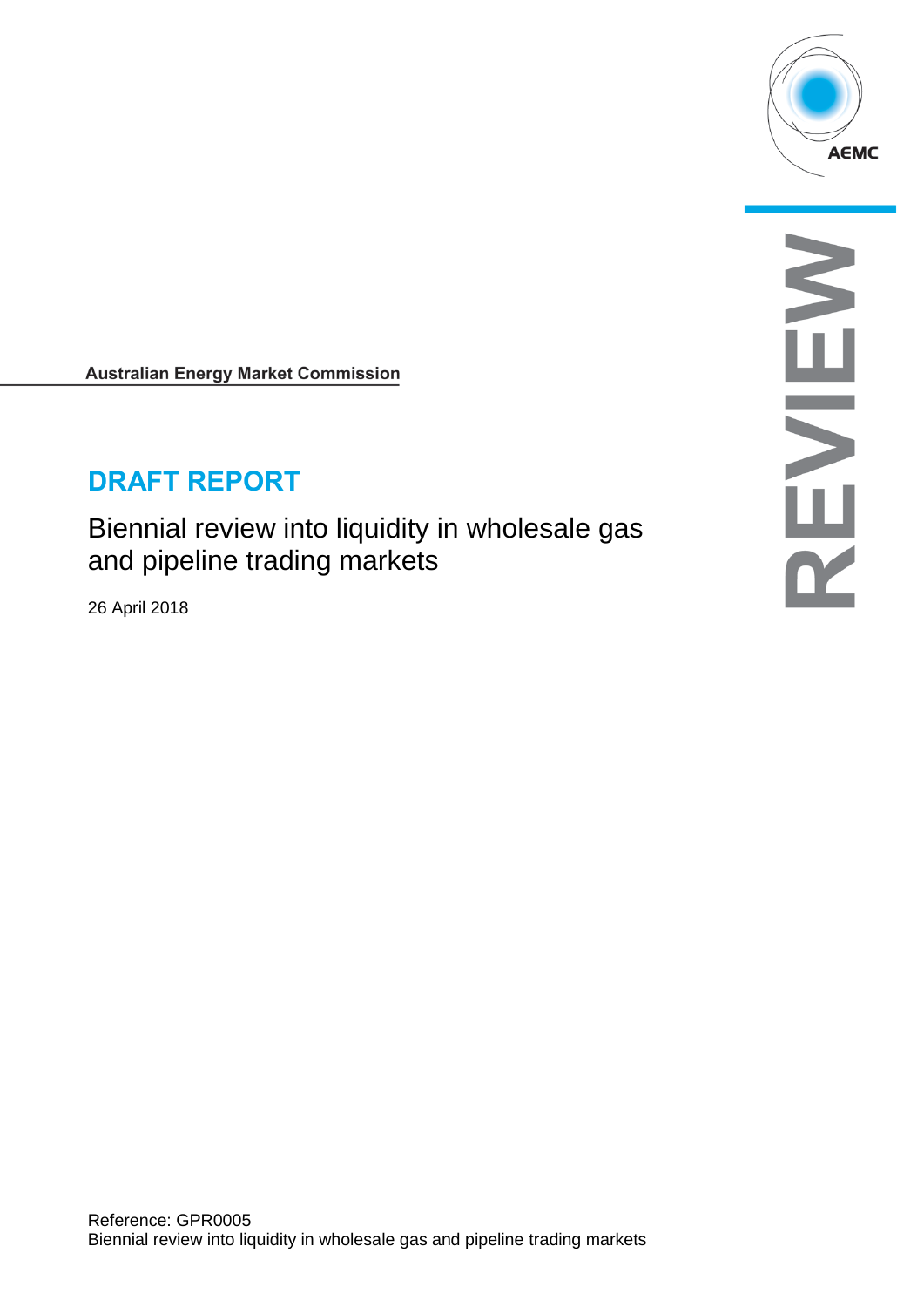#### **Inquiries**

Australian Energy Market Commission PO Box A2449 Sydney South NSW 1235

**E**: aemc@aemc.gov.au **T**: (02) 8296 7800 **F**: (02) 8296 7899

Reference: GPR0005

#### **Citation**

AEMC 2018, Biennial review into liquidity in wholesale gas and pipeline trading markets, Draft Report, 26 April 2018, Sydney

#### **About the AEMC**

The AEMC reports to the Council of Australian Governments (COAG) through the COAG Energy Council. We have two functions. We make and amend the national electricity, gas and energy retail rules and conduct independent reviews for the COAG Energy Council.

This work is copyright. The Copyright Act 1968 permits fair dealing for study, research, news reporting, criticism and review. Selected passages, tables or diagrams may be reproduced for such purposes provided acknowledgement of the source is included.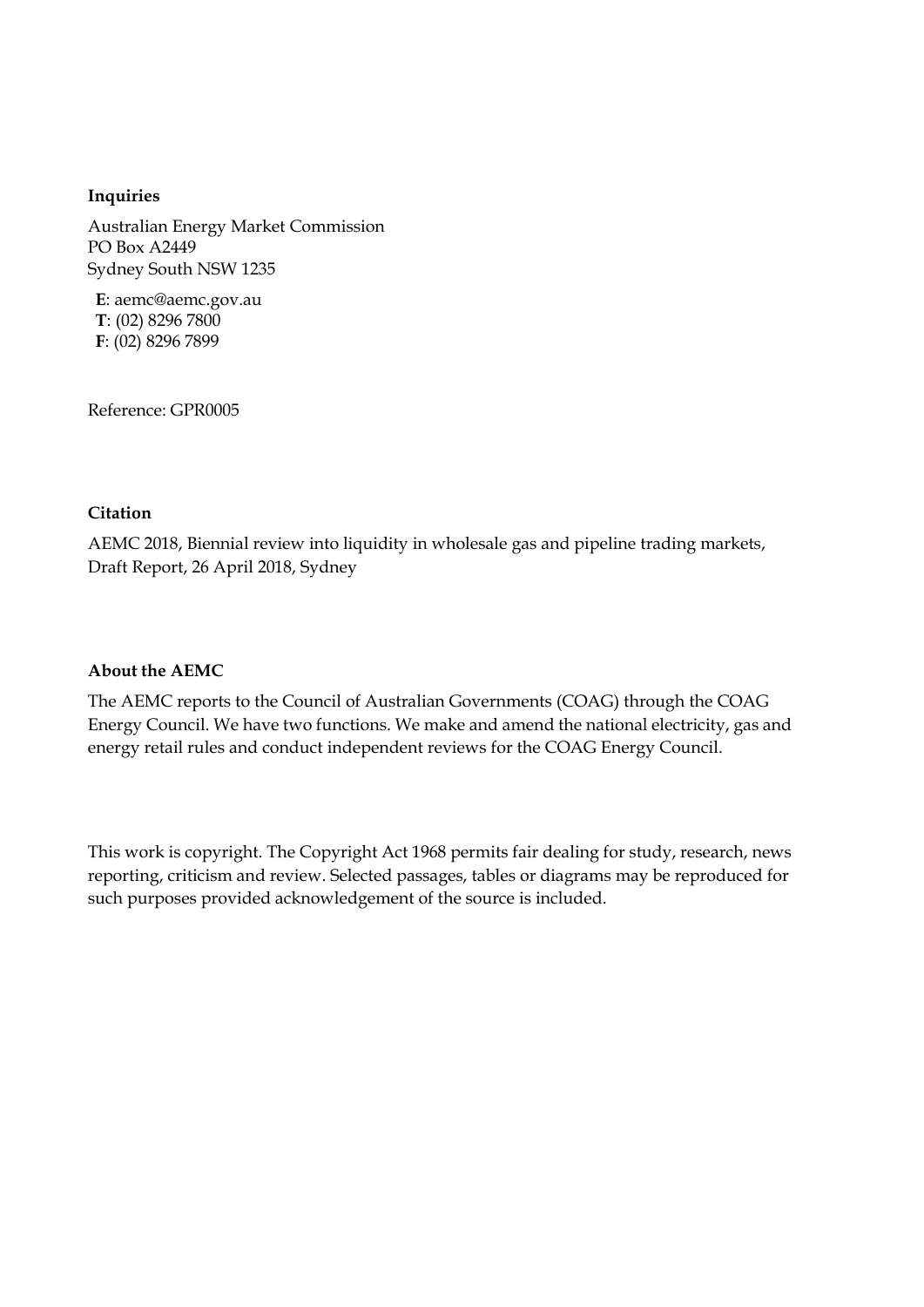# **Executive summary**

A liquid market is often referred to as one in which market participants have access to a range of products and can reliably make transactions in a timely way, at a cost-reflective price. In a liquid market, changes in supply and demand have a relatively small impact on price.

Liquidity in a market is a multi-faceted concept that is difficult to measure with a single indicator. In the gas market assessing liquidity requires a broader approach than merely assessing the availability of gas volumes, as adding to the supply of gas may not necessarily result in more gas being traded between different parties.

In 2016, Australian Energy Market Commission (AEMC or Commission) completed a review of the gas markets and gas transportation arrangements on the east coast of Australia (the East Coast Gas Review). In our final report on the East Coast Gas Review, the AEMC recommended a number of metrics that would capture the characteristics of a liquid market and allow for the monitoring of liquidity in the Australian wholesale gas and pipeline capacity trading markets.

In the final report on the East Coast Gas Review the AEMC also recommended, that the Council of Australian Governments Energy Council (the COAG Energy Council) task it with reporting to energy ministers on a biennial basis on the growth in trading liquidity in the Australian wholesale gas and pipeline capacity trading markets. This recommendation formed the basis for the COAG Energy Council's direction in December 2017 for the AEMC to conduct such a review. The terms of reference for the review can be found on the AEMC website.

### **Scope of the review**

Broadly, the terms of reference provided by the COAG Energy Council required the AEMC to:

- monitor changes in liquidity in the wholesale gas and pipeline capacity trading markets
- report on the effectiveness of reforms implemented
- identify whether any further reforms to these markets may be required to achieve the Council's Vision or promote the National Gas Objective (NGO).

However, the COAG Energy Council recognised that a number of the reforms set out in the East Coast review will not be in place when the first biennial review is completed. Therefore, the initial review is relatively narrow in scope and focuses primarily on:

- the development of the methodology the AEMC intends to use to monitor the growth in liquidity over time and the information it requires to carry out this monitoring role
- establishing a baseline measure of liquidity that can be used in future reviews to assess the success of the reforms the COAG Energy Council has agreed to implement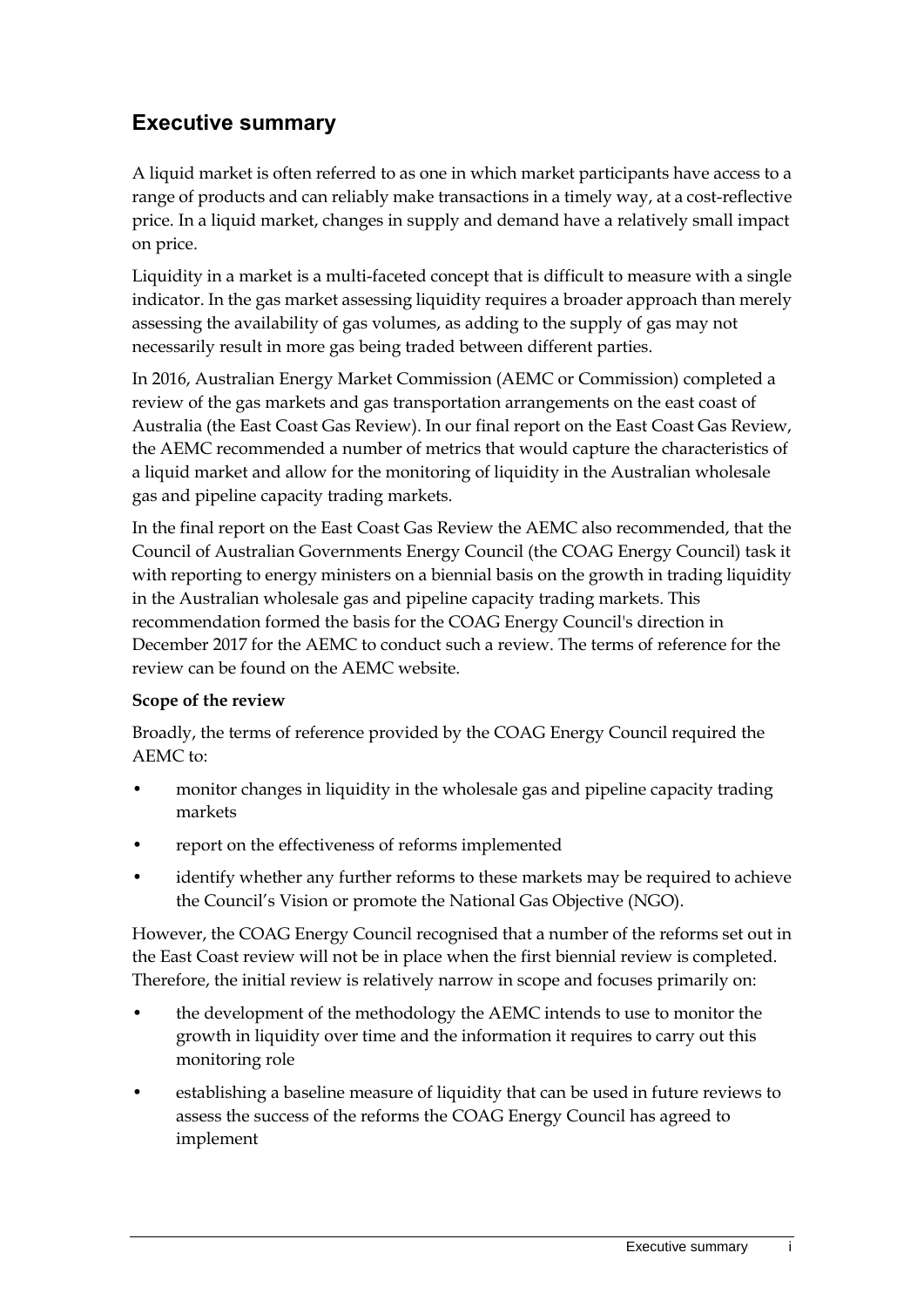• the growth in liquidity that has occurred in the Wallumbilla gas supply hub (GSH) and Moomba GSH and the effect that the introduction of Optional Hub Services at Wallumbilla has had on liquidity in this market.

### **The Commission's findings**

#### *Metrics*

The AEMC used both quantitative and qualitative metrics in the analysis of liquidity in the gas market. The metrics used address both wholesale gas and pipeline capacity trading. This first review focuses primarily on the GSHs with some metrics also included on the Short Term Trading Markets (STTMs), the Victorian Declared Wholesale Gas Market (DWGM) and pipeline capacity trading where available. The quantitative metrics do not examine bi-lateral or over-the-counter (OTC) markets and in particular, the long-term gas and transportation contracts that underpins much of the market. As such, this review has not examined or commented on liquidity or trends on these aspects of the market.

The Commission has developed detailed methodology for each of the quantitative metrics. For the qualitative metrics, the Commission conducted a qualitative survey with a range of market participants registered on the GSHs. The purpose was to gather information about market participants' confidence in the GSHs' past and future operations.

#### *Baselines*

Using these metrics and methodologies the Commission calculated baseline measures of liquidity.

The quantitative metrics are designed to measure different facets of liquidity and have been calculated for a two year period: 2016 and 2017. This is expected to preserve consistency with subsequent reports in the future that will be conducted every two years.

The Commission has found that almost all quantitative indicators of liquidity on the GSHs have positively changed over the past two years.

While the Commission recognised the focus of the report is on the GSHs, depending on the availability of data and the type of the metric, some baseline numbers were also calculated for the STTMs and DWGM. These baseline figures were more diverse and did not show a positive change across all markets and metrics. It should be noted that unlike the GSHs, these markets are mandatory. The only metric calculated for pipeline capacity trading indicated a positive change of increasing volumes on two of the pipelines.

Two criteria had to be met to calculate the metrics required in the terms of reference:

- information had to be publicly available
- the metric had to be meaningful in relation to the relevant market.

Some of the metrics, for example the bid-offer spread or the range of products, were meaningless for mandatory, auction based, intraday and day ahead markets such as the DWGM or the STTMs. In addition, very limited information is publicly available about pipeline capacity trading. The AEMC, together with the Australian Energy Regulator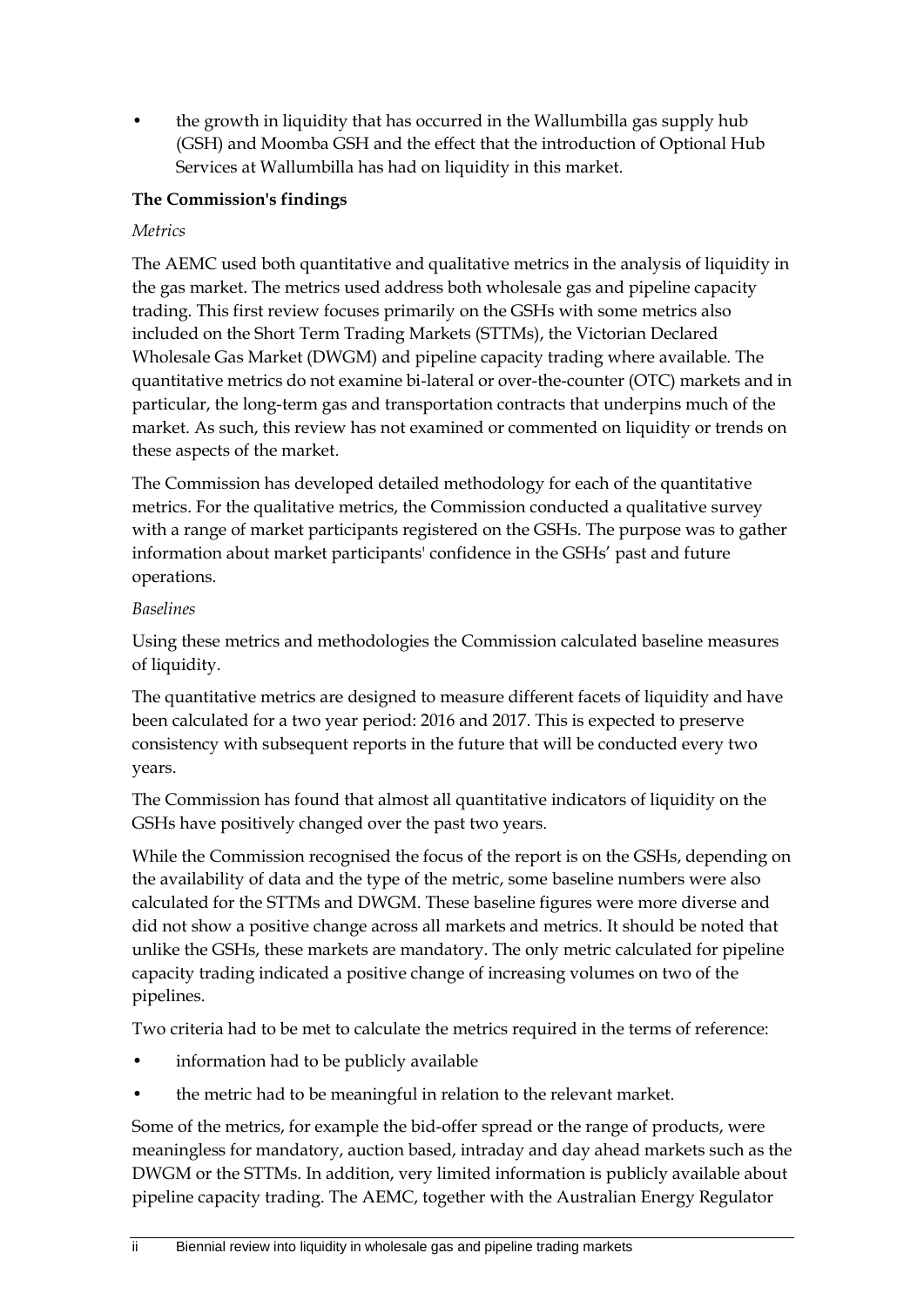(AER) and the Australian Energy Market Operator (AEMO) will continue developing metrics and publishing information on all of the facilitated markets for use by participants and in the next biennial review.

With respect to the operations of the GSHs, the Commission found that the majority of market participants:

- had confidence in the GSHs, and expected that confidence and liquidity to grow further in the next two years
- based their expectations of changing liquidity on a range of factors, including:
	- the availability of more physical supply from additional development of gas fields, new gas pipelines and liquefied natural gas (LNG) terminals
	- the potential for a greater number, diversity and activity of market participants
- held the view that the greatest impediments to trade on the GSHs were:
	- uncertainty related to transporting gas purchased on the GSHs
	- the administrative costs associated with trading on the exchange
	- the inflexibility of exchange products and sporadic availability of necessary volumes on the GSHs.

The Commission recognises that several key reforms are currently being implemented in the wholesale gas and pipeline markets. These reforms include the capacity trading reforms currently being developed by the Gas Market Reform Group (GMRG), the simplification of the STTMs and reforms to the Victorian DWGM.

It will take some time for these significant reforms to be implemented and for the market and market participants to fully understand and incorporate the reforms into their businesses.

Further, although not all issues identified by stakeholders are directly covered by the reforms currently being actioned (for example, the costs associated with trading), it is advisable to see what, if any, indirect effect the reforms may have on the market before determining if further changes are required to address these issues. Therefore, this draft report does not contain any recommendations for any further reforms to the wholesale gas or pipeline capacity markets.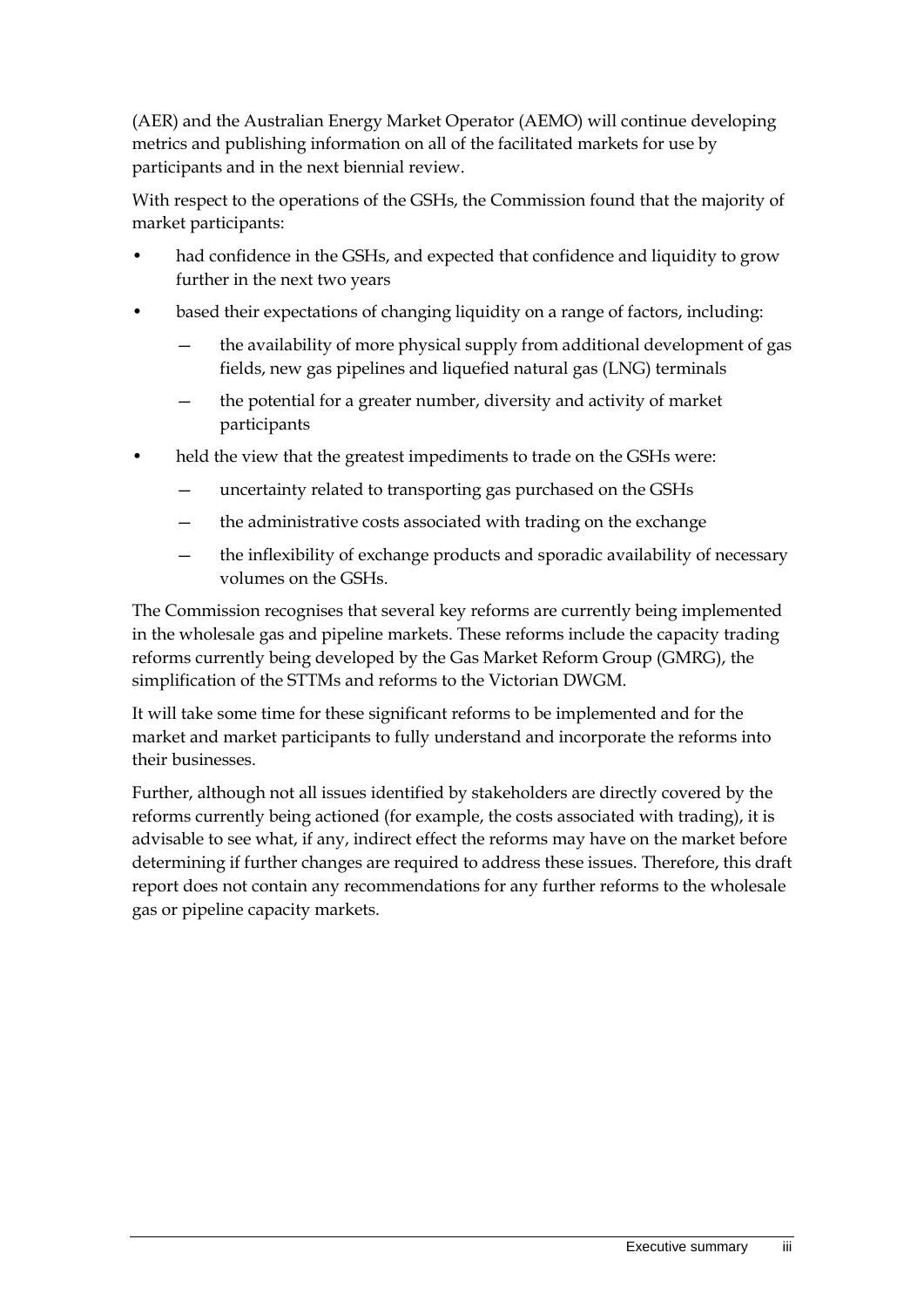# **Contents**

| $\mathbf{1}$   |     |  |
|----------------|-----|--|
|                | 1.1 |  |
|                | 1.2 |  |
|                | 1.3 |  |
|                | 1.4 |  |
|                | 1.5 |  |
|                | 1.6 |  |
| $\overline{2}$ |     |  |
| 3              |     |  |
|                | 3.1 |  |
|                | 3.2 |  |
|                | 3.3 |  |
|                | 3.4 |  |
|                | 3.5 |  |
|                | 3.6 |  |
|                | 3.7 |  |
|                | 3.8 |  |
|                | 3.9 |  |
|                |     |  |
| A              |     |  |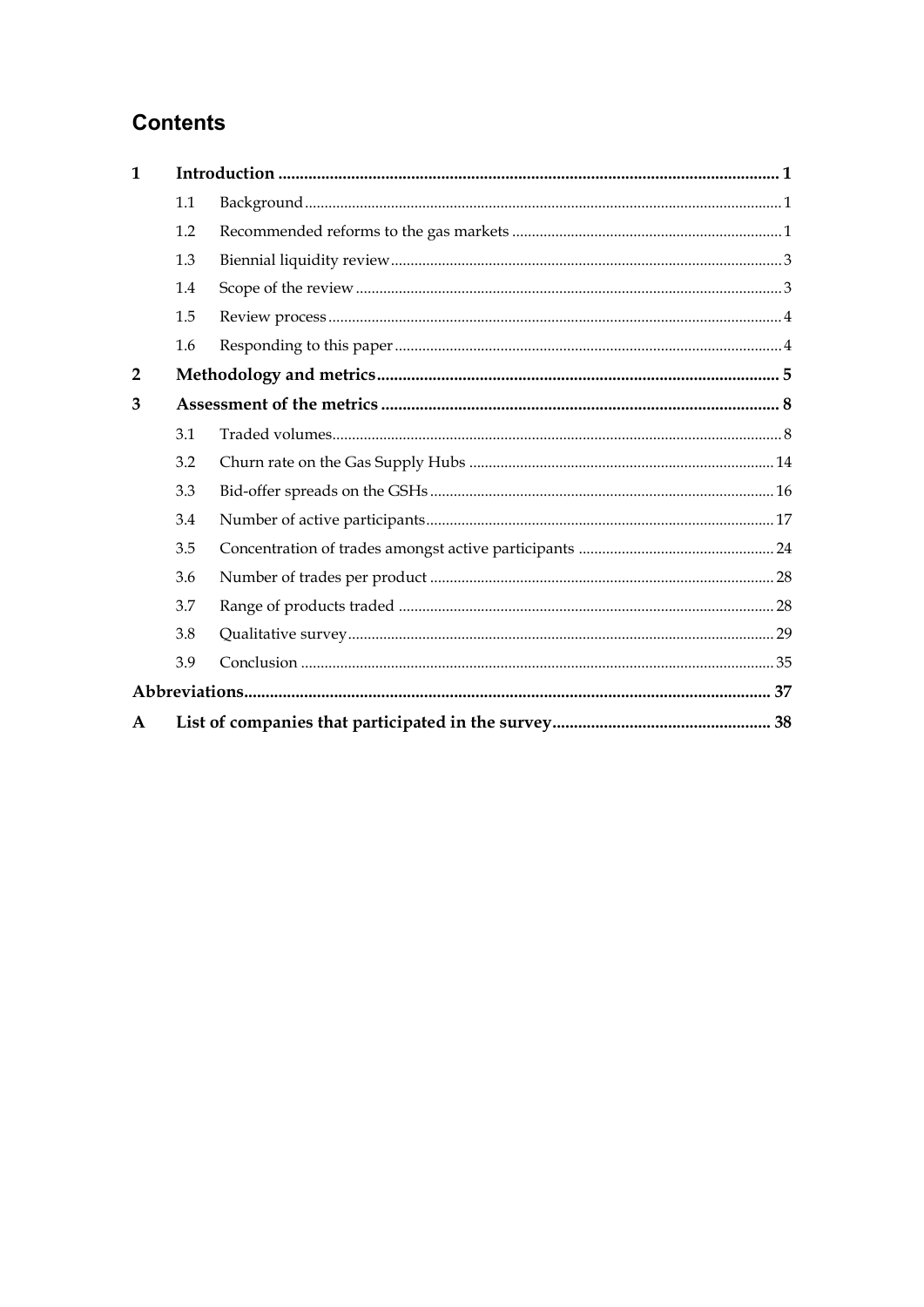# <span id="page-6-0"></span>**1 Introduction**

# <span id="page-6-1"></span>**1.1 Background**

Recognising the ongoing structural changes happening in the Australian gas market, the Council of Australian Governments Energy Council (the COAG Energy Council) established a set of principles in 2014, referred to as the COAG Energy Council's Vision (the Vision) for Australia's future gas market.

The COAG Energy Council's vision is for:

"…the establishment of a liquid wholesale gas market that provides market signals for investment and supply, where responses to those signals are facilitated by a supportive investment and regulatory environment, where trade is focused at a point that best serves the needs of participants, where an efficient reference price is established, and producers, consumers and trading markets are connected to infrastructure that enables participants the opportunity to readily trade between locations and arbitrage trading opportunities.1"

In order to develop a road map for gas market development which will allow the Vision to be met, the COAG Energy Council directed the Australian Energy Market Commission (AEMC or Commission) to conduct a review of the gas markets and gas transportation arrangements on the east coast of Australia (the East Coast Gas Review). In addition, the Victorian Government, with the agreement of the COAG Energy Council asked the AEMC to conduct a review of the Victorian Declared Wholesale Gas Market (the Victorian DWGM Review).

# <span id="page-6-2"></span>**1.2 Recommended reforms to the gas markets**

On 28 July 2016, the Commission released the Stage 2 Final Report for the East Coast Gas Review. The Final Report contained 15 recommendations to improve the efficiency of gas trading and access to pipeline transportation. This package of recommendations set out key reforms to the east coast gas market including:

- 1. **Changes to the wholesale gas trading markets**: concentration of gas trading at a Northern Hub located at Wallumbilla with existing physical trading limitations addressed through the implementation of optional hub services and a Southern Hub to be transitioned from the existing Victorian Declared Wholesale Market (DWGM). At this time, reforms for the DWGM are being considered that do not involve a transition to a Southern Hub, although this may be considered at a later time. In addition, the Short Term Trading Markets (STTMs) are to be simplified so as to become a balancing mechanism.
- 2. **Improvements to pipeline capacity frameworks**: there are four aspects to these reforms including:

1

<sup>1</sup> COAG Energy Council, *Australian Gas Market Vision*, December 2014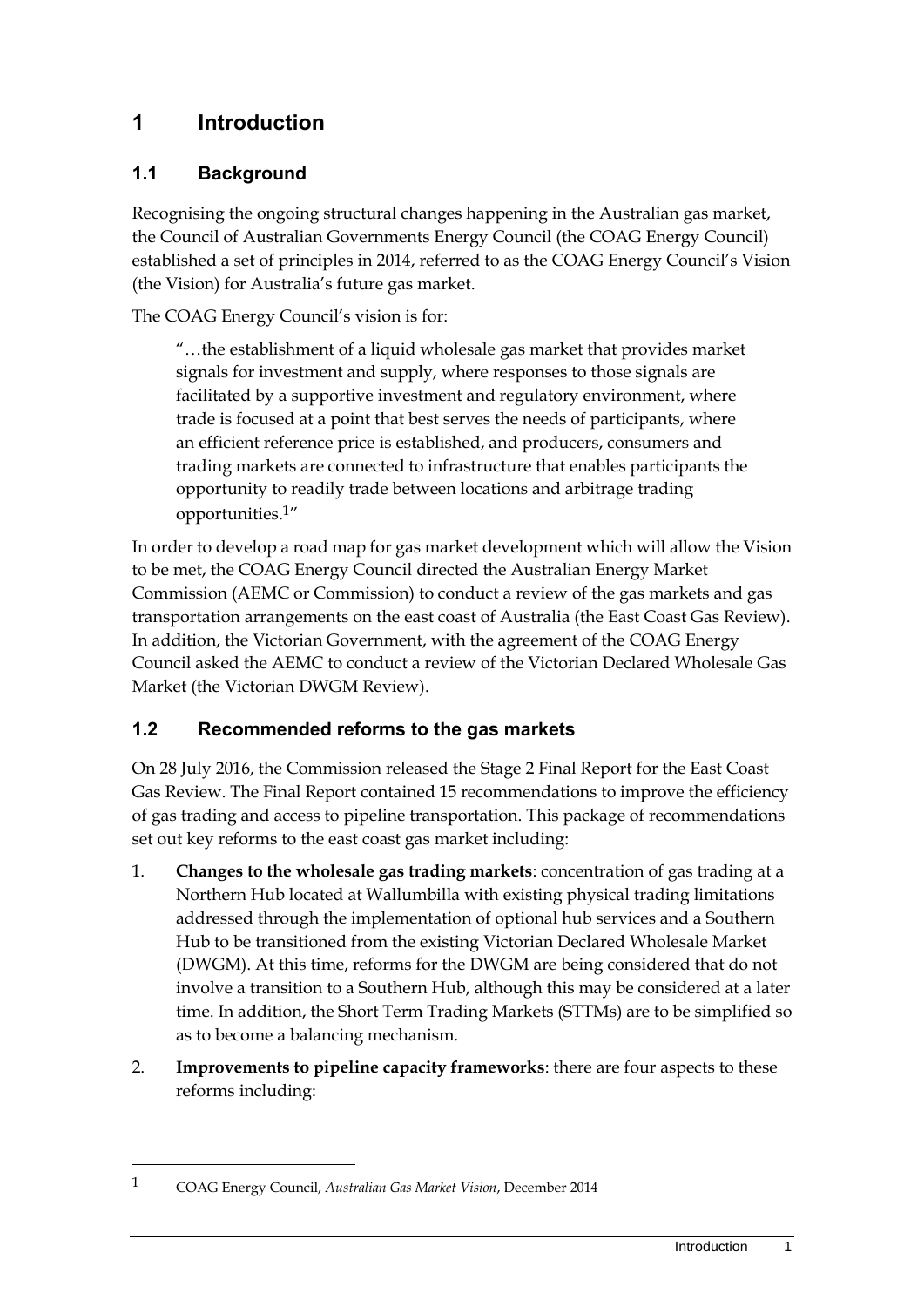- introduction of a day-ahead auction of contracted but un-nominated pipeline capacity
- standardisation of provisions in capacity agreements to make capacity more fungible
- development of capacity trading platform(s) to facilities sales
- publication of information on secondary trades.
- 3. **Additional information to support the market**: a detailed package of recommendations to enhance the information provided to the market, including expanding the coverage of the existing bulletin board.<sup>2</sup>

In the East Coast Gas Review, the Commission also recommended that a gas reform group (GMRG) be created to facilitate some of the reforms. The GMRG was created by the COAG Energy Council and is currently undergoing a process to develop the required changes to the National Gas Law (NGL) and National Gas Rule (NGR) to implement the capacity trading reforms. It is expected that these reforms will be in place in 2019.

On 14 July 2017, the Commission published its final report and recommendations for the Review of the Victorian DWGM The Commission made three recommendations:

- 1. provide a cleaner wholesale market price by including the costs currently recovered by common and congestion uplift into the market price, while retaining separate pricing of temporal constraints
- 2. establish a forward trading exchange, over the Victorian Declared Transmission System (DTS) while retaining the existing daily DWGM
- 3. improve pipeline capacity allocation and introduce capacity rights trading by:
	- $\bullet$  introducing separate, tradable entry AMDQ<sup>3</sup> rights and exit AMDQ rights
	- introducing an exchange to improve secondary trading of AMDQ rights (permanent transfer) and benefits (temporary transfer)
	- making AMDQ available for a range of different tenures.4

The Victorian government is currently considering these recommendations, and where appropriate, developing rule change requests to be submitted to the AEMC.

<u>.</u>

<sup>2</sup> For information on the review and recommendations see the project page on the AEMC website at: https://www.aemc.gov.au/markets-reviews-advice/east-coast-wholesale-gas-market-and-pipelin e-frame

<sup>3</sup> Authorised Maximum Daily Quantity (Authorised MDQ) and Authorised Maximum Daily Quantity Credit Certificate (AMDQ CC) are transportation rights in the Victorian DTS. These are collectively known as AMDQ.

<sup>&</sup>lt;sup>4</sup> For information on the review and recommendations see the project page on the AEMC website at: https://www.aemc.gov.au/markets-reviews-advice/review-of-the-victorian-declared-wholesale-g as-mar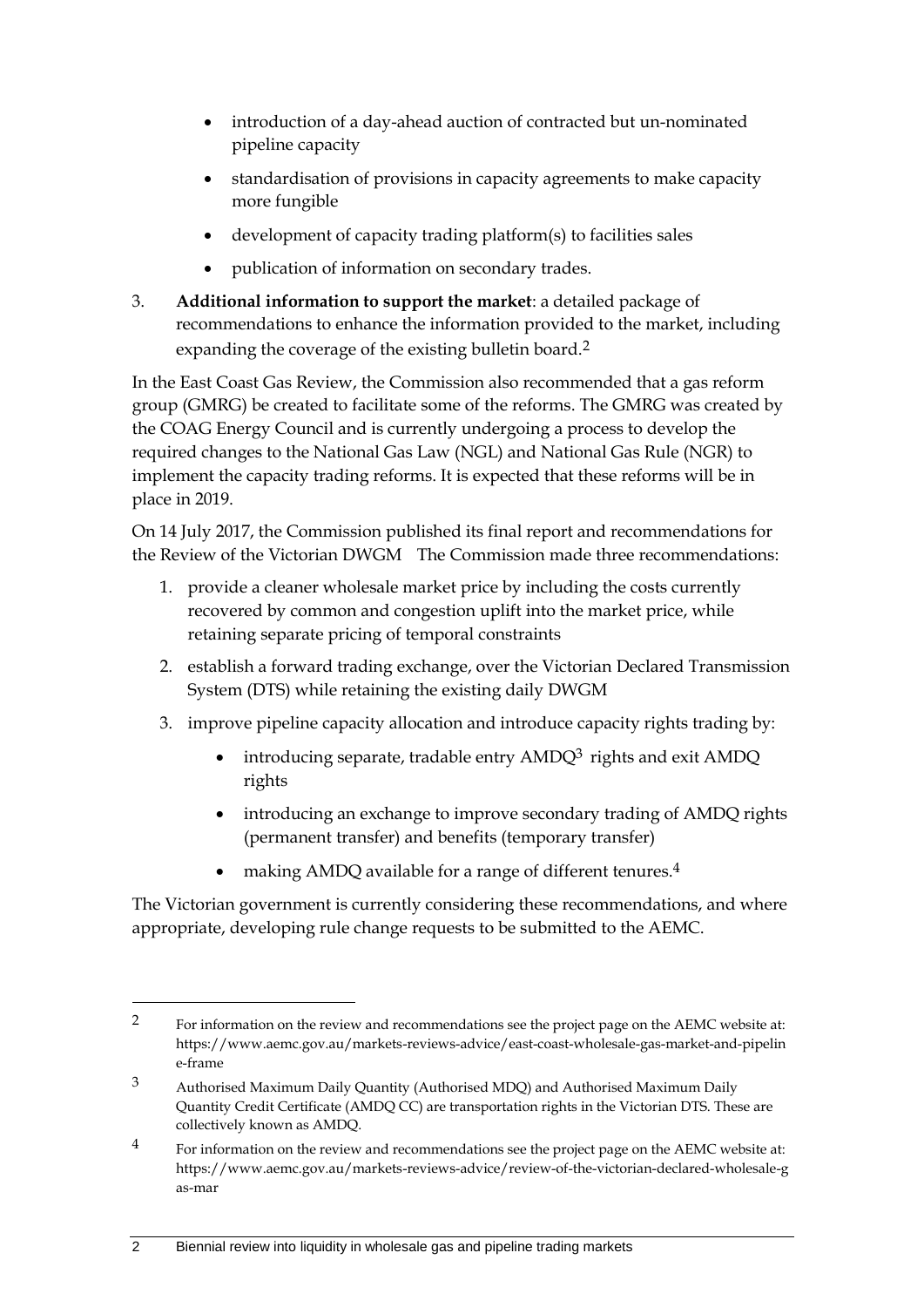# <span id="page-8-0"></span>**1.3 Biennial liquidity review**

In the East Coast Gas Review the AEMC also recommended that the COAG Energy Council task it with reporting to Energy Ministers on a biennial basis on the growth in trading liquidity in the Australian wholesale gas and pipeline capacity trading markets.5

On 20 December 2017, the COAG Energy Council provided the AEMC with terms of reference to conduct that biennial review (the review).6

# <span id="page-8-1"></span>**1.4 Scope of the review**

<u>.</u>

The terms of reference provided by the COAG Energy Council required the AEMC to:

- monitor changes in liquidity in the wholesale gas and pipeline capacity trading markets
- report on the effectiveness of reforms implemented
- identify the need for any further reforms, if appropriate.

The terms of reference also set out the relevant markets for the review to consider. These markets covered the wholesale gas and pipeline capacity trading markets on the east coast of Australia.7

The COAG Energy Council recognised that a number of the reforms to the trading markets (both in relation to recommendations from the East Coast Gas Review and the Victorian DWGM Review) will not be in place when the first biennial review is completed. Therefore, the initial review was expected to be relatively narrow in scope and to focus primarily on:

- the development of the methodology the AEMC intends to use to monitor the growth in liquidity over time and the information it requires to carry out this monitoring role
- establishing a baseline measure of liquidity that can be used in future reviews to assess the success of the reforms the Energy Council has agreed to implement
- the growth in liquidity that has occurred in the Wallumbilla gas supply hub (GSH) and Moomba GSH and the effect that the introduction of Optional Hub Services at Wallumbilla has had on liquidity in this market.

The terms of reference included a more detailed description of the scope of the review.

<sup>5</sup> See recommendation 12, in AEMC, *East Coast Wholesale Gas Markets and Pipeline Frameworks Review*, Stage 2 Final Report, 23 May 2016, p. 15

<sup>6</sup> The terms of reference are available at the AEMC's website on: http://www.aemc.gov.au/Markets-Reviews-Advice/Biennial-review-into-liquidity-in-wholesaleg as-an

<sup>7</sup> The terms of reference states that in subsequent reviews, the AEMC will be expected to monitor developments in the Northern Territory and Western Australia, where and when it is relevant to do so.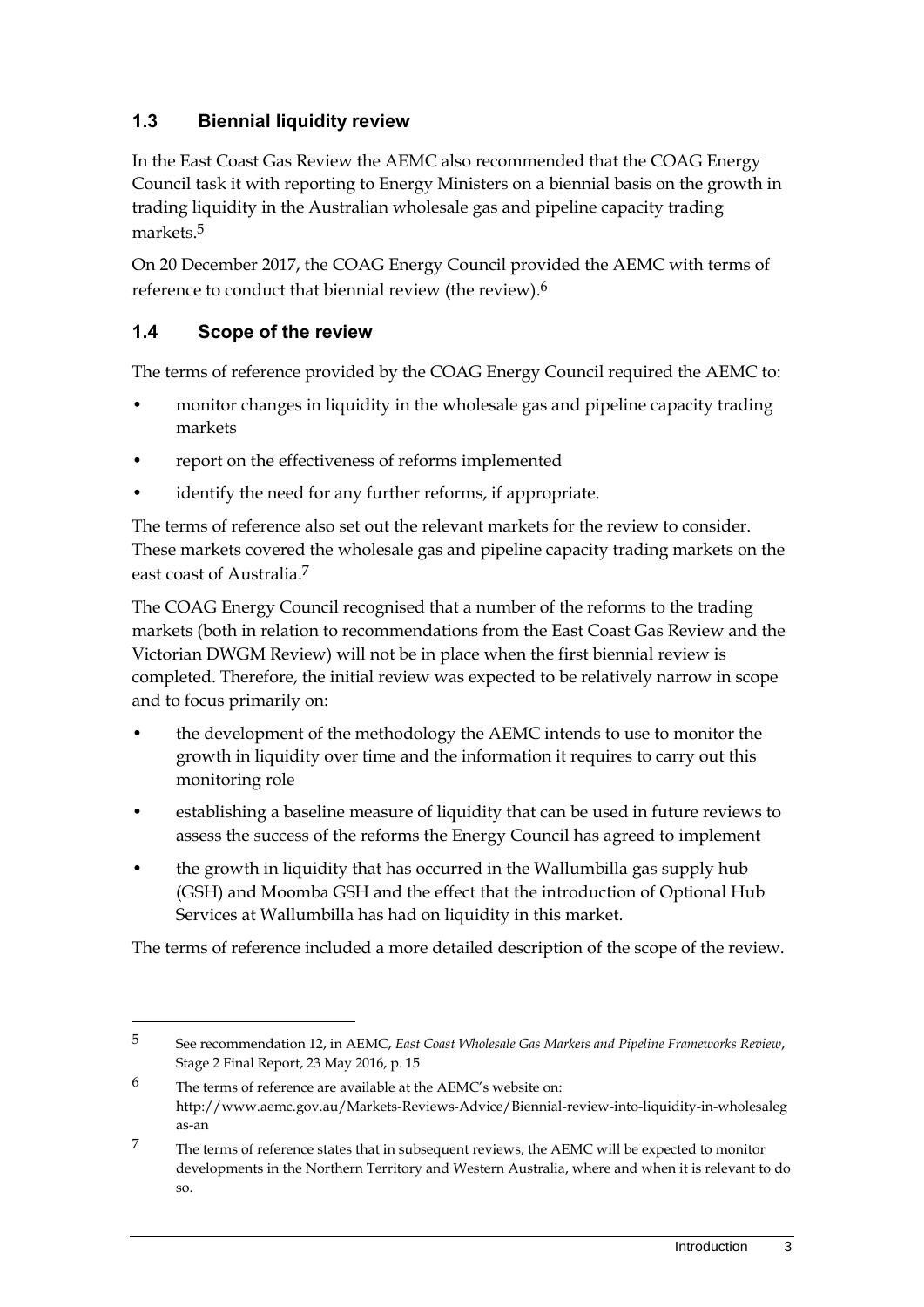## <span id="page-9-0"></span>**1.5 Review process**

In accordance with the terms of reference, the AEMC was required to publish three reports as part of this review:

- A scoping paper outlining the approach proposed to be used by the Commission for the review, including the liquidity metrics and the methodology for determining those metrics. The Commission published the scoping paper on 13 February 2018. Three submissions were received to the scoping paper. They are available at the AEMC's website.8
- A draft report containing draft results and draft recommendations on any further reforms that may be required, if appropriate.
- A final report containing the final liquidity metrics and if appropriate, recommendations.

The AEMC is required to provide the final report to the COAG Energy Council six weeks prior to the Council's mid-year meeting. Unless determined otherwise, the final report is due to be published on the same day it is considered by the COAG Energy Council.

# <span id="page-9-1"></span>**1.6 Responding to this paper**

The AEMC welcomes submissions on any issues related to this draft report, or more broadly, to the review. The closing date for submissions is **24 May 2018**.

Submissions should quote project number "GPR0005" and may be lodged:

• online at www.aemc.gov.au

-

• by mail to: Australian Energy Market Commission, PO Box A2449 , Sydney South, NSW, 1235

<sup>8</sup> See: https://www.aemc.gov.au/markets-reviews-advice/biennial-review -into-liquidity-in-wholesale-gas-an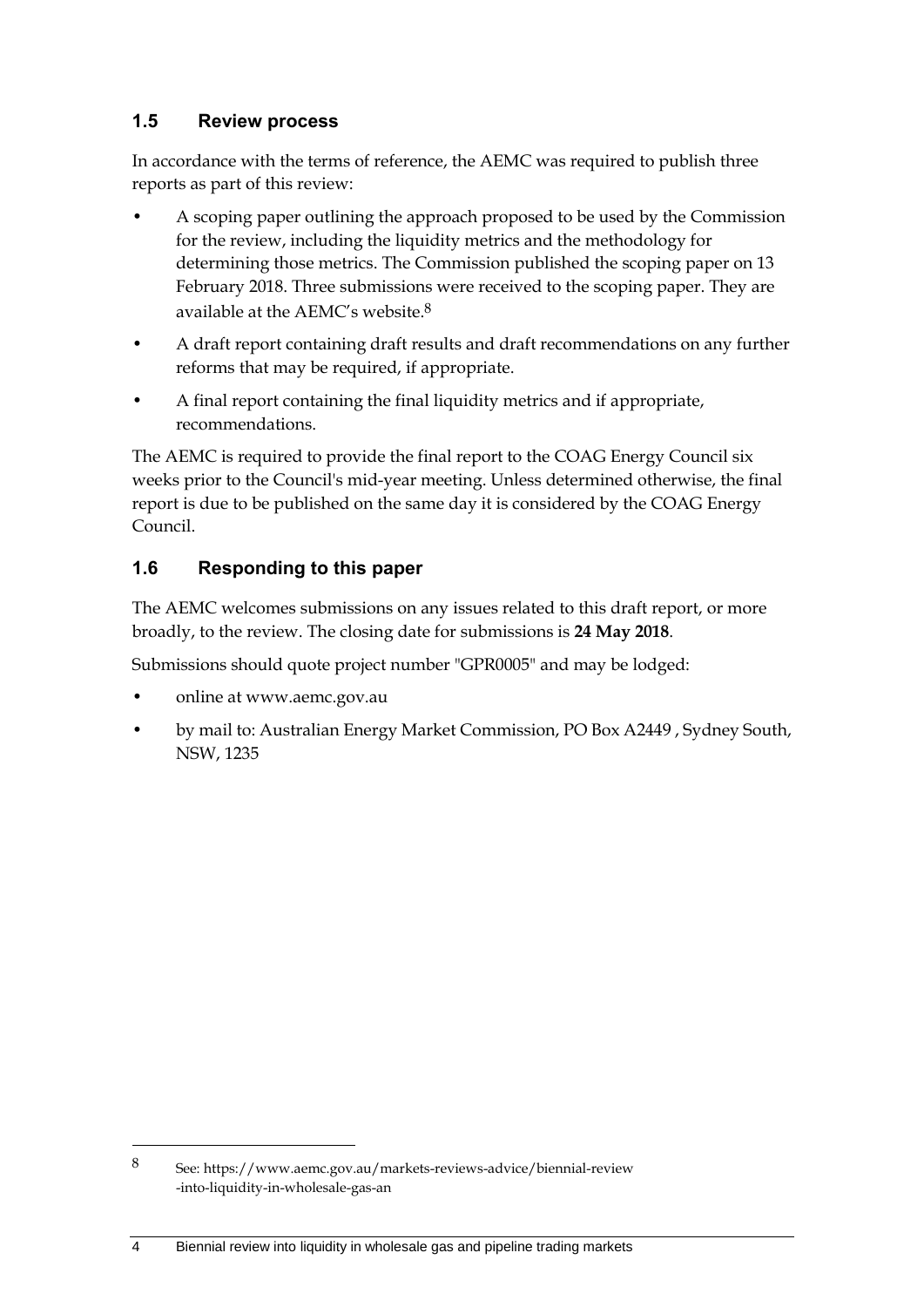# <span id="page-10-0"></span>**2 Methodology and metrics**

A liquid market is often referred to as one in which market participants have access to a range of products and can reliably make transactions in a timely way, at a cost-reflective price. In a liquid market, changes in supply and demand have a relatively small impact on price.

Liquidity in a market is a multi-faceted concept that is difficult to measure with a single indicator. In the gas market assessing liquidity requires a broader approach than merely assessing the availability of gas volumes, as adding to the supply of gas may not necessarily result in more gas being traded between different parties.

In determining if liquidity exists in a market, four inter-related characteristics are often examined:9

- **Market depth**: where no single buy or sell order is likely to move the market price excessively
- **Market breadth**: where a large number of bids to purchase gas and offers to sell gas are present in the market
- **Immediacy**: the ability to trade large volumes in a short period of time
- **Resilience**: the ability of the market to recover towards its natural equilibrium after being exposed to a shock.

This review measures liquidity based on these characteristics.<sup>10</sup>

1

For each of these characteristics, metrics are chosen that can accurately measure whether that characteristic of liquidity is present on the east coast of Australia, in the wholesale gas and pipeline capacity trading markets (gas markets). In particular, the terms of reference requires the AEMC to look at the facilitated markets, including the GSHs, STTMs, DWGM and secondary capacity trading. However, this review is focused primarily on the GSH with some information, where available on the STTMs, DWGM and capacity trading.

Table 2.1 provides an overview of the metrics the AEMC included in the analysis of liquidity in the gas markets.

The table includes both quantitative and qualitative metrics. It provides information on which of the above four inter-related characteristic each metric addresses, how the metric was constructed, and the expected trend in these metrics associated with an increase in liquidity over time. Quantitative metrics are expected to be objectively measured and quantified. Qualitative metrics relate to concepts that are difficult to quantify, such as confidence in the market or the perception of its current operation.

<sup>9</sup> IEA, Development of competitive gas trading in continental Europe – How to achieve workable competition in *European gas markets?*, IEA Information Paper, May 2008, p. 46

<sup>10</sup> Resilience is not measured separately. Metrics used to assess the first three characteristics (market depth and breadth and immediacy) can also be used to evaluate resilience. However, it is difficult to evaluate on an ex ante basis when the market has not been subject to a shock.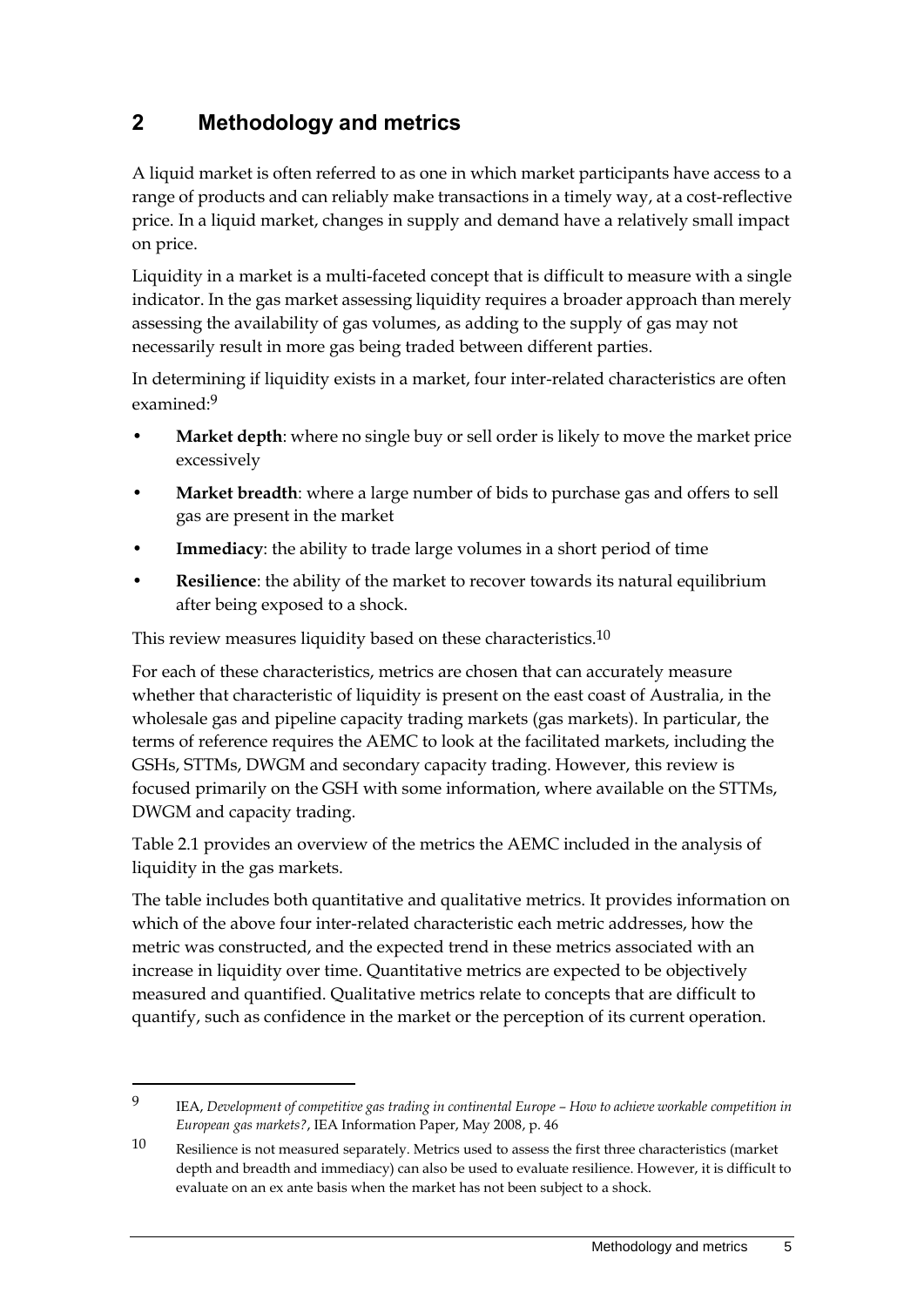Where appropriate, indicative threshold values are also provided along with the underlying data in the table.

In its submission to the scoping paper, the Australian Energy Regulator (AER) recognised the importance of publishing information related to the liquidity metrics (including underlying data) on its website and was of the view that publication improves the transparency of the competitive markets.11

Section 2.1 and 2.2 of the Scoping paper<sup>12</sup> contains a detailed description of the methodology of the metrics in Table 2.1.

| <b>Metric</b>                                             | <b>Characteristic</b>           | <b>Description</b>                                                                                                                                                                                                                  | <b>Trend</b><br>and/threshold                                                                                                           | <b>Underlying data</b>                                                                                        |
|-----------------------------------------------------------|---------------------------------|-------------------------------------------------------------------------------------------------------------------------------------------------------------------------------------------------------------------------------------|-----------------------------------------------------------------------------------------------------------------------------------------|---------------------------------------------------------------------------------------------------------------|
| <b>Traded volumes</b>                                     | Market breadth                  | Volume of trades in<br>each market over the<br>measurement period                                                                                                                                                                   | Should be<br>increasing                                                                                                                 | traded volumes                                                                                                |
| Churn rate                                                | Immediacy                       | Ratio of all traded<br>volumes to demand for<br>the underlying<br>physical product                                                                                                                                                  | Around 10 in a<br>liquid market<br>but likely to be<br>much lower as<br>the market<br>develops.<br><b>Trend should</b><br>be increasing | traded volumes<br>throughput of the<br>underlying physical<br>product                                         |
| Bid-offer spreads                                         | Immediacy                       | The difference<br>between prices on the<br>bid and offer side of<br>the market                                                                                                                                                      | Should be<br>narrowing                                                                                                                  | bid prices<br>offer prices                                                                                    |
| Number of active<br>participants                          | Market depth,<br>market breadth | The number of<br>participants that have<br>actively traded in the<br>markets and the<br>breakdown of the<br>types of participants<br>(e.g. producers,<br>retailers, industrial<br>customers, physical or<br>financial participants) | Increasing to a<br>state where all<br>market<br>participants are<br>actively trading<br>on the<br>facilitated<br>markets                | number of actively<br>trading participants<br>number of active<br>participants in each<br>registered category |
| Concentration of<br>trades amongst active<br>participants | Market depth                    | The proportion of<br>trades accounted for<br>by individual<br>participants                                                                                                                                                          | Should be<br>decreasing                                                                                                                 | traded volumes by<br>participant <sup>13</sup><br>all traded volumes                                          |

**Table 2.1 Metrics to monitor liquidity in the gas markets**

1

<sup>11</sup> AER submission, 5 March 2018, p. 1

<sup>12</sup> See AEMC, *Biennial review into liquidity in wholesale gas and pipeline trading markets*, Scoping Paper, 13 February 2018.

<sup>13</sup> The Commission understands that this set of underlying data may include confidential information. Therefore, the appropriate level of aggregation will be considered, so that individual participants are not identifiable from this metric.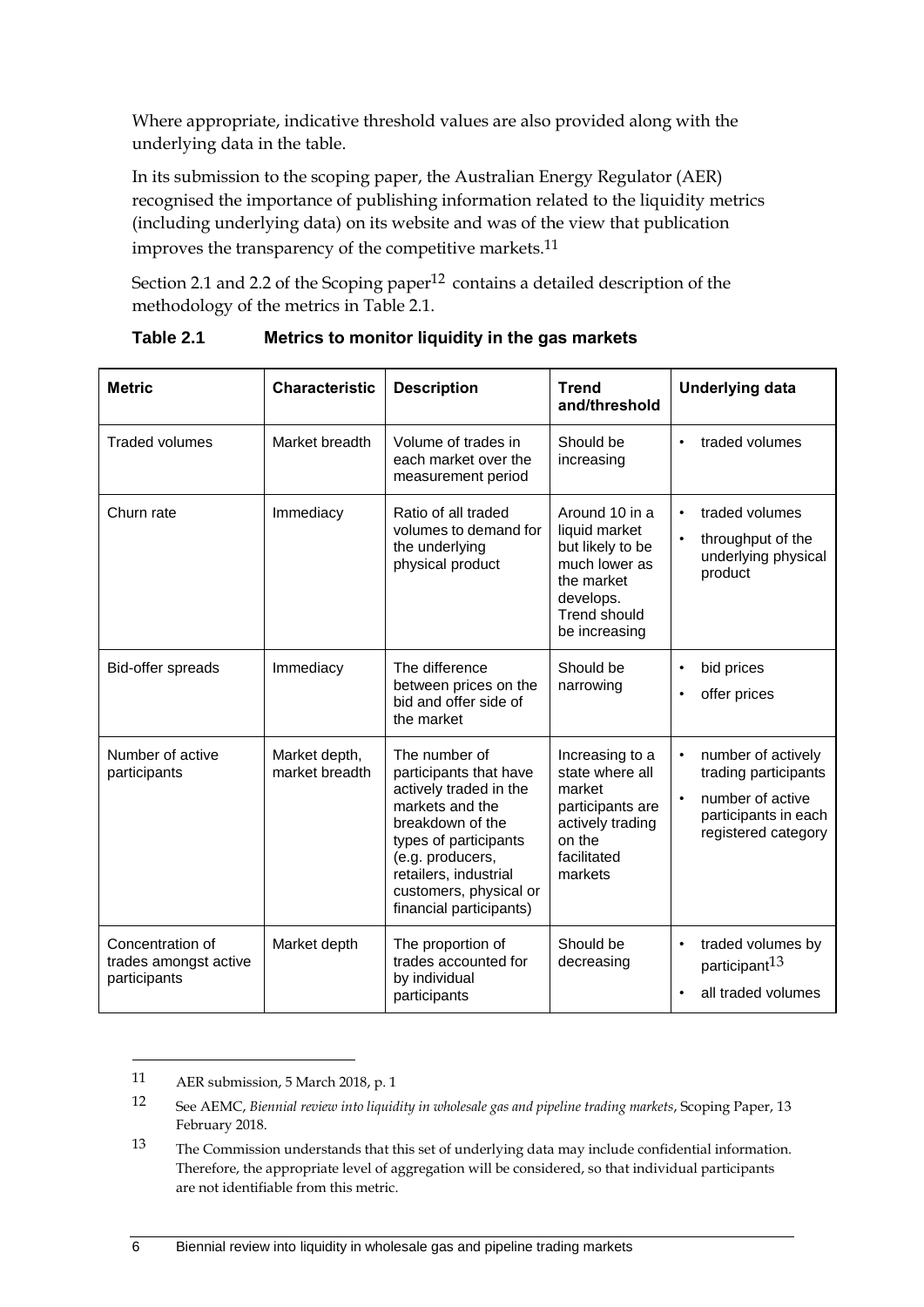| <b>Metric</b>                                                                         | <b>Characteristic</b>  | <b>Description</b>                                                                                                                                                                                                  | <b>Trend</b><br>and/threshold                                                                                          | <b>Underlying data</b>                                                                                                            |
|---------------------------------------------------------------------------------------|------------------------|---------------------------------------------------------------------------------------------------------------------------------------------------------------------------------------------------------------------|------------------------------------------------------------------------------------------------------------------------|-----------------------------------------------------------------------------------------------------------------------------------|
| Number of trades per<br>product                                                       | Market breadth         | The number of traded<br>transactions per<br>product                                                                                                                                                                 | Should be<br>increasing                                                                                                | number of trades<br>$\bullet$<br>by product<br>category                                                                           |
| Range of products<br>traded                                                           | Market breadth         | The types of products<br>available to trade,<br>including bilateral<br>products, over the<br>counter products and<br>exchange traded<br>products                                                                    | Should be<br>increasing                                                                                                | types of bilateral or<br>$\bullet$<br>over-the-counter<br>products available<br>types of exchange<br>traded products<br>available |
| Trades conducted<br>through the facilitated<br>markets vs bilateral<br>and OTC trades | Immediacy              | The proportion of<br>trades conducted<br>through the facilitated<br>markets versus trades<br>conducted bilaterally<br>or OTC (to the extent<br>this information is<br>publicly available)                           | An increasing<br>share of trades<br>through the<br>facilitated<br>markets                                              | A survey based<br>estimation of the share<br>of trades through the<br>facilitated markets.                                        |
| Confidence of market<br>participants                                                  | All<br>characteristics | Survey-based<br>measure of market<br>participants'<br>confidence in the<br>trading market and<br>any perceived<br>impediments or<br>barriers to using the<br>markets vis-à-vis<br>entering into bilateral<br>trades | Participants<br>should have<br>increasing<br>confidence and<br>be more willing<br>to engage in<br>hub-based<br>trading | Survey (qualitative)                                                                                                              |
| Market participants'<br>perception of future<br>market developments                   | All<br>characteristics | Survey-based<br>measure of market<br>participants'<br>perceptions of the<br>future state of the<br>market and the<br>potential for further<br>growth in liquidity                                                   | Participants<br>should expect<br>more<br>hub-based<br>trading to occur                                                 | Survey (qualitative)                                                                                                              |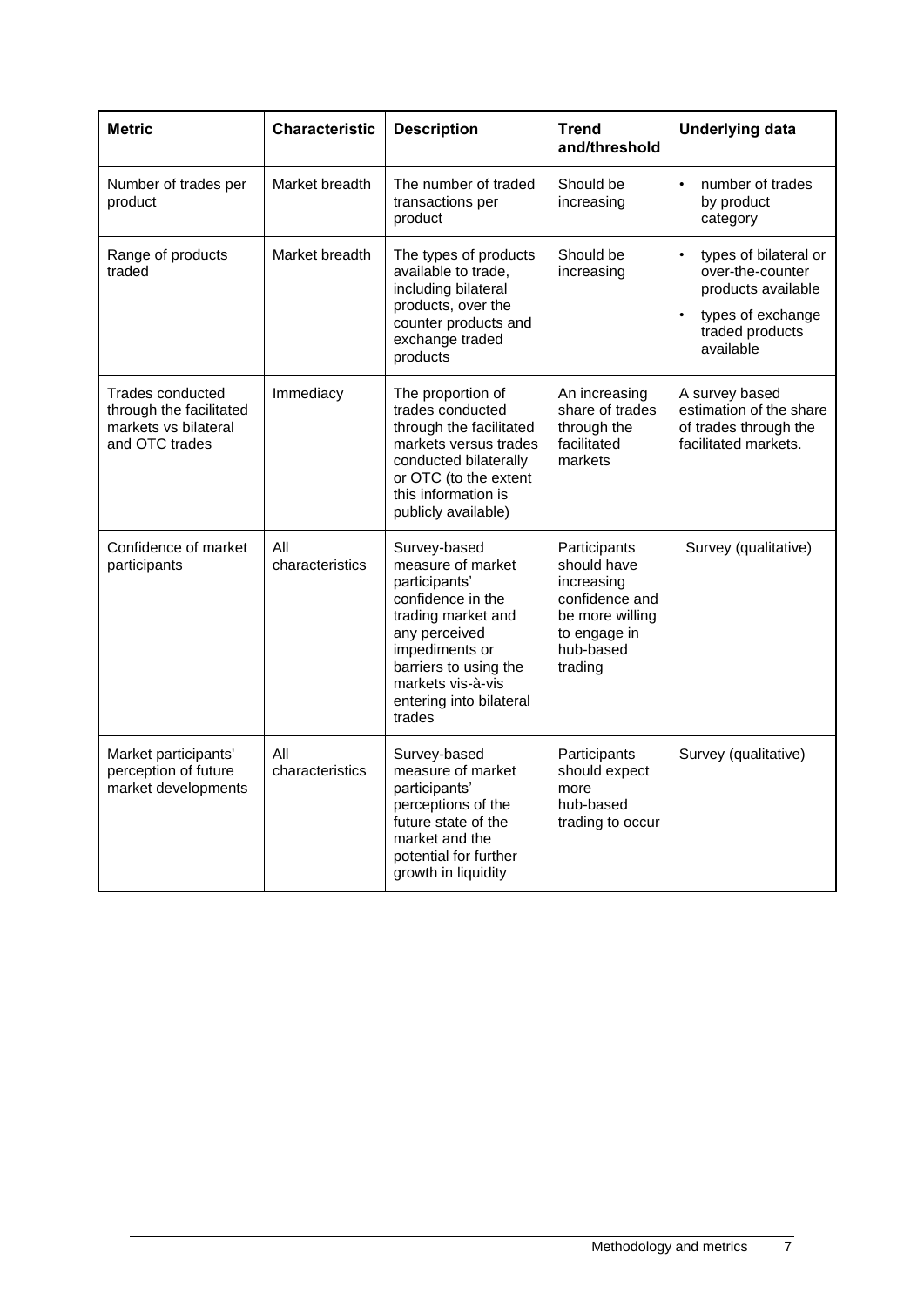# <span id="page-13-0"></span>**3 Assessment of the metrics**

Of the ten metrics listed in Table 2.1 of chapter 2, the first seven are quantitative indicators.14 That is they can be objectively measured and quantified.

The last three metrics in table 2.1 allowed for obtaining valuable information on the non-quantifiable aspects of the development of liquidity to be incorporated into the analysis. These qualitative metrics capture all four characteristics of liquidity and therefore provide a wider view that supports the quantitative ones.

# <span id="page-13-1"></span>**3.1 Traded volumes**

## **3.1.1 The Gas Supply Hubs**

The GSHs are a voluntary exchange for the wholesale trading of natural gas. GSH participants can trade, through an electronic platform, standardised, short-term physical products.

The Wallumbilla location of the GSHs has been in operation since March 2014. In June 2016, a new trading location at Moomba was established. The two trading locations share a similar market framework in which market participants trade voluntarily.

The Commission considers that since the GSHs are voluntary hubs they do not represent the overall market in those regions. This was noted by AGL in their submission to the scoping paper.<sup>15</sup>

Figure 3.1 shows that in its six months of operation in 2016, no trades were registered at the Moomba location, while in 2017, two trades constituted the total sold volume of 12 TJ.

<u>.</u>

<sup>14</sup> The terms of reference set out eight quantitative metrics, however, it also stated that one of the metrics (Trades conducted through the facilitated markets versus bilateral and OTC trades) should be calculated to the extent the underlying information is publicly available. The AEMC considered that due to the limited availability of information on bilateral and OTC trades, at this time this metric can only be assessed qualitatively. Further explanation about the metric and reasoning for this consideration is provided in section 3.8.1

<sup>15</sup> AGL submission, 13 March 2018, p. 1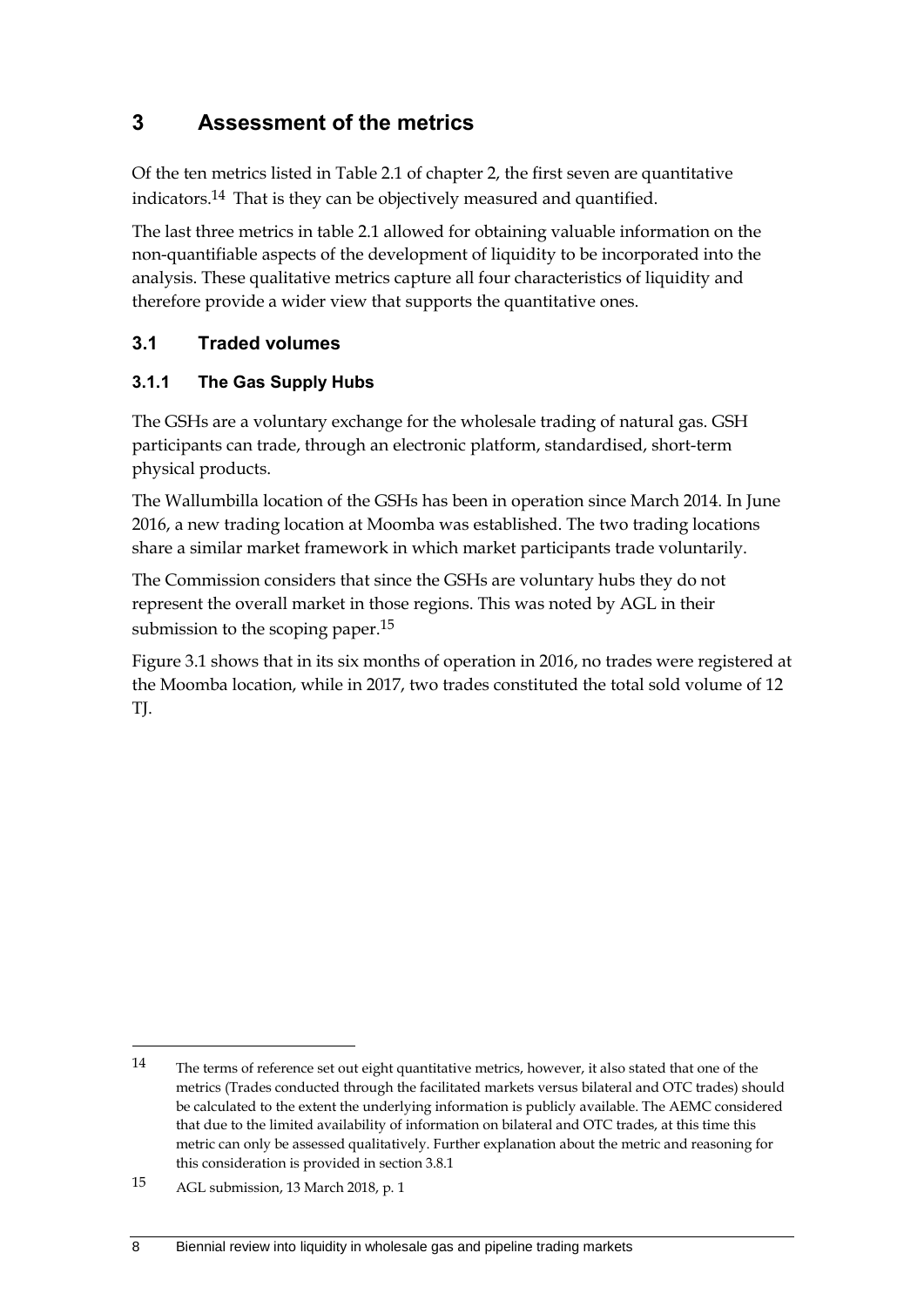

**Figure 3.1 Traded volumes on the Wallumbilla GSH**

Figure 3.2 shows that traded volumes sold at Wallumbilla GSH in 2016, its second year of operation, reached 7,918 TJ. In 2017, the volume of trades increased by 47 per cent, reaching 11,605 TJ. Although there has been an increase in the volume of trades on the GSH, 267,430 TJ of gas flowed through Wallumbilla, indicating that GSH trades are a small fraction of the total gas transacted through that location.





These increasing volumes, especially at the Wallumbilla hub, align with the expectations of stakeholders expressed through the qualitative survey. The majority of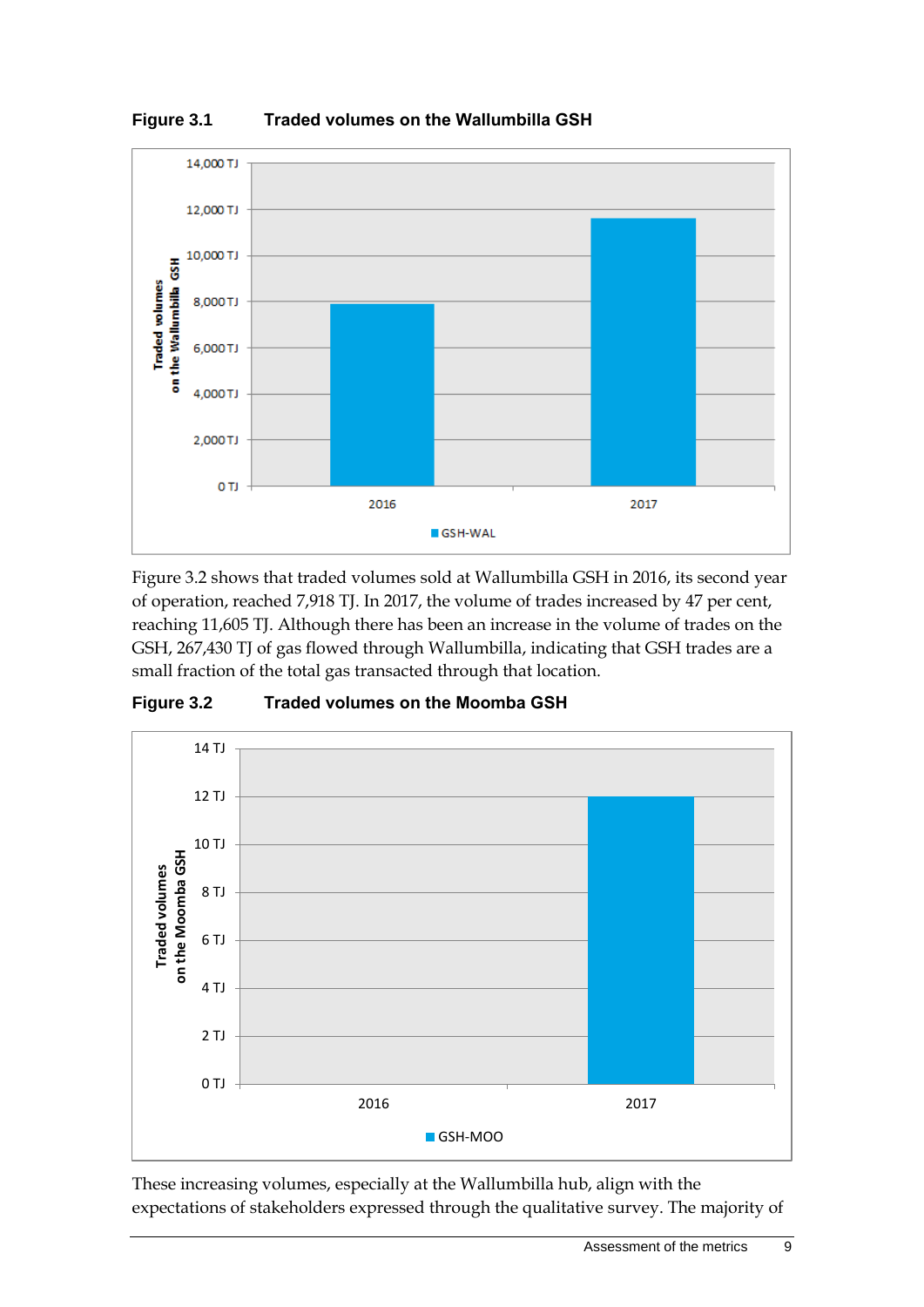survey participants indicated that they have confidence in the Wallumbilla hub and expected that confidence will increase over time together with liquidity. This confidence was partially based on more supply coming on line in the next two years and additional participants entering this market. More supply being available is expected to lead to increased traded volumes on the GSHs in the next two years.

## **3.1.2 The Short Term Trading Markets**

The Sydney and Adelaide STTMs have been in operation since 2010 and the Brisbane STTM since the end of 2011.

Traded volumes for the STTMs are calculated separately for the Brisbane, Sydney and Adelaide locations. The Commission understands that a significant proportion of the volumes that are scheduled through the STTMs are "self-trades". That is, participants place bids and offers in the STTM auction at the price cap and price floor in order to accommodate previously arranged bilateral trades. Therefore, to measure the volume of trades that are conducted on the STTMs, these self-trades are omitted from the data set.

This metric (traded volumes) also uses ex-ante (day ahead) volumes as they represent volumes that are intended to be traded, and do not include deviations from schedules. Finally, the traded volume for the STTMs is calculated as a sum of the seller net positions (after subtracting the self-trade volumes) market participants hold after the ex-ante auction is run.

The Commission found that traded volumes have decreased on the Adelaide and the Brisbane STTMs from 2016 to 2017 by 22 and 5 per cent respectively. Figure 3.3 illustrates that volumes on the Adelaide and Brisbane STTMs dropped from 3,776 TJ to 2,931 TJ and 1,569 TJ to 1,491 TJ, respectively.

In contrast, the Sydney STTM saw an 84 per cent increase in volumes from 2016 to 2017, reaching 8,796 TJ in 2017 compared to 4,776 TJ in 2016.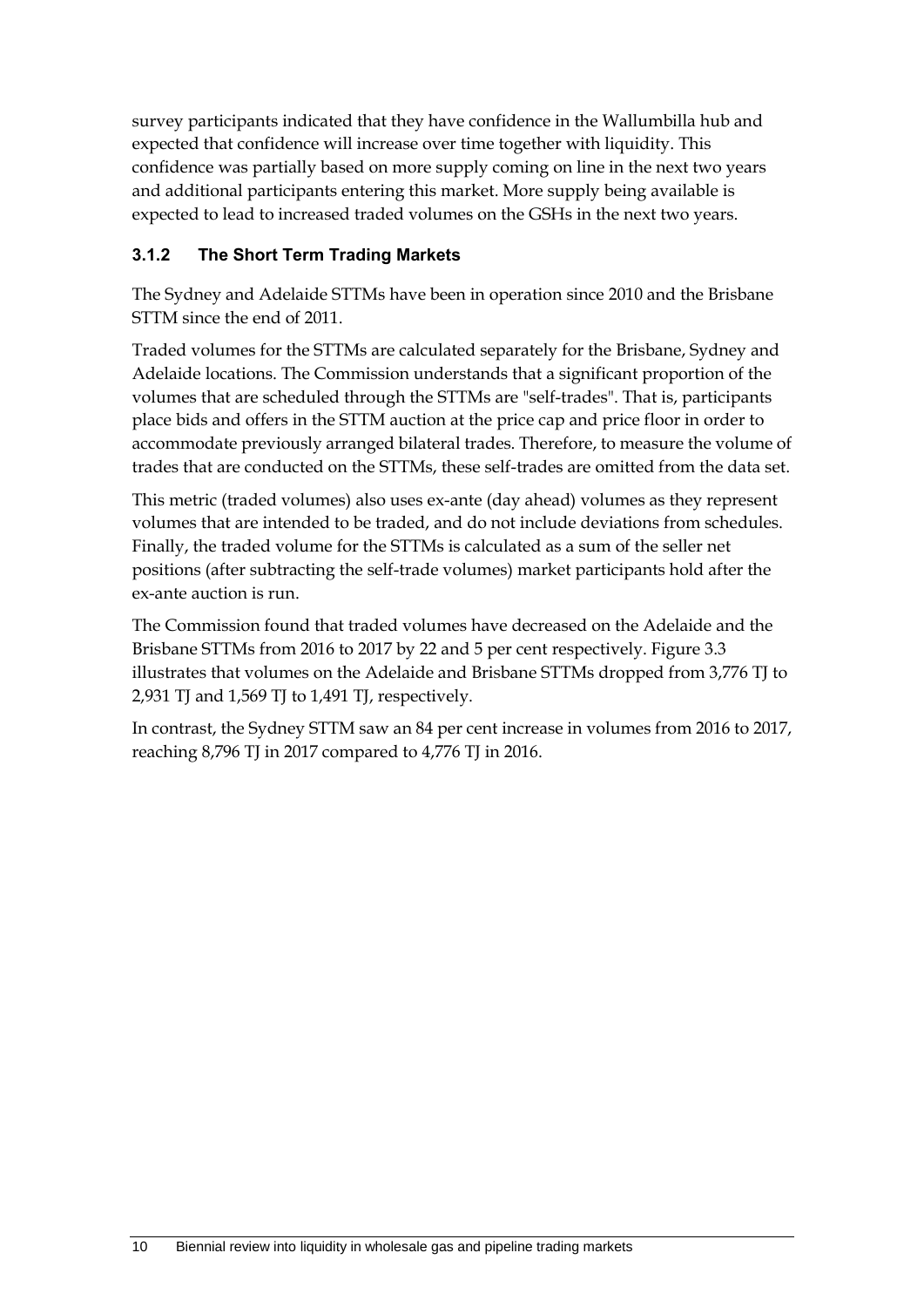



Stakeholders that participated in the qualitative survey held differing views in relation to whether the STTMs and the GSHs play competing or complementary roles in the market. Some stakeholders were of the view that the STTMs and the GSHs all have different purposes and, therefore, the increase of liquidity on one should not lead to decrease in liquidity on the other. Others suggested that, from the perspective of taking on daily spot exposures, market participants may choose between trading on the GSHs or the STTMs.

Similar to stakeholder expectations in relation to the GSHs, stakeholders expect that an increase in the supply of gas will lead to increased traded volumes on the STTMs in the next two years. Stakeholders indicated that new sources of gas supply could potentially include new gas field developments, new pipelines and import liquefied natural gas (LNG) terminals.

# **3.1.3 The Victorian Declared Wholesale Gas Market**

Similar to the methodology described in the previous section in relation to the STTMs, traded volumes for the DWGM are also calculated as a sum of net seller positions of market participants after the first auction run at 6am, every morning. The Commission is of the view that this provides the best approximation of traded volumes that are comparable across all centralised wholesale gas markets in Australia.

In addition, the Commission agrees with AGL's view expressed through its submission, that both the STTMs and the DWGM are more than just balancing markets.<sup>16</sup> Therefore, we have included traded volumes calculated according to the methodology above in our analysis.

1

<sup>16</sup> Ibid., p. 1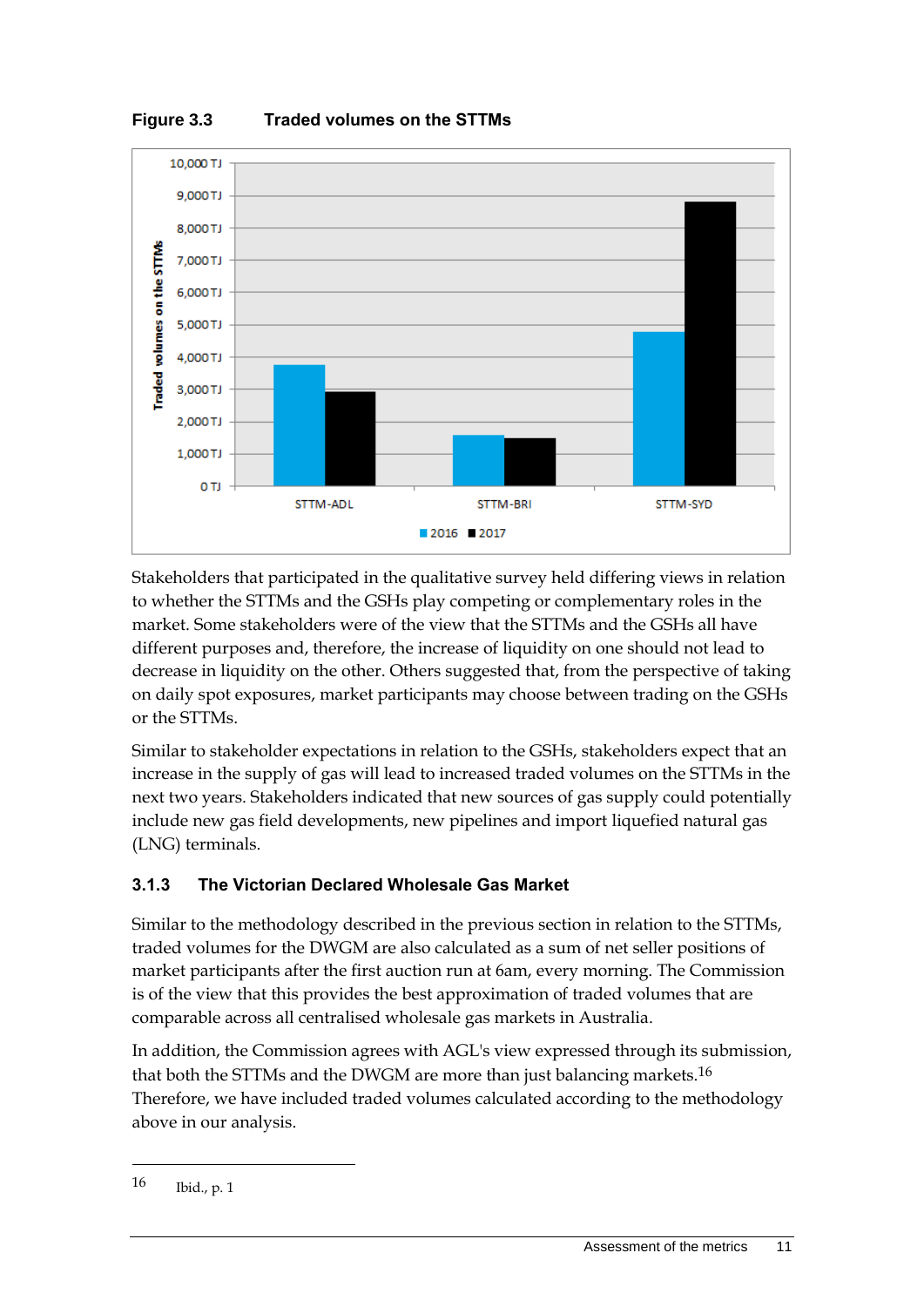



As shown in Figure 3.4, traded volumes on the DWGM increased considerably, by 60 per cent from 2016 to 2017, from 11,786 TJ in 2016 to 20,805 TJ in 2017.

Some stakeholders indicated that smaller retailers and new entrants to the gas market tend to purchase gas only from the spot market in Victoria. The reason for this is the transaction costs of bilateral contracting are considered too high in comparison to trading on the spot market. They were also of the view that depending on the type of the business, the potential savings achieved by procuring gas only from the spot market, may be higher than the risks associated with taking spot exposure.

Therefore, if new participants enter the market, it could be expected that there would be an increase in traded volumes on the DWGM in the next two years.

# **3.1.4 Pipeline capacity trading**

Traded volumes for pipeline capacity are reported for the purposes of this review as the sum of the traded capacity in a particular year that is publicly reported by the pipeline operators. These volumes only cover a portion of the total pipeline capacity that is traded in the Australian market. The Commission expects that more information will be available after the capacity trading reforms are implemented.

Pipeline capacity volumes are grouped by pipeline and expressed in TJ.

Some primary and secondary pipeline capacity is offered for sale on some pipeline operators' websites and listed on the GSH. Primary capacity is defined as capacity that is directly marketed by the pipeline operator, while secondary capacity is offered for sale by a market participant that has previously purchased capacity from another party.

Primary and secondary capacities offered for sale in 2016 and 2017 included: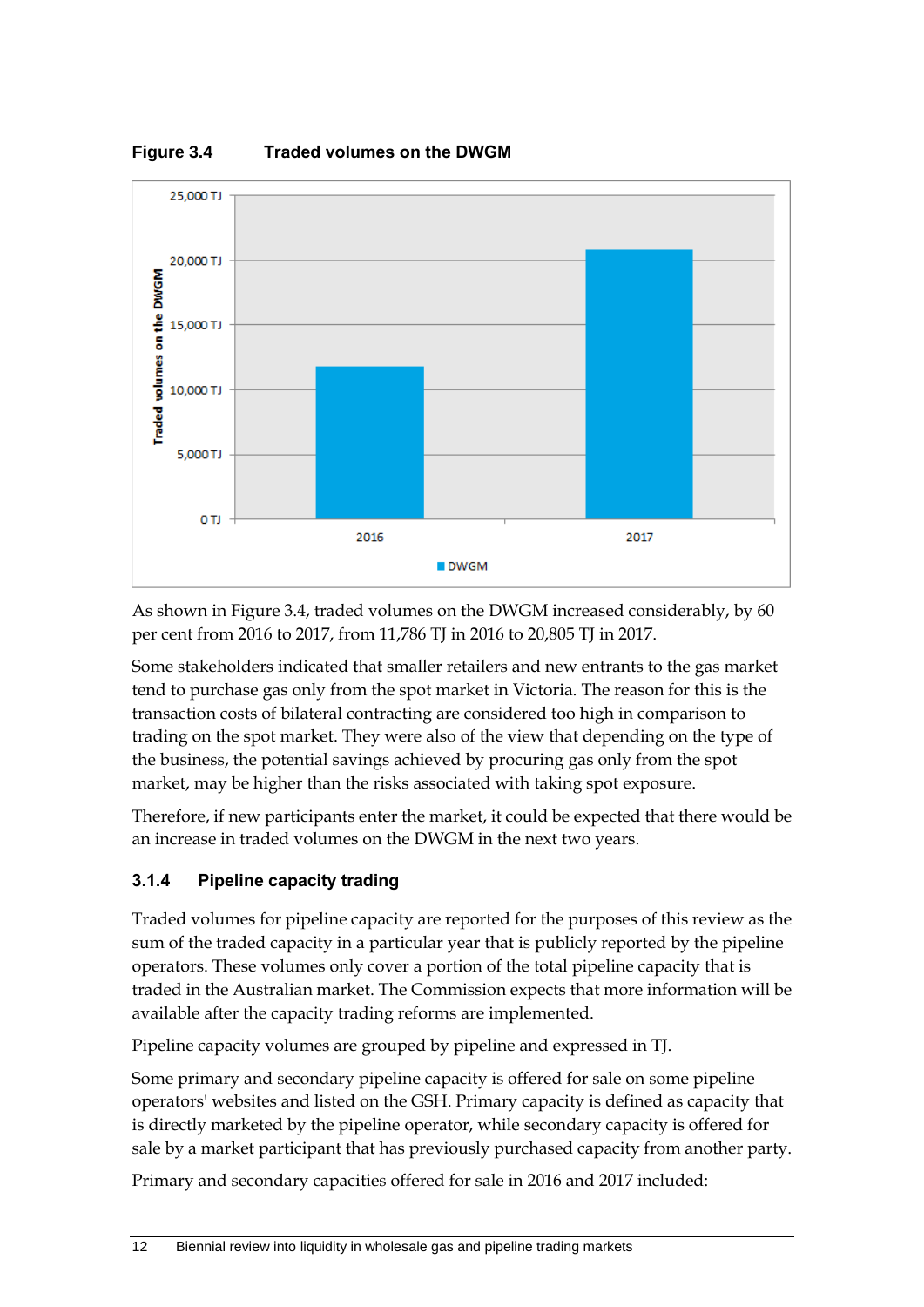- the Eastern Gas Pipeline and the Queensland Gas Pipeline operated by Jemena (primary and secondary capacity)
- the Carpentaria Pipeline, the Moomba to Sydney Pipeline, the Roma to Brisbane Pipeline, the South West Queensland Pipeline and the South East Australia Gas Pipeline (SEA Gas Pipeline) operated by the APA group (secondary capacity only).

Trades only occurred on the Roma to Brisbane Pipeline and the SEA Gas Pipeline (both operated by APA) in 2016 and 2017.

Figure 3.5 illustrates that traded volumes of daily firm secondary capacity on the Roma to Brisbane Pipeline increased by 51 per cent, from 1,993 TJ to 3,009 TJ from 2016 to 2017. There was also a 13 per cent increase in secondary trading volumes on the SEA Gas Pipeline from 9,660 TJ to 10,950 TJ.



**Figure 3.5 Pipeline capacity trading as publicly reported by APA**

Source: APA's capacity trading website, http://capacitytrading.apa.com.au

The majority of pipeline capacity was traded outside APA's platform, via bilateral agreements and average traded volumes of daily firm secondary capacity that were publicly reported constituted only a fraction of the nameplate capacity of those pipelines.

Table 3.1 below shows how average traded daily volumes compare to the total volume the pipeline could transport. Percentages are expressed as a ratio of the average traded volumes of daily firm secondary capacity and the nameplate capacity of the pipelines in each year. The AEMC has no visibility on those bilateral agreements at this time.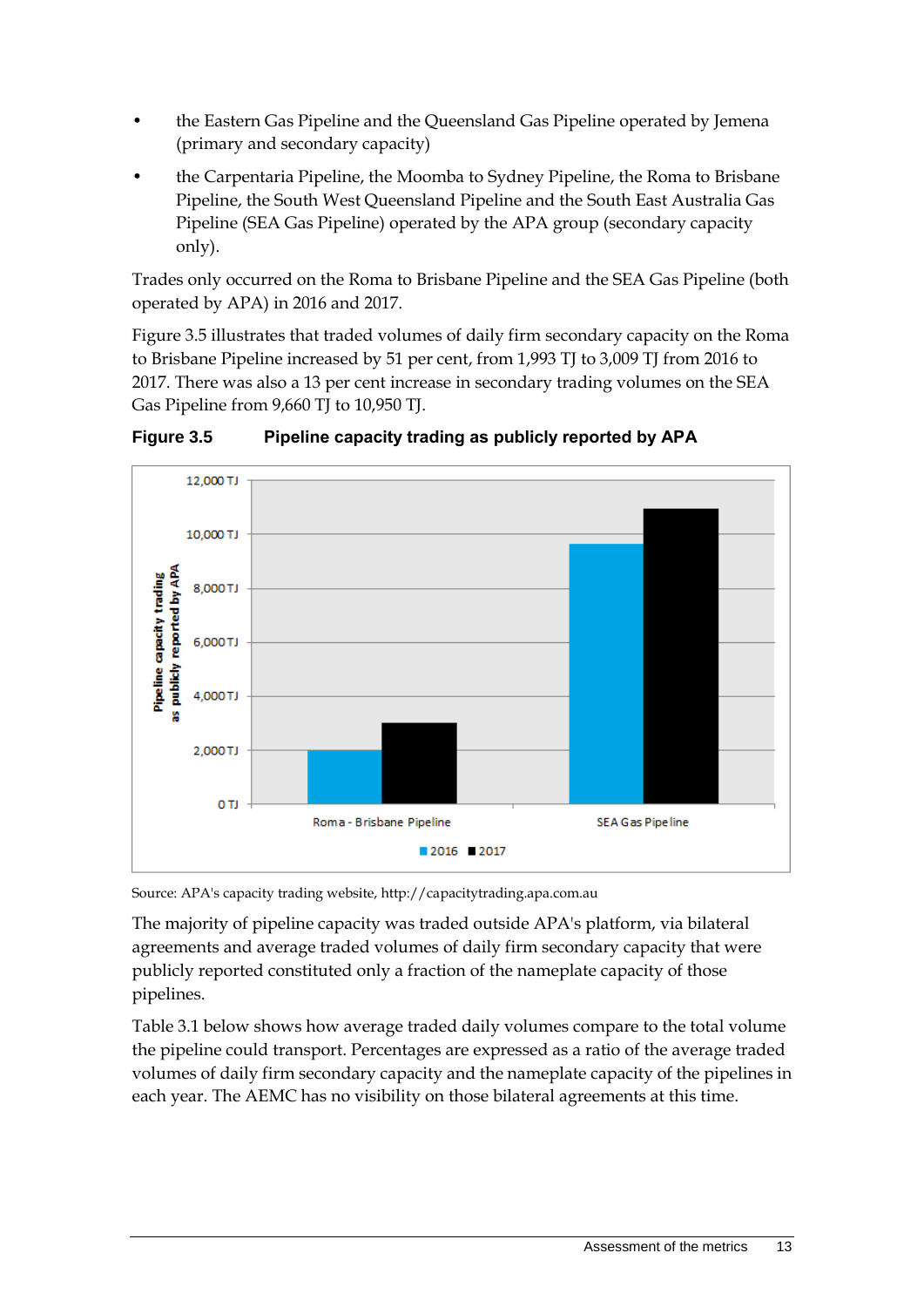#### **Table 3.1 Yearly average ratio of daily traded capacity as a percentage of nominal capacity of the pipeline**

| <b>Pipeline</b>             | <b>Nameplate capacity</b><br>(UT) | Average ratio of<br>daily capacity<br>(2016) | Average ratio of<br>daily capacity<br>(2017) |
|-----------------------------|-----------------------------------|----------------------------------------------|----------------------------------------------|
| Roma - Brisbane<br>Pipeline | 233                               | 2.3%                                         | 3.5%                                         |
| <b>SEA Gas Pipeline</b>     | 314                               | 8.4%                                         | 9.6%                                         |

Some stakeholders indicated that although the capacity trading reforms have not yet been implemented, the proximity of its implementation deadline is already affecting pipeline capacity trading. Therefore, greater volumes of secondary trading are expected to occur in the next two years.

# <span id="page-19-0"></span>**3.2 Churn rate on the Gas Supply Hubs**

Churn rate is defined as the ratio of all traded volumes to the throughput of the underlying physical product, whether that is gas or pipeline capacity. The churn rate is commonly used in commodity and financial markets to assess maturity and liquidity of a given market.

AGL, in its submission to the scoping paper, contended that the churn rate (defined as the ratio of trades to the physical market) at the gas supply hubs will not be comparable to the measure used in futures and forward markets.<sup>17</sup> The Commission understands that the definition of churn rate requires it to be calculated as a ratio of trades to physical throughput.

Churn rate is only calculated in relation to the GSHs as a ratio between the total traded volumes and the total physical throughput delivered through the trading locations of the GSHs. Due to the availability of data, churn rate calculations start from the fourth calendar quarter of 2016. Due to a lack of trades in 2016, and the first two quarters of 2017, no churn rate could be calculated for the Moomba location for those quarters.

Physical flows varied significantly across quarters from October 2016 to December 2017. Table 3.2 below shows exported volumes out of these locations in TJ by quarter.

In 2017, a total of 267,430 TJ flowed from Wallumbilla, and 117,818 TJ left Moomba.

1

<sup>17</sup> AGL submission, 13 March 2018, p. 2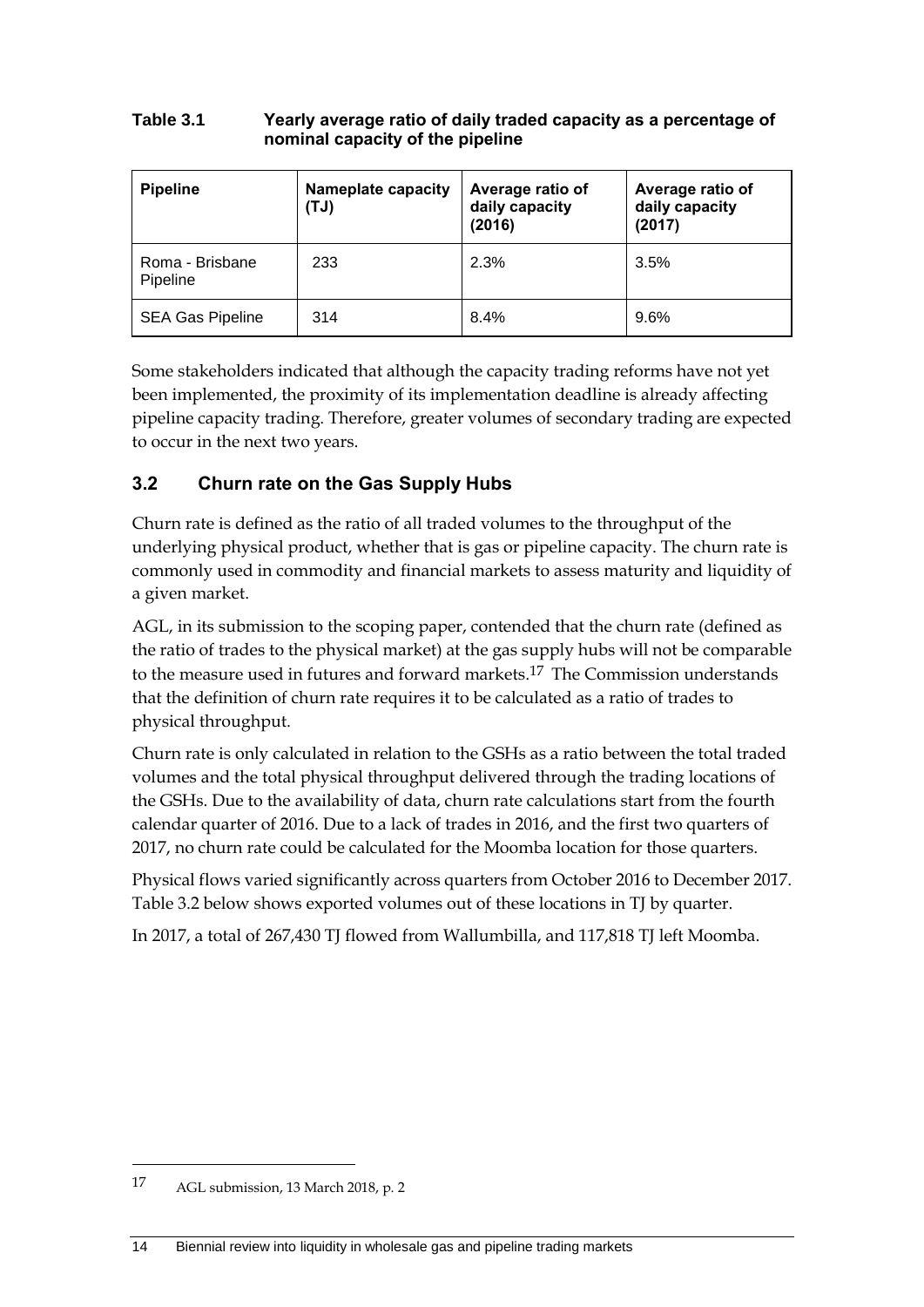| year | quarter  | Wallumbilla | <b>Moomba</b> |
|------|----------|-------------|---------------|
| 2016 | Oct-Dec  | 73,179      | 30,009        |
| 2017 | Jan-Mar  | 68,737      | 30,590        |
| 2017 | Apr-Jun  | 58,384      | 26,060        |
| 2017 | Jul-Sept | 69,140      | 30,814        |
| 2017 | Oct-Dec  | 71,169      | 30,355        |

#### **Table 3.2 Quarterly net flows through the Wallumbilla and Moomba locations (TJ)**

Traded volumes on the GSHs have increased across quarters October 2016 to December 2017. Table 3.3 below shows those volumes in TJ by a quarterly breakdown.

In 2017, the total of 11,602 TJ was traded at Wallumbilla, and 12 TJ at Moomba.

| Table 3.3 | Quarterly traded volumes at Wallumbilla and Moomba (TJ) |
|-----------|---------------------------------------------------------|
|-----------|---------------------------------------------------------|

| year | quarter  | Wallumbilla | <b>Moomba</b> |
|------|----------|-------------|---------------|
| 2016 | Oct-Dec  | 1,180       | 0             |
| 2017 | Jan-Mar  | 1,344       | 0             |
| 2017 | Apr-Jun  | 2,582       | 0             |
| 2017 | Jul-Sept | 3,681       | 2             |
| 2017 | Oct-Dec  | 3,995       | 10            |

As previously discussed, the churn rate for a location is a mathematical fraction created by dividing the traded volumes by the total physical throughput of gas during a given period. For example the quarterly churn rate for Wallumbilla for the last quarter of 2016 is calculated by dividing its 1,180 TJ traded volumes by 73,179 TJ of gas that was transported through the relevant pipelines.

As shown in Table 3.4, churn rates remained below 0.1 across all quarters and locations. However, there appeared to be an upward trend at Wallumbilla. The churn rate for Moomba remained below 0.001 in the third and fourth quarters of 2017. Table 3.2 and Figure 3.6 below shows churn rates by quarter.

In 2017, the yearly churn rate for Wallumbilla was 0.043 and remained below 0.001 for Moomba.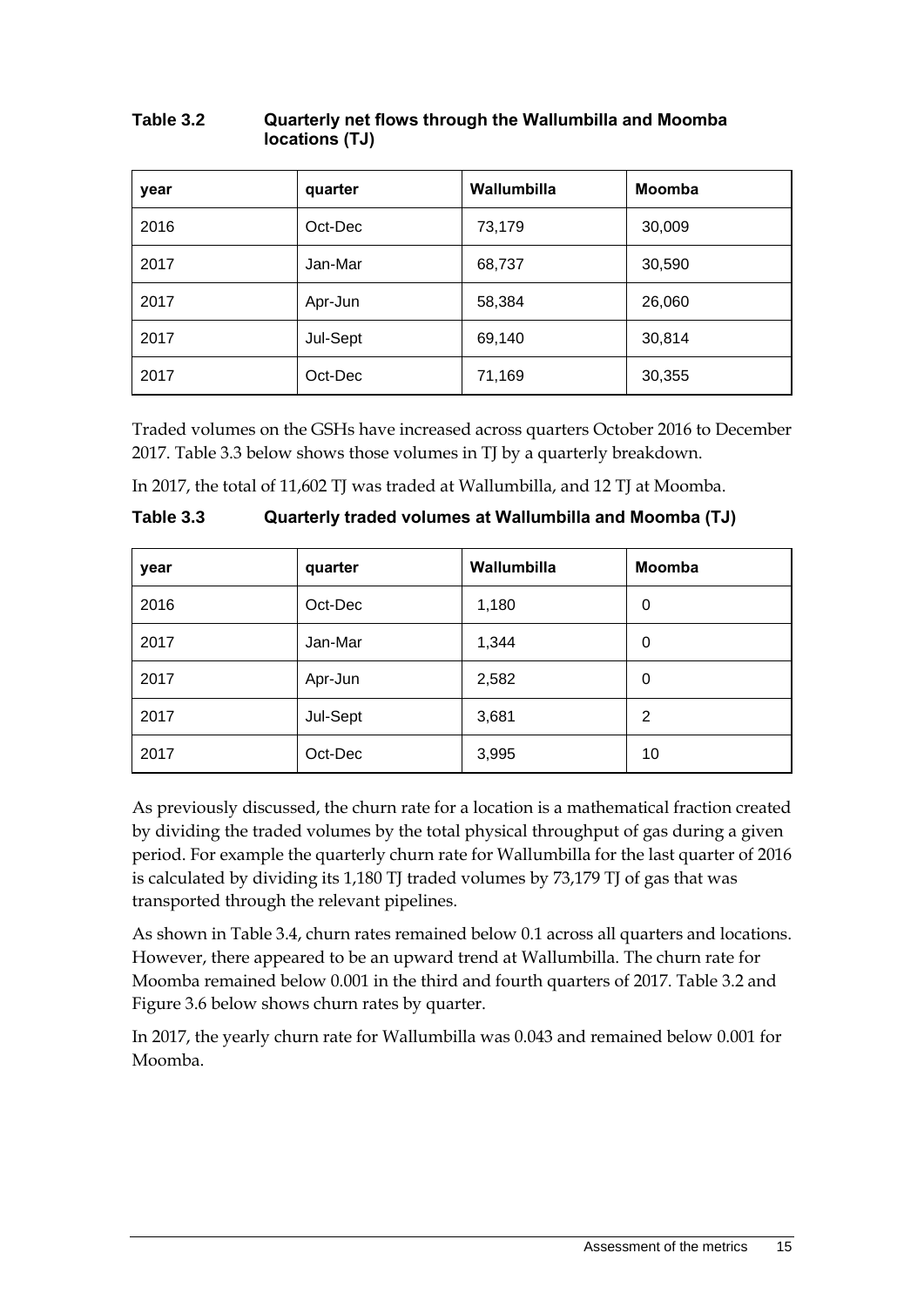| year | quarter  | Wallumbilla | <b>Moomba</b> |
|------|----------|-------------|---------------|
| 2016 | Oct-Dec  | 0.016       | N/A           |
| 2017 | Jan-Mar  | 0.020       | N/A           |
| 2017 | Apr-Jun  | 0.044       | N/A           |
| 2017 | Jul-Sept | 0.053       | < 0.000       |
| 2017 | Oct-Dec  | 0.056       | < 0.000       |

#### **Table 3.4 Quarterly churn rates for Wallumbilla and Moomba**

#### **Figure 3.6 Quarterly churn rates for Wallumbilla and Moomba**



The Commission expects that as more gas supply becomes available, more participants will enter the market, churn rates would increase as well.

### <span id="page-21-0"></span>**3.3 Bid-offer spreads on the GSHs**

The Commission recognises the importance of providing usable metrics to the industry.

During the qualitative survey process, a GSH market participant suggested that individual bid-offer spreads would provide more meaningful information, if this metric was calculated as a dollar value of the price difference between the best bid and offer in the order book.

That stakeholder noted that the industry in general is more used to understanding and using absolute dollar spreads than percentages. It added that a percentage value may be misleading if calculated at different times when the price of the underlying commodity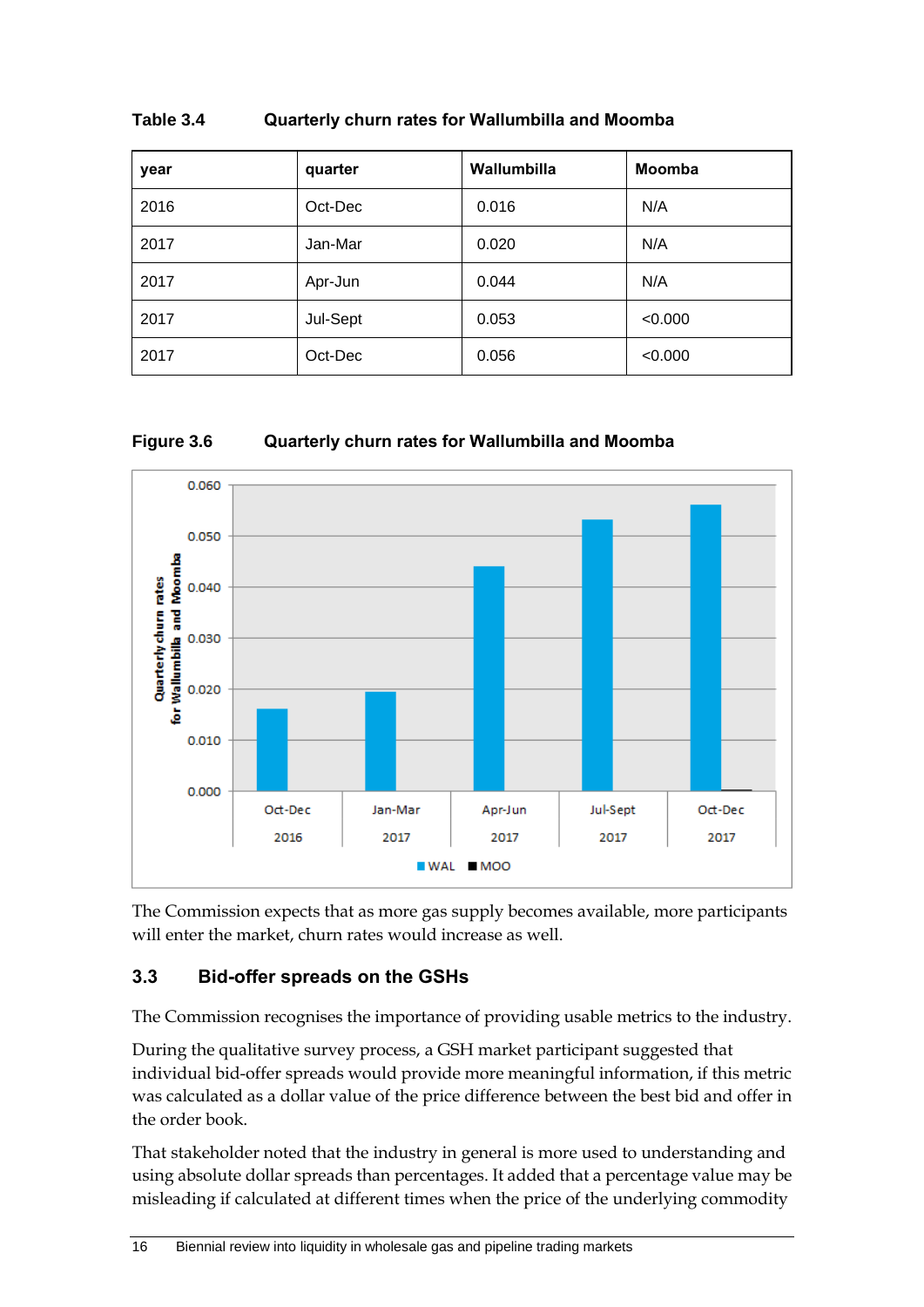changes significantly. For example, a one dollar spread between an offer price of \$6 and a bid price of \$5 would equal to a 20 per cent spread. While the same one dollar spread on a \$11-\$10 bid-offer pair would represent just a 10 per cent spread.

The Commission notes that the absolute value of spreads occurring at lower priced commodities contains different information to those occurring at higher priced commodities. In other words, a one dollar spread carries a different message to market participants on a commodity that is usually priced between one to ten dollars per unit, than a one dollar spread on a commodity that is traded in the hundreds of dollars per unit.

In the Commission's view, both the absolute dollar and the relative percentage value of the bid-offer spread contain different and useful information, and as such both metrics will be included in the report.

AGL, in its submission to the scoping paper, suggested that the bid-offer spread may not be accurate as some prices can be out of date.18 The Commission is of the view that bid-offer spreads reflect market participants' ability to trade in the market. Out of date prices, if left in the order book intentionally, form part of that ability or inability to trade.

At this time, the Commission is continuing to work with both the AER and the Australian Energy Market Operator (AEMO) to collect accurate and usable bid-offer data. As such, the bid-ask metric is not available at the time of publication of this report.

Stakeholders, as part of the qualitative survey, indicated that the bid-offer spread is expected to narrow in the future, as liquidity and confidence in the hub increases. This is consistent with the Commission's expectation for this metric over time.

# <span id="page-22-0"></span>**3.4 Number of active participants**

AGL in its submission to the scoping paper stressed the importance of the number of parties prepared and able to trade as a measure of liquidity.19 The Commission shares this view and uses the methodology outlined in the scoping paper and below to provide a useful metric of liquidity.

For the metric listed in Table 2.1 it is necessary to define an "active" participant in the market. An active participant is defined, for the purposes of this review, as one that has been engaged in trading on the market at least once in any given month. Further, being engaged in a market is understood as submitting a valid bid or an offer. This definition allows for a comparison across all centralised wholesale gas markets in Australia.

This metric is designed to measure participation in the markets at the early stages of market development. As part of the qualitative survey process, a GSH market participant suggested that the timeframe at which the activity of a participant is looked at could be reduced to a week, instead of a month. The AEMC notes that as liquidity in the market increases over time, consideration may be given to the development of more

-

<sup>18</sup> Ibid., p. 2

<sup>19</sup> Ibid., p. 1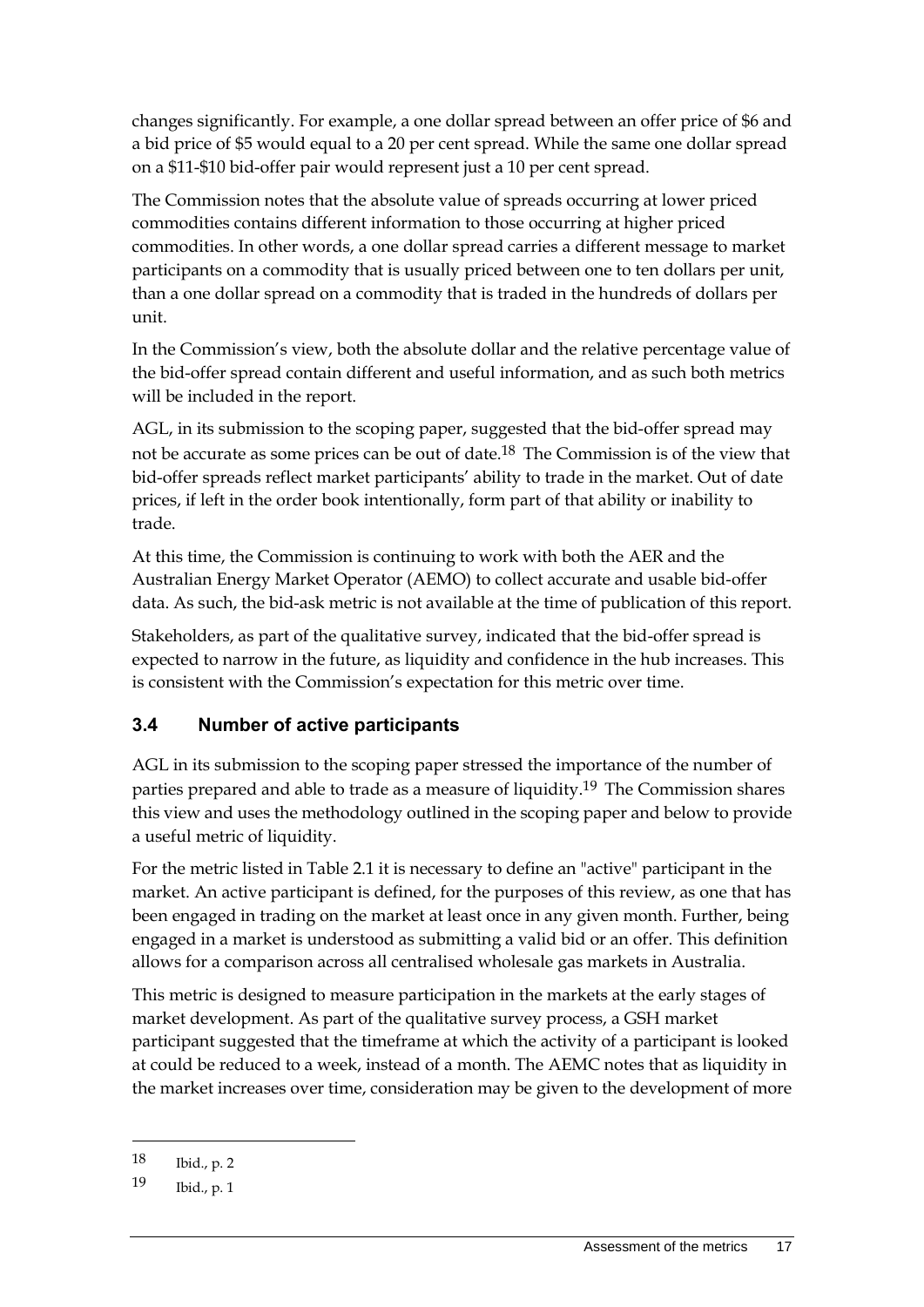sophisticated measures of market depth or measuring activity over shorter (weekly or daily) timeframes.

This liquidity metric is expressed through calculating the average yearly activity of registered participants belonging to certain categories, based on the arithmetic average of monthly activity. These categories include exporters, retailers, generators, industrial customers and traders, wherever possible. For example if only one retailer was active in a market in six out of the total twelve months in a year, the activity metric for retailers would be calculated by dividing the number of active retailers in each month  $(6 \times 1)$  by the number of total months in a year (12). In this instance the metric would equal to (6  $x$  $1) / 12 = 0.5.$ 

# **3.4.1 The Gas Supply Hubs**

The number of active participants on the GSHs has increased for almost every participant category from 2016 to 2017.

This metric shows the average yearly involvement of participants by participant type, based on their monthly activity. Table 3.5 and Figure 3.7 below show this activity at Moomba and Wallumbilla, combined. This is because there is only one single membership available for both Moomba and Wallumbilla, via registration on the GSHs.

The average number of all active participants was 10.8 in 2016 and 11.4 in 2017.

## **Table 3.5 Yearly average trading activity on the GSHs by participant type**

| Type of participant              | 2016 | 2017 |
|----------------------------------|------|------|
| Exporter/producer                | 4.0  | 3.3  |
| Gentailer/Gas Power<br>Generator | 4.7  | 5.3  |
| Industrial                       | 1.0  | 1.2  |
| Trader                           | 1.2  | 1.7  |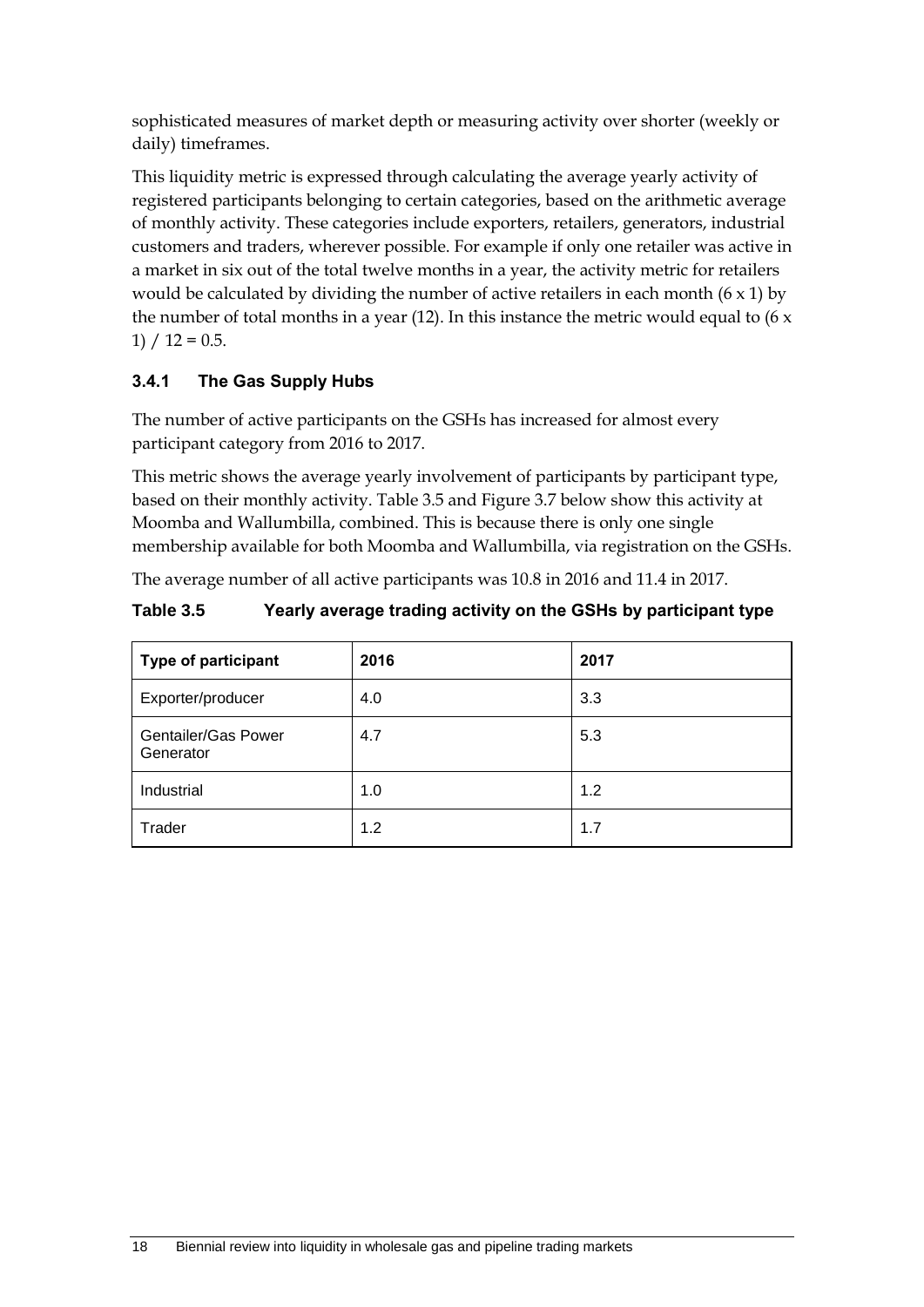**Figure 3.7 Yearly average trading activity on the GSHs by participant type**



As new participants enter the GSH market, greater activity is expected on the hubs. Currently, Gentailers and gas fired generators appear to be the most active participant category, however, stakeholders indicated that further involvement of traders<sup>20</sup> is likely to occur in the next two years. This expectation is based on the observation by a stakeholder that the increasing activity of brokers and financial intermediaries indicates "there is money to be made on these markets". In terms of industrial participants, it is necessary to wait and see if and when they enter the market, and what, if anything, is preventing their participation in the GSHs.

### **3.4.2 The Short Term Trading Markets**

<u>.</u>

The number of active participants on the STTMs has increased for every participant category from 2016 to 2017.

Due to the differences in market design, the participant categories in the STTMs are somewhat different from the other markets. Within the pre-defined areas around the demand centres of Adelaide, Sydney and Brisbane, participation on the STTMs is mandatory.

This metric shows the average yearly involvement of participants by participant type, based on their monthly activity.

Table 3.6 and Figure 3.8 summarise the outcomes in 2016 and 2017. The average number of all active participants across all STTMs was 22.2 in 2016 and 24.4 in 2017.

<sup>20</sup> In this context, traders are defined as companies that do not have a "natural position" in the market, i.e. they do not have a significant physical portfolio such as a retailer's load or a producer's production assets.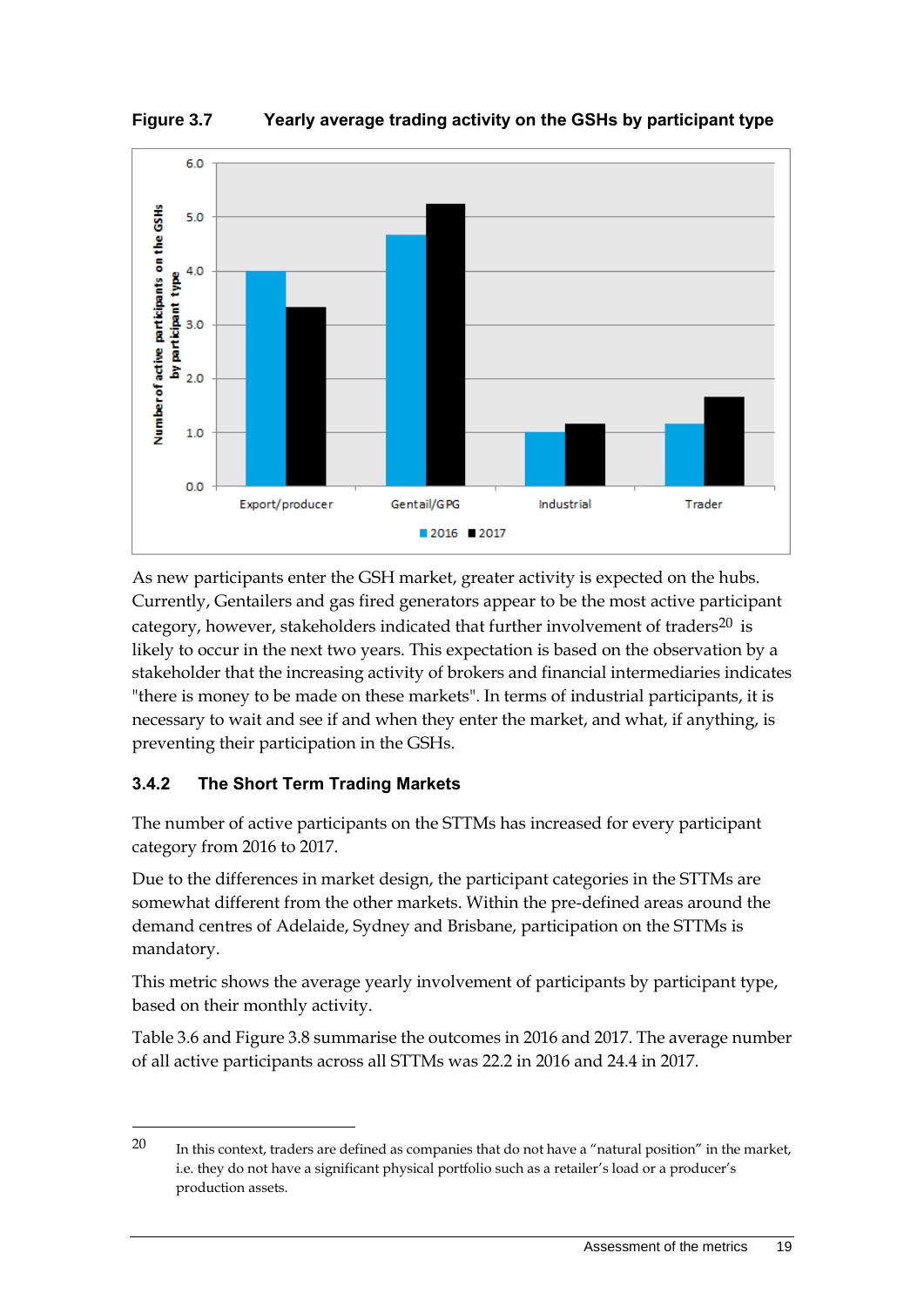| Type of participant | 2016 | 2017 |
|---------------------|------|------|
| Retailer            | 3.7  | 4.0  |
| Retailer/Trader     | 5.2  | 6.0  |
| Retailer/Industrial | 13.3 | 14.4 |

#### **Table 3.6 Yearly average trading activity on the STTMs by participant type**





Trends across the three STTMs were similar, with two exceptions:

- 1. The activity of retailers compared to other types of participants was greater on the Adelaide STTM than at the others.
- 2. While the number of active participants on the STTMs has increased for every participant category from 2016 to 2017, participant activity in the Retailer/Industrial participant category on the Brisbane STTM has decreased from 2016 to 2017.

Table 3.7 and Figures 3.9, 3.10 and 3.11 provide an overview of participant activity at the Adelaide, Brisbane and Sydney STTMs.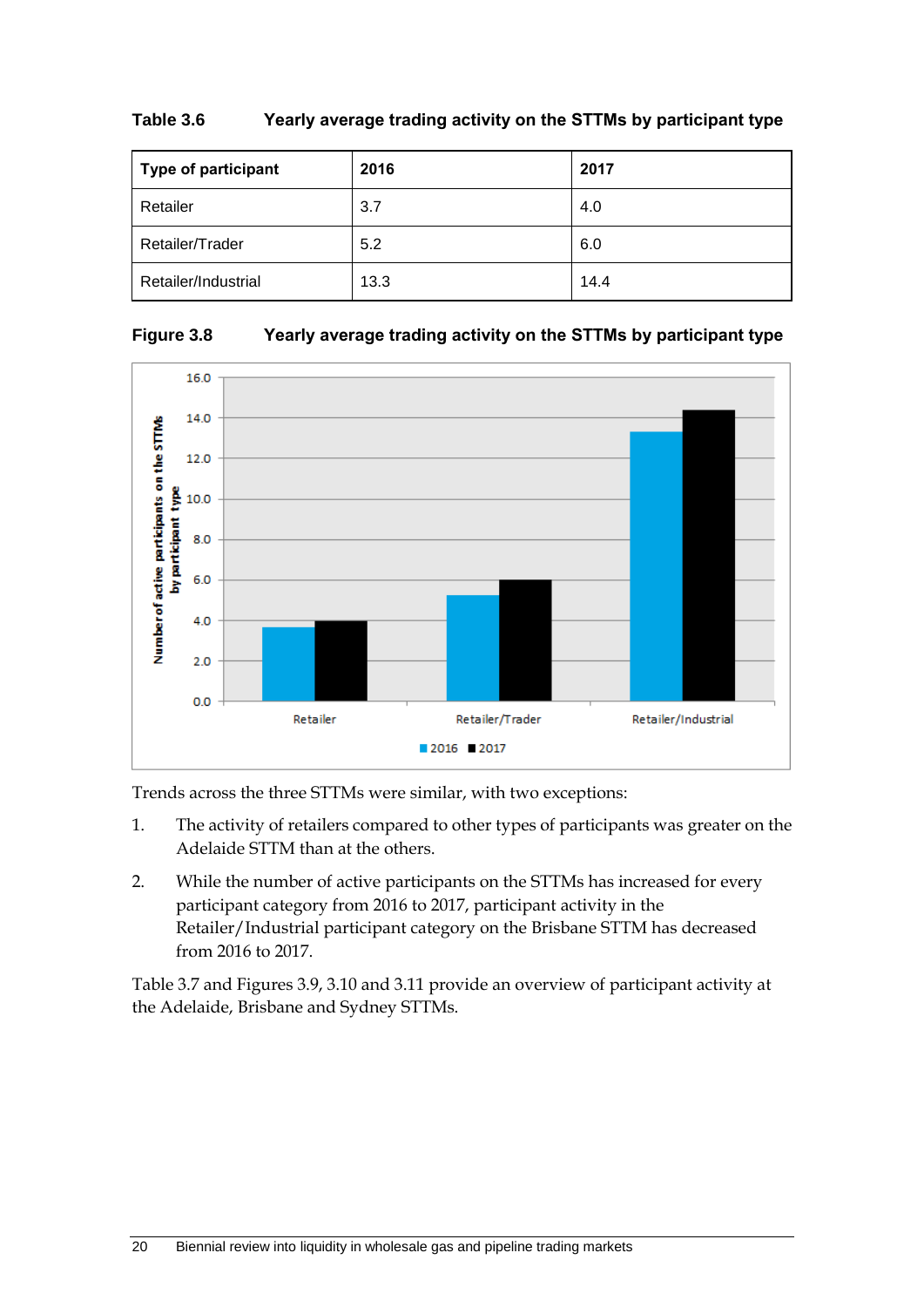| <b>STTM</b> | Participant<br>category | 2016 | 2017           |
|-------------|-------------------------|------|----------------|
|             | Retailer                | 2.4  | 3              |
| <b>ADL</b>  | Retailer/Trader         | 0.1  | 0.3            |
|             | Retailer/Industrial     | 3.0  | 4.1            |
|             | Retailer                | 1.1  | 1.2            |
| <b>BRI</b>  | Retailer/Trader         | 0.9  | 1.0            |
|             | Retailer/Industrial     | 5.2  | 4.3            |
|             | Retailer                | 3.6  | $\overline{4}$ |
| <b>SYD</b>  | Retailer/Trader         | 5    | 6              |
|             | Retailer/Industrial     | 8.4  | 11.7           |

#### **Table 3.7 Yearly average trading activity on the ADL, BRI and SYD STTMs by participant type**

### **Figure 3.9 Yearly average trading activity on the ADL STTM by participant type**

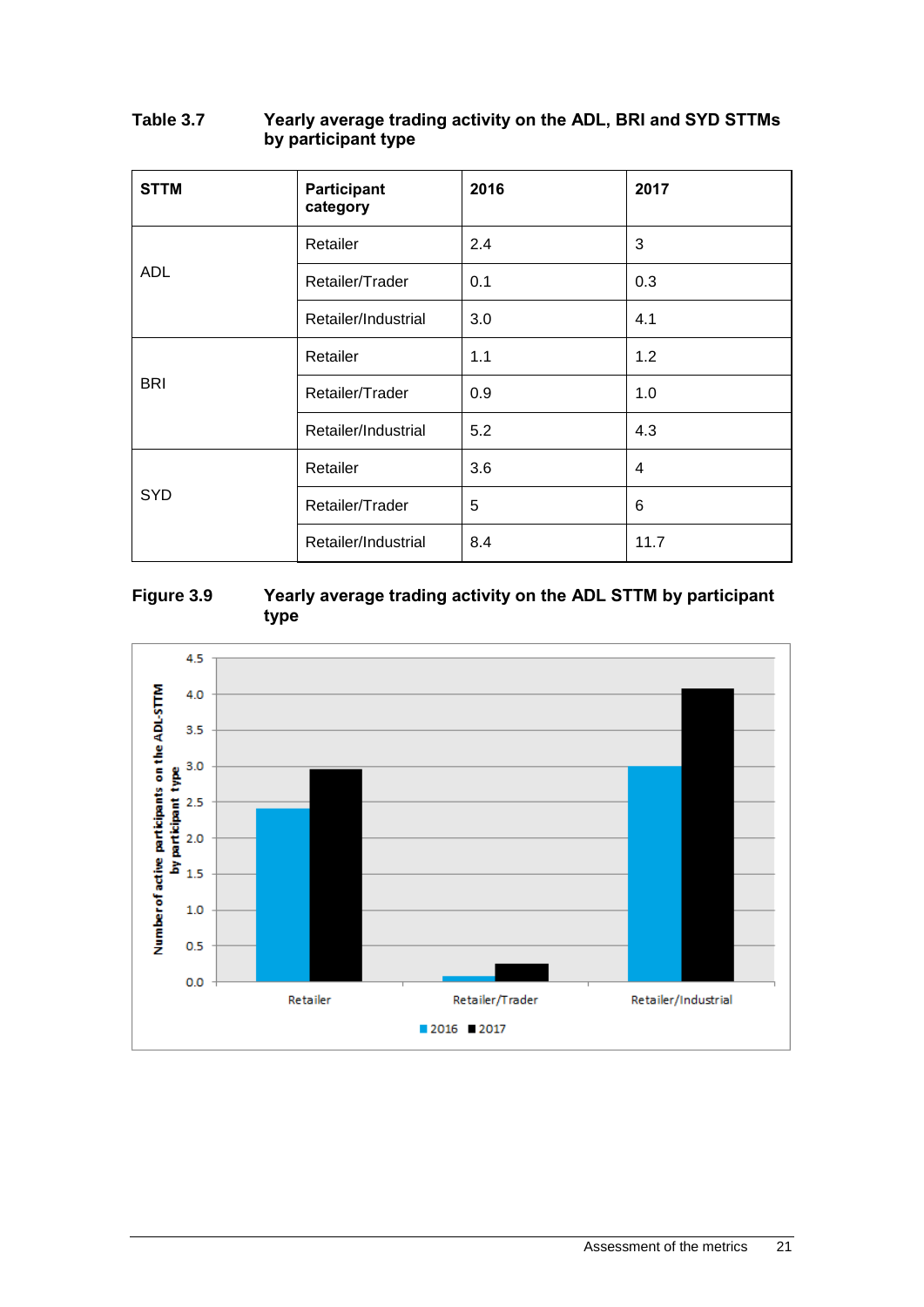



**Figure 3.11 Yearly average trading activity on the SYD STTM by participant type**



Trading activity on the STTMs is expected to further increase as long term gas supply contracts expire and more market participants become more confident in using a range of contracting and spot market acquisitions to manage their gas demand and pricing. This may become an alternative to purchasing gas via third parties, such as retailers.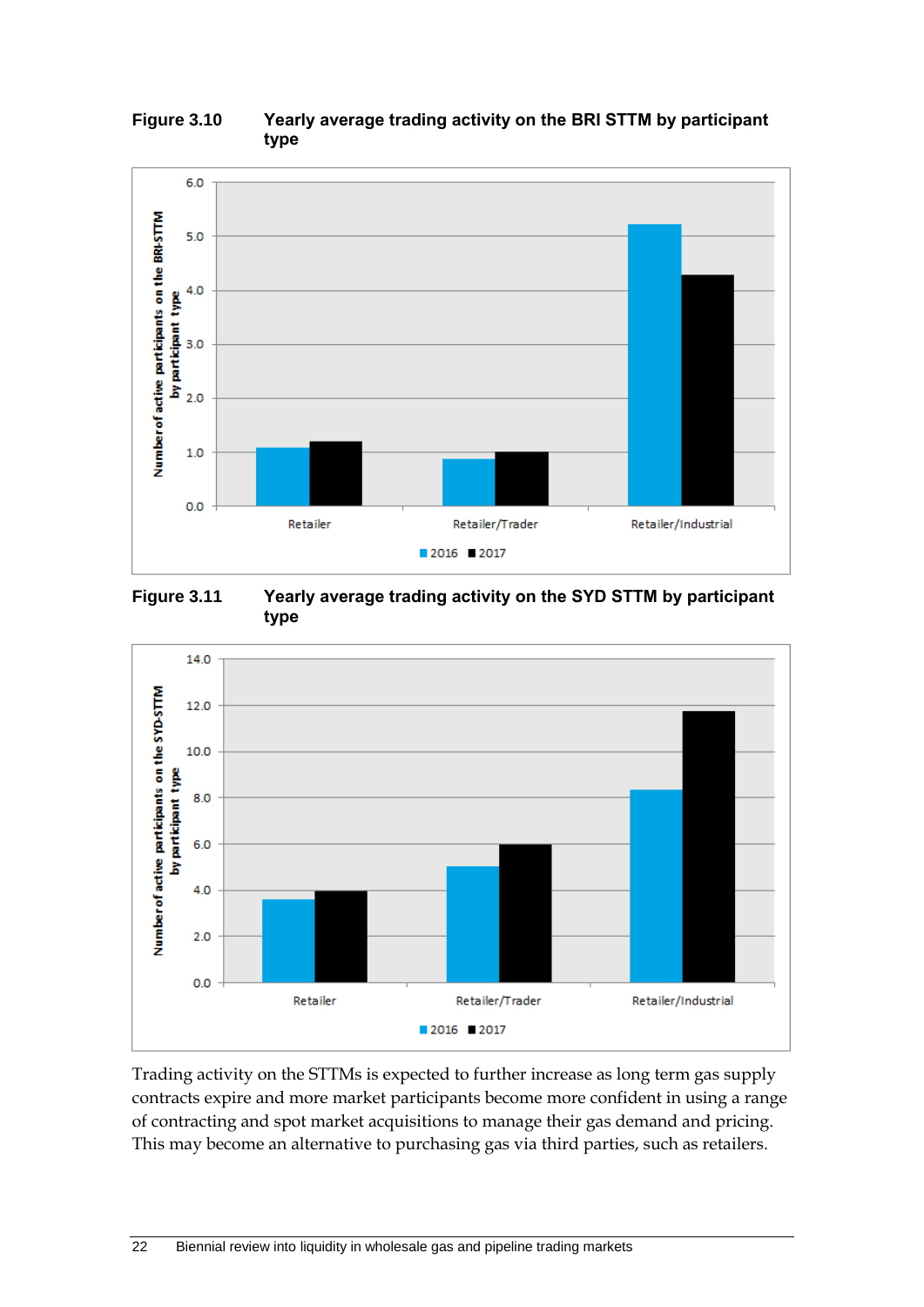## **3.4.3 The Victorian Declared Wholesale Gas Market**

The number of active DWGM participants has increased in almost every participant category from 2016 to 2017.

Due to the differences in market design, the participant categories in the DWGM are somewhat different from the other markets. The DWGM is also a mandatory market, where gas on the wholesale level can only be purchased and sold through the market.

This metric shows the average yearly involvement of participants by participant type, based on their monthly activity. Table 3.8 and the Figure 3.12 below show this activity in greater detail.

The average number of all active participants was 23.6 in 2016 and 26.3 in 2017.

### **Table 3.8 Yearly average trading activity on the DWGM by participant type**

| Type of participant | 2016 | 2017 |
|---------------------|------|------|
| Generator/Retailer  | 14.4 | 14.1 |
| Industrial          | 2.5  | 3.2  |
| Trader              | 6.7  | 9.0  |





Industrial users and traders showed the greatest increase in activity on the DWGM. This aligns with some of the stakeholder feedback that indicated market participants' increased confidence in being able to independently trade on the market. Higher prices offered for longer term contracts was seen as an incentive for market participants to build out trading capabilities and be involved in spot trading.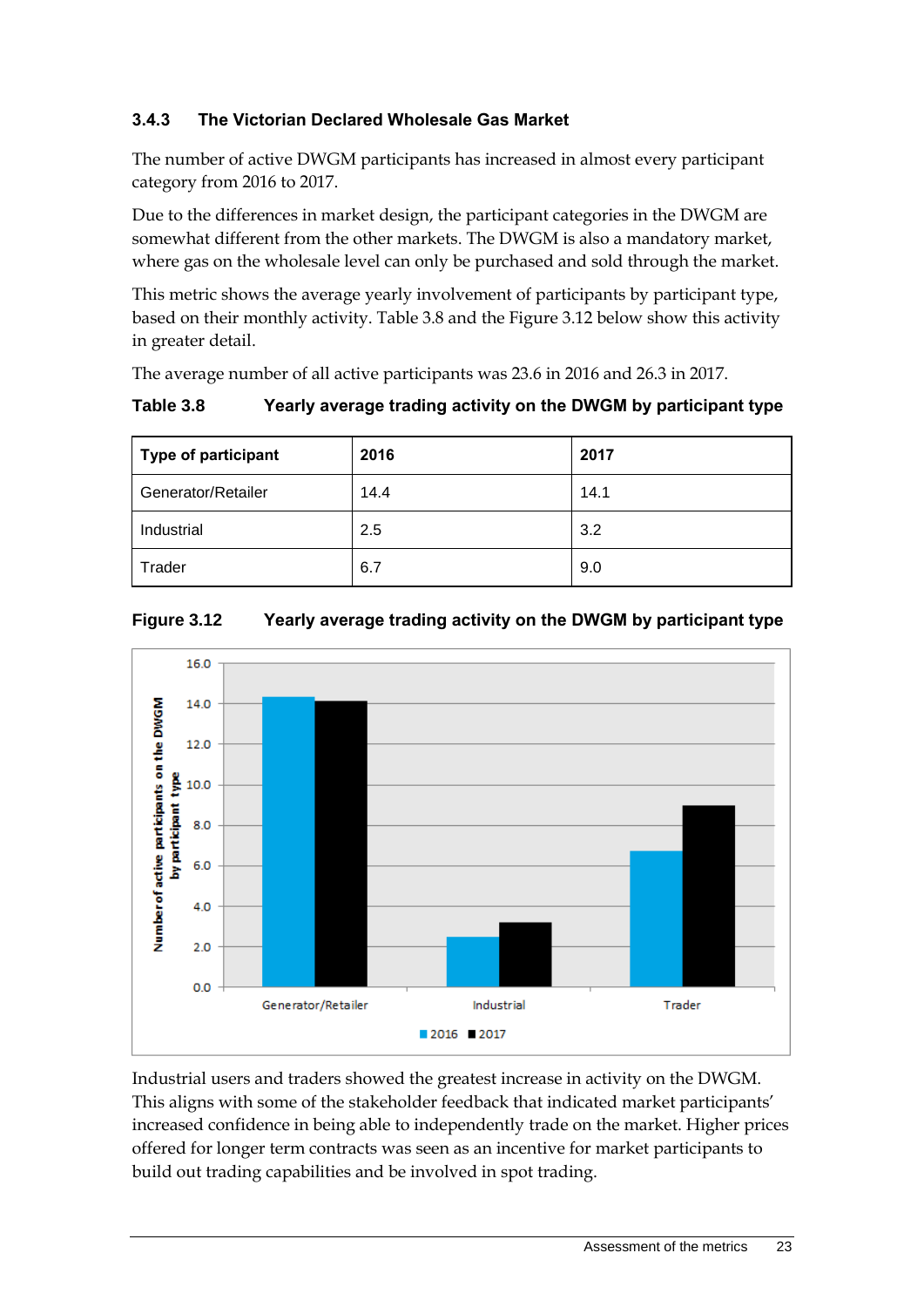# <span id="page-29-0"></span>**3.5 Concentration of trades amongst active participants**

The Herfindahl-Hirschman index (HHI) is commonly accepted measure of market concentration that is based on market share. The HHI measures the size of firms in relation to the industry.

Higher HHI scores close to 10,000 indicate a highly concentrated, non-competitive market environment, while those closer to zero indicate a much more competitive market. The Australian Competition and Consumer Commission's (ACCC) Merger Guideline document indicates that HHI levels above 2,000 are indicative of a concentrated market. A more detailed description of the methodology of the calculation of the HHI was included in the scoping paper.

In addition, the Commission considered that market concentration on centralised markets such as the GSHs, the STTMs and the DWGM may be different on the buy and the sell sides. For this reason separate HHI values were calculated for each side of the markets.

Origin, in its submission to the scoping paper contended that due to the fundamental differences between the European and the Australian markets, measuring market concentration, particularly the HHI, does not provide a valid point of reference at this  $time<sup>21</sup>$ 

The Commission recognises the differences between the Australian and European markets and is also aware that current levels of market concentration may continue to apply to Australian markets in the longer term. However, the Commission considers that there is value in of showing the dynamics of the HHI and how concentration changes in the market over time.

Origin also submitted that publication of information about market concentration should be carefully considered, so that it does not compromise the anonymous nature of the trading platform.22 The Commission shares this view and, therefore, measures concentration in this draft report by the HHI.

### **3.5.1 The Gas Supply Hubs**

Sell side market concentration has increased somewhat from 2016 to 2017 in the Wallumbilla location. The HHI value was 1,424 in 2016 and 1,462 in 2017. This shows a small increasing trend and increasing concentration.

Buy side concentration has decreased at Wallumbilla from 1,840 to 1,331.

HHI could not be calculated for Moomba in 2016, due to the lack of trades. Given the two trades that occurred in 2017 with different buyers and sellers in both cases, the value was 7,222 for both sides. The Commission notes that this number is not very informative given the low number of trades.

-

<sup>21</sup> Origin submission, 14 March 2018, p. 1

<sup>22</sup> Ibid., p .1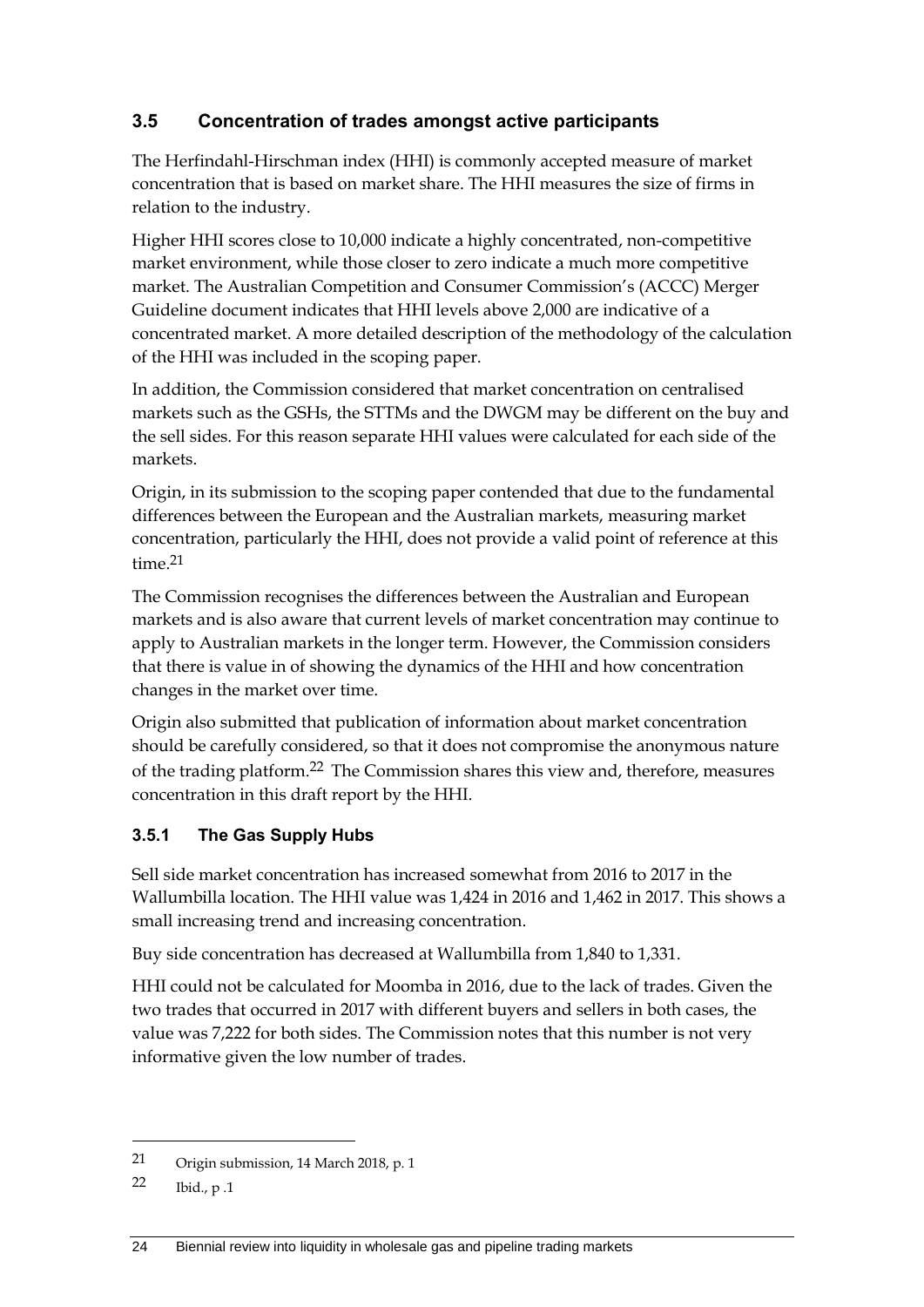Despite the relatively low number of active participants at Wallumbilla, both sell and buy side market concentration remained below 2,000. This indicates a not highly concentrated market.

# **3.5.2 The Short Term Trading Markets**

Figure 3.13 and Table 3.9 below show market concentration on all STTMs from a sell and buy side perspective. Concentration on the sell side has decreased on the Adelaide and the Brisbane STTMs, but the HHI value remained above 2,000 in both cases, indicating a high concentration. There was a small increase in concentration on the sell side on the Sydney STTM, however, the HHI value remained below 2,000 in 2016 and 2017.



**Figure 3.13 Sell side HHI on the STTMs**

**Table 3.9 Sell side HHI on the STTMs**

| <b>STTM</b> | 2016  | 2017  |
|-------------|-------|-------|
| <b>ADL</b>  | 3,388 | 2,388 |
| <b>BRI</b>  | 2,911 | 2,020 |
| SYD         | 1,904 | 1,934 |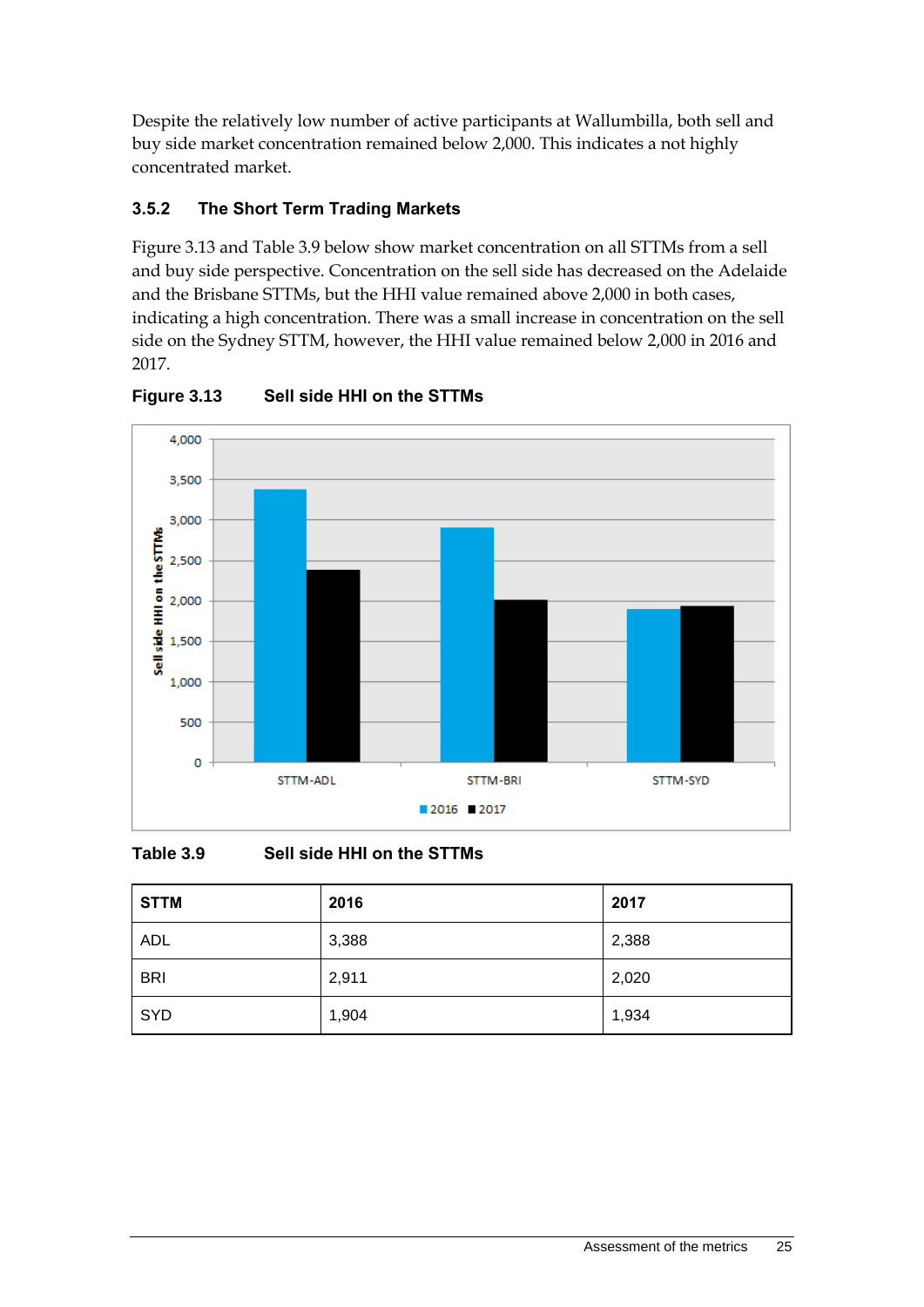Figure 3.14 and Table 3.10 show a reverse of the sell side trend was observable on the buy side, whereby concentration decreased on the Adelaide and the Brisbane STTMs below an HHI of 2,000. The buy side HHI of the Sydney STTM, increased from 2016 to 2017, but remained below 2,000.



**Figure 3.14 Buy side HHI on the STTMs**

**Table 3.10 Buy side HHI on the STTMs**

| <b>STTM</b> | 2016 | 2017 |
|-------------|------|------|
| <b>ADL</b>  | 5144 | 1904 |
| <b>BRI</b>  | 2193 | 1722 |
| SYD         | 1109 | 1835 |

Market concentration levels appeared to decrease both on the sell and a buy side in the two STTMs (Adelaide and Brisbane) that also had the lowest traded volumes. This decrease in concentration occurred while traded volumes decreased, but participant activity increased.

The Sydney STTM, the least concentrated amongst all three STTMs, did see an increase in concentration. However, its HHI values on both the sell and the buy side remained below 2,000, indicating a not highly concentrated market.

# **3.5.3 The Victorian Declared Wholesale Gas Market**

Market concentration increased on the DWGM on both the sell and the buy sides.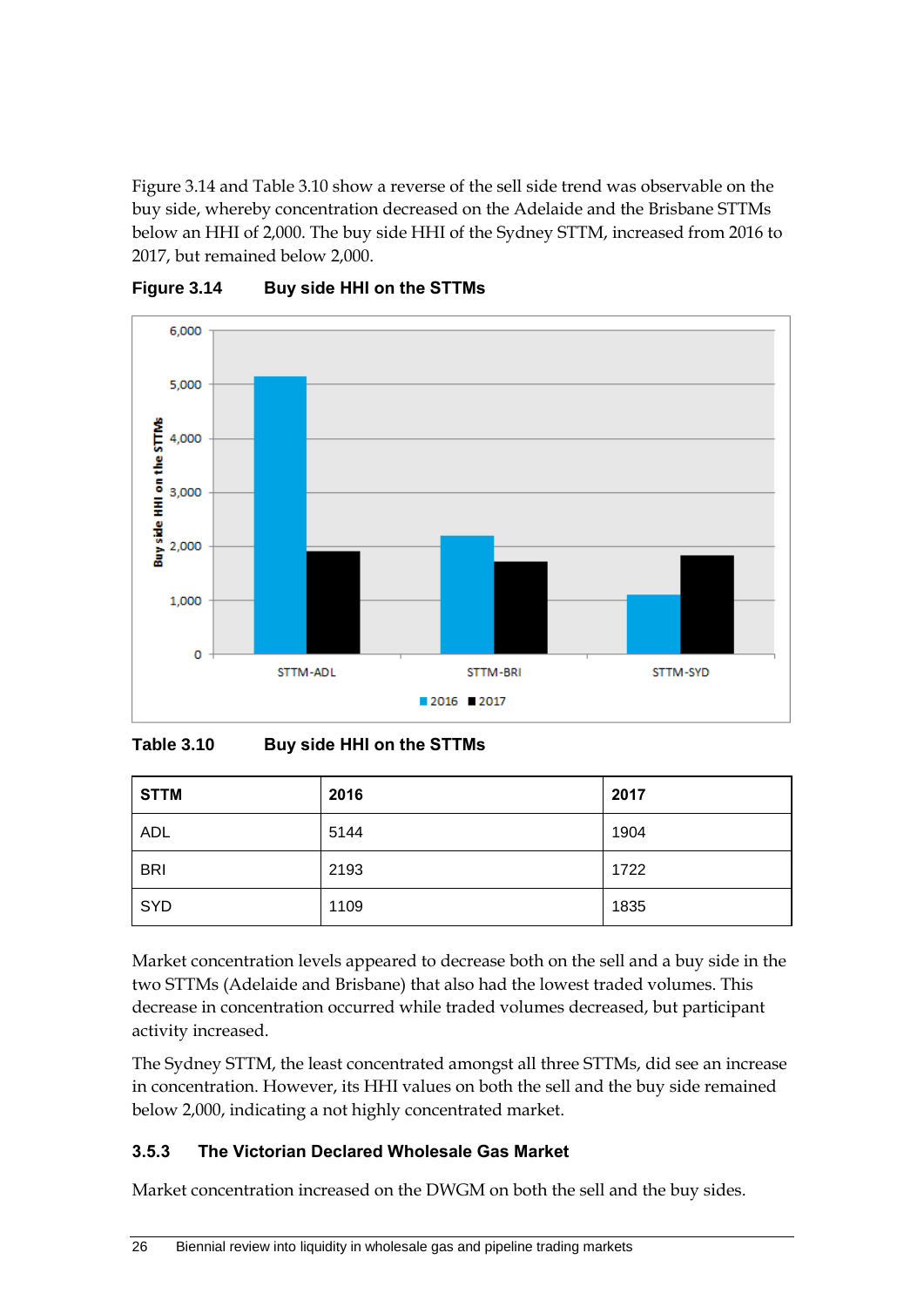Figure 3.15 and Table 3.11 illustrate that there was a significant increase on the sell side from 1,529 to 3,044 from 2016 to 2017. A smaller increase on the buy side pushed the HHI from its 1,189 level in 2016 to 1,310 in 2017.



**Figure 3.15 Sell and buy side HHI on the DWGM**

#### **Table 3.11 Sell and buy side HHI on the DWGM**

| <b>HHI side</b> | 2016 | 2017 |
|-----------------|------|------|
| SELL            | 1529 | 3044 |
| <b>BUY</b>      | 1189 | 1310 |

With the exception of the high sell side concentration for 2017, the DWGM remains one of the least concentrated wholesale gas markets on the East Coast of Australia. The DWGM is also the market that has been in operation the longest, compared to the STTMs and the GSHs. This, and the mandatory nature of the DWGM, may be factors leading to the lower levels of concentration in this market.

With the exception of the Adelaide STTM in 2016, buy side market concentration, with HHI values below 2,000, appeared to be lower than sell side market concentration across all markets and periods. In other words, in almost all markets a lower number of sellers offered greater volumes for sale, while a higher number of buyers purchased smaller volumes. By 2017, buy side HHI value in all markets was below 2,000, indicating a relatively low market concentration.

With the exception of the DWGM, there were either small increases or considerable decreases across all markets in the sell side market concentration from 2016 to 2017. This means that in most markets, during this time period, the average volume offered by sellers either decreased or did not increase significantly.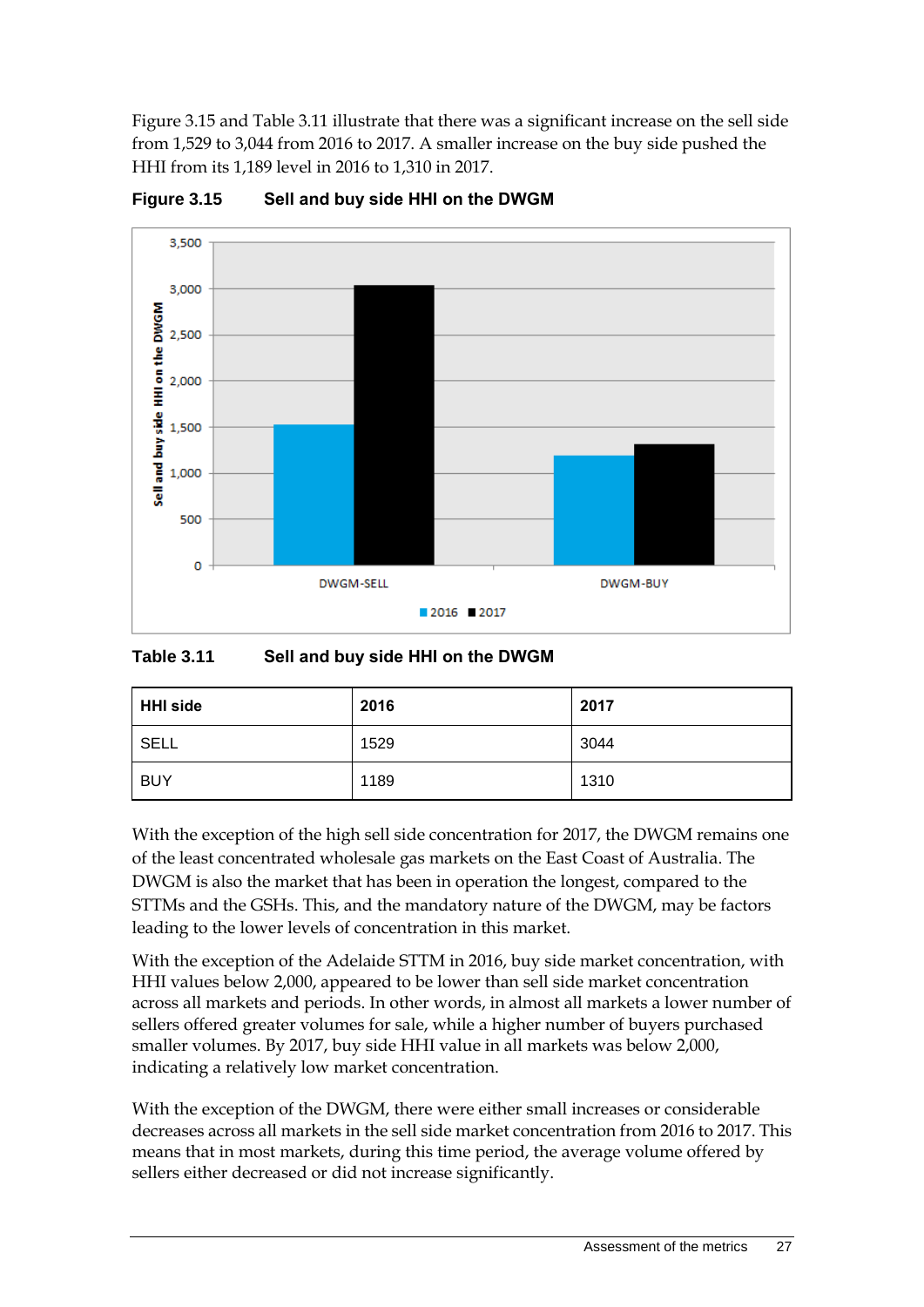# <span id="page-33-0"></span>**3.6 Number of trades per product**

The Commission considers that showing the number of trades per product as a sum of the number of trades relating to products with the same tenor length as the best way of calculating this metric. For example if a daily product was traded 365 times in a year, showing the metric as this number can be easily interpreted and compared with other products that may have longer delivery periods.

This metric was only calculated for the GSHs, as the STTMs and the DWGM are intraday and day ahead markets with mandatory participation and a limited set of tradeable products.

There were no trades in 2016 at the Moomba location. Further, no compression product has been traded at the Wallumbilla GSH since its introduction to the market in March 2017.

Table 3.12 below shows the number of trades that occurred in each year, at Wallumbilla by product category.

| Type of product | 2016 | 2017 | Percentage change from<br>2016 to 2017 |
|-----------------|------|------|----------------------------------------|
| Balance of Day  | 225  | 288  | 28%                                    |
| Day Ahead       | 363  | 471  | 30%                                    |
| Daily           | 186  | 767  | 312%                                   |
| Weekly          | 21   | 97   | 362%                                   |
| Monthly         | 3    | 14   | 367%                                   |

| <b>Table 3.12</b> | Number of trades per product at Wallumbilla |  |
|-------------------|---------------------------------------------|--|
|                   |                                             |  |

The number of trades at Wallumbilla has increased significantly from 2016 to 2017, especially in the longer term daily, weekly and monthly product categories.

There was one balance of day and one daily trade at the Moomba location in 2017.

# <span id="page-33-1"></span>**3.7 Range of products traded**

The traded curve on the GSH stretches out to a maximum of three months into the future.

Feedback from the qualitative survey suggests that OTC traded products, i.e. products not traded on the GSH, may offer one or two years delivery into the future. While longer term bilateral contracts that go out as far as three to five years or longer are occasionally agreed upon, they are not typical to the gas market at this time, mainly due to prevailing gas prices.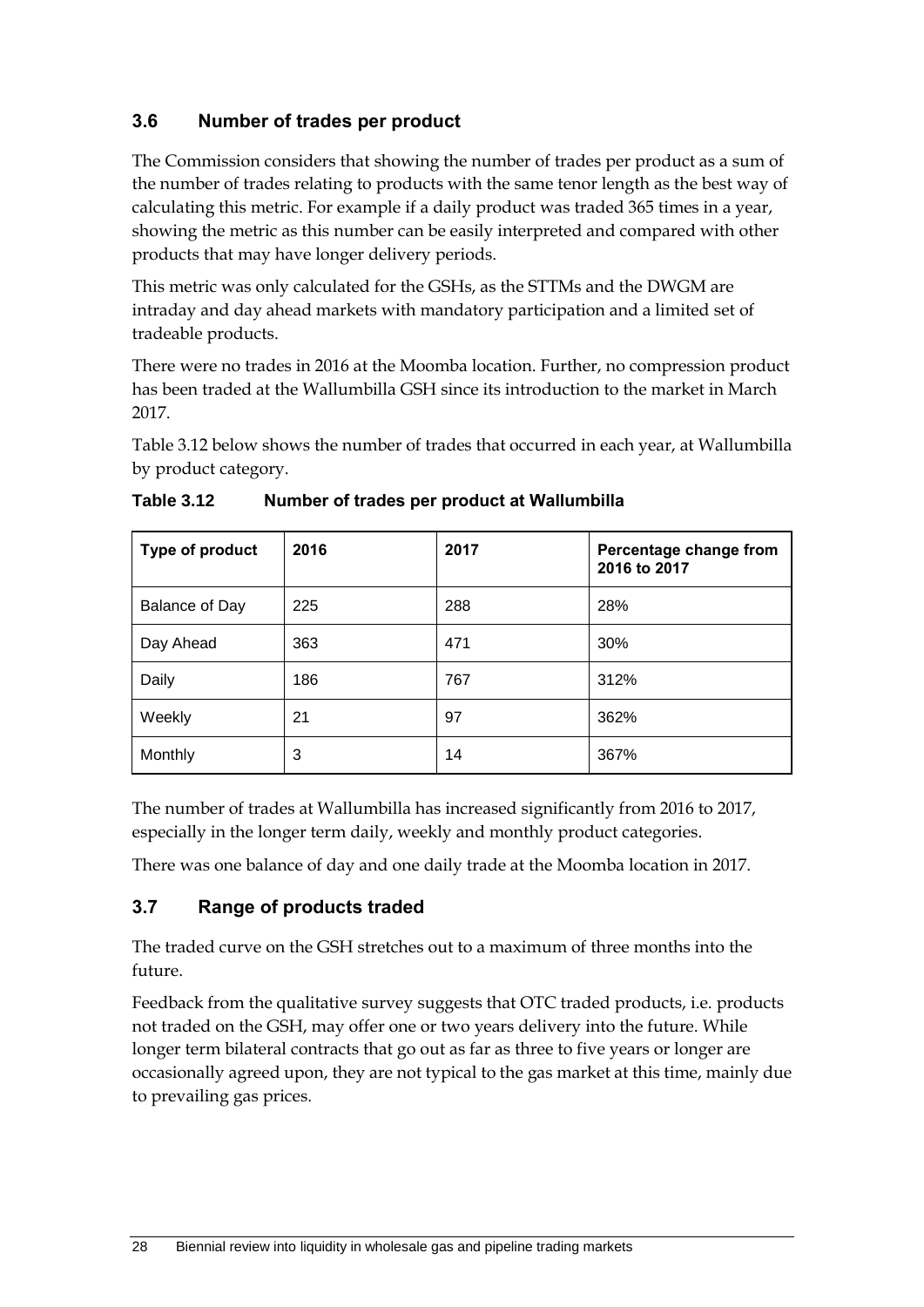# <span id="page-34-0"></span>**3.8 Qualitative survey**

The AEMC consulted with a total of 14 participants registered on the GSHs, as well as two pipeline operators and four large industrial loads that are not currently registered on the GSHs. Appendix A provides a list of stakeholders that participated in the survey.

This section below provides an anonymised summary of the feedback provided during those consultations and an overview of the three public submissions received in response to the scoping paper.

#### **3.8.1 Trades conducted through the facilitated markets versus bilateral and OTC trades**

### **Formal submissions**

AGL in its submission contended that bilateral trades are typically traded under a master agreement that has already been negotiated between two parties, and they allow for a range of flexible options, that the GSH does not offer. It was of the view, that, therefore, exchange-based trading is not easier to execute quickly relative to bilateral trades.23

The Commission acknowledges that in some cases the ease of execution for bilateral trades may be equal, or even greater than for exchange based trading. However, a range of conditions would need to be met for this to eventuate. This includes, but is not limited to the counterparties having an already negotiated a master agreement, and internal approval procedures and sufficient credits limit being in place.

The Commission understands that the exchange agreement is a standardised document, while negotiating master agreements can be a difficult, lengthy and costly process for some companies. During the qualitative survey process, a GSH market participant suggested that because of the transparent operation and calculable risk levels of trading on the GSH, the internal approval procedures in place made it easier to conduct trades on the exchange than trading under a master agreement. In addition, stakeholders noted that achieving a sufficient credit limit with counterparties can also be challenging for certain companies, especially for new entrants and for firms that have a credit rating below investment grade.

Origin Energy in its submission to the scoping paper noted that caution must be exercised in comparing outcomes to more mature European markets and the generally higher level of existing bilateral contracting that preceded the introduction of hub-based trading. Origin was also of the view that a broader assessment of wholesale market conditions would appropriately acknowledge the role of bilateral contracting, which it says is necessary before any additional market reforms (outside of those set out in the East Coast Gas Review and the Victorian DWGM Review) are contemplated.<sup>24</sup>

The Commission agrees with this statement and continues to hold the view that the purpose of this first review, as per the terms of reference, did not include recommendations for additional market reforms. Further, the Commission

-

<sup>23</sup> AGL submission, 13 March 2018, p. 1

<sup>24</sup> Origin submission, 14 March 2018, p. 1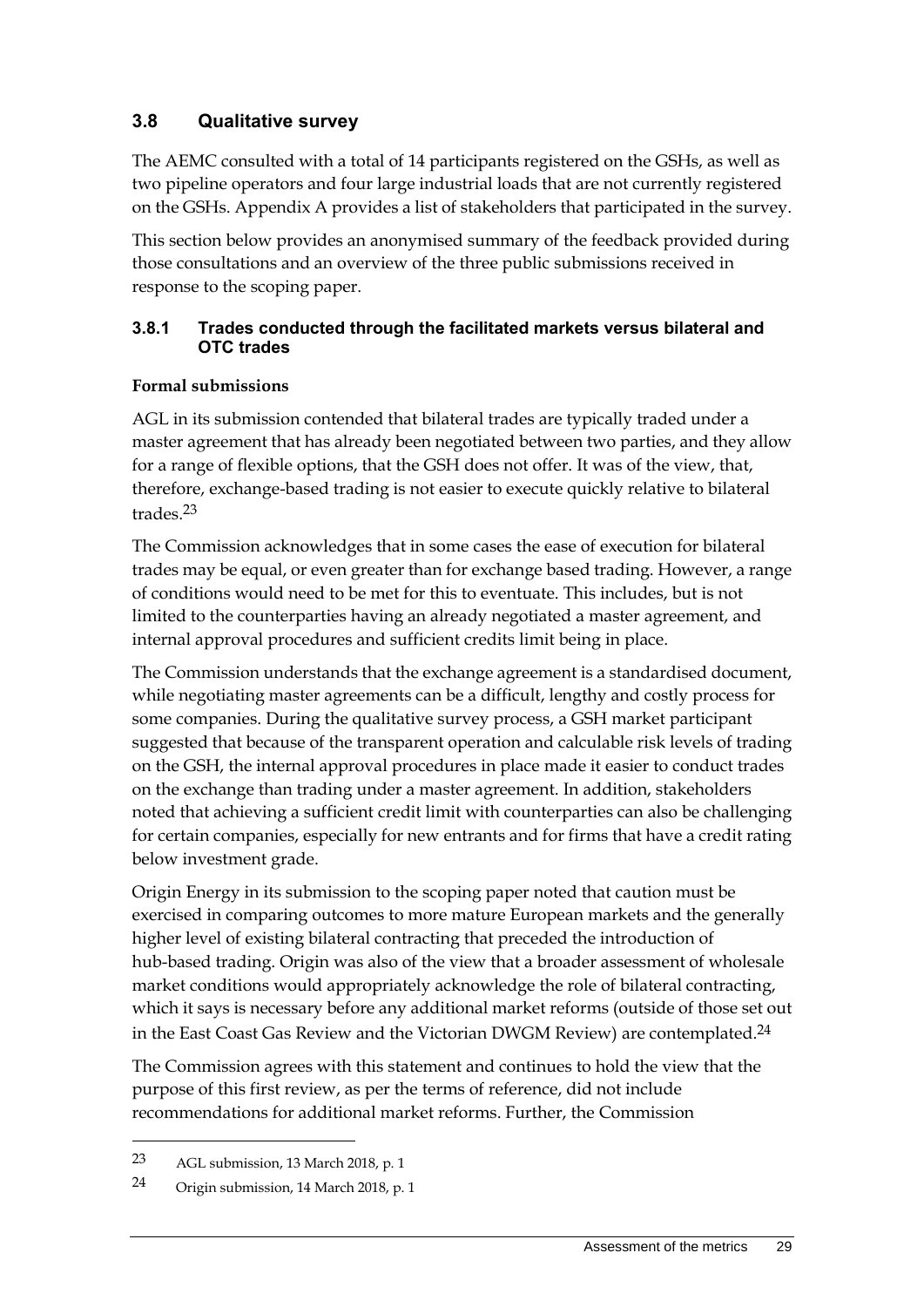acknowledges the role of bilateral trades in the market, but is limited in determining the extent of that role, as bilateral contracts are generally commercial-in-confidence. Therefore, at this time, the Commission must rely on information that is voluntarily provided by market participants.

The Commission considered that a qualitative assessment based on the approximate percentage values provided via the surveys is better suited to provide the information required in the terms of reference. The Commission notes that the terms of reference only required the AEMC to calculate the metric "to the extent this information is publicly available". Because one of the underlying data sets (the volume of bilateral trades) is not publicly available, publishing a quantitative metric would not have been possible.

#### **Survey**

Out of the 14 registered participants that took part in the survey, seven provided an estimate for the proportion of trading that is typical to their operation on the organised markets including the GSHs, the STTMs and DWGM, versus their trading OTC or bilaterally. To be able to focus on recent trends, participants were asked to exclude their long term "legacy" gas contracts from their OTC volumes, while providing an estimate for the metric.

Answers varied greatly between trading only on the organised markets with no bilateral trading, and trading up to 95 per cent of volumes bilaterally and leaving only 5 per cent to the hubs.

The factors contributing to this wide range of percentages included:

- **Differences in the operation of the businesses:** different businesses have different needs for exchange based trading in their operation. Trader companies without considerable physical portfolios are likely to have different OTC to GSH trading ratios in their books than those looking to cover the "overs and unders" associated with short term fluctuations in the gas consumption or gas production of their assets.
- **Seasonal effects on businesses' portfolios:** retailers' loads may follow a relatively predictable seasonal pattern throughout the year that can be covered by both OTC or on the exchange.
- **Other external factors such as events in the National Electricity Market (NEM):** gas fired power generation is likely to require greater volumes of gas on short notice when electricity demand is highest and/or when interconnectors or other generators trip and additional supply is needed in the NEM.

One participant indicated that while it conducts a greater number of trades on the GSHs compared to trading OTC, the majority of its traded volume is still traded OTC. This indicates that participants may trade frequently on the GSH but that the volumes of gas that they are trading are small.

A clear trend could not be established with regards to which participant categories were more engaged in hub trading. However, gas fired power generators, traders with no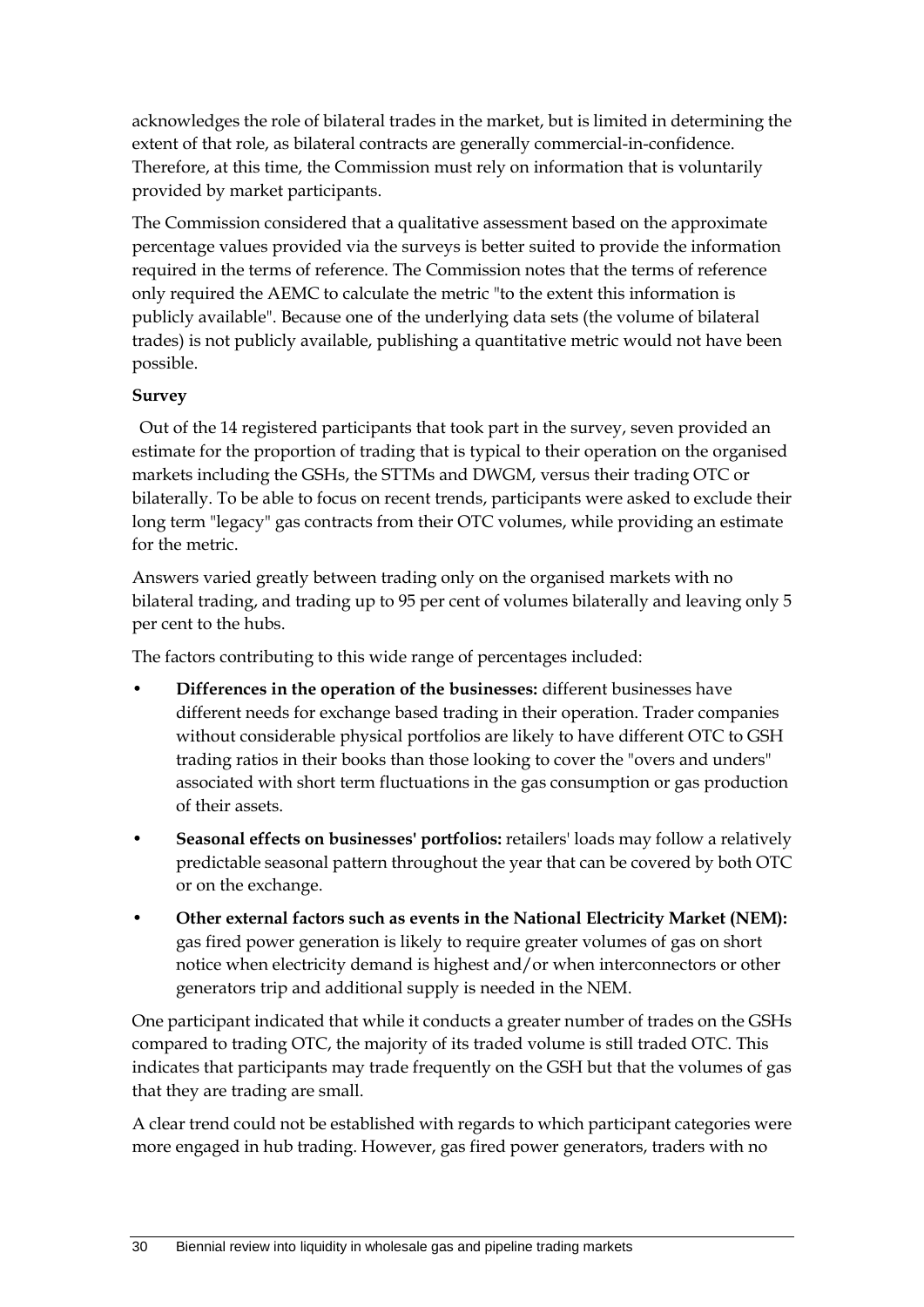significant physical portfolio, some retailers and some industrials tended to have a higher proportion of their volumes<sup>25</sup> go through the GSH than others.

# **3.8.2 Confidence and market liquidity**

The majority of stakeholders indicated that they have confidence in the market and expected that confidence will increase over time together with liquidity. However, in their view, this confidence and increased liquidity only applied to shorter term products, tradeable at Wallumbilla and not to Moomba locations or longer term, weekly and monthly products.

# **Price signals**

-

The importance of price signals coming from prices seen at the GSH is an indicator of confidence in the market. This is because if registered participants trust those signals, they are more likely to take those signals into account while making various business decisions.

Surveyed participants agreed that the trustworthiness of price signals for making investment decisions or hedging is not sufficient. Stakeholders were generally of the view that the longer the term of the decision, the less likely that the GSH price would be used as an index given the short-term nature of the products traded on the GSH. Some stakeholders indicated that reference to hub prices would be used in trading in some cases, but the majority of views rather highlighted the importance of prices on the GSH for short term portfolio optimisation purposes.

# **Number of participants and their involvement in the market**

A number of participants surveyed by the AEMC were of the view that further increase in liquidity and confidence would be dependent on the registration of new participants, including industrial users, and their greater involvement in the market including the hubs. This could mean for example that for an industrial user, the baseload equivalent of its long term demand would be covered by a bilateral contract, but daily variations of surpluses or shortages would be sold or purchased on a facilitated market. Some expressed views that the diversity of new participants was also an important factor and the greater involvement of banks, financial intermediaries and brokers usually indicates that a market is entering a more mature phase.

Others, however, pointed out that if a market participant's portfolio mainly consists of a flat load that can be covered accurately by a baseload OTC contract, any fluctuation in its daily volumes could provide only marginal additions to traded volumes on the GSH. In such cases the only time it may make economic sense for the business to participate on the hub was in the case of a force majeure, but those exceptional cases alone do not warrant a registration on the GSH.

Another stakeholder added that many industrial users are fully contracted until the 2030s. Therefore, significant changes in liquidity should not be expected in the next two years from these users.

<sup>&</sup>lt;sup>25</sup> This includes off-screen trades that are previously negotiated bilaterally to be only settled through the GSH, and on-screen trades that are traded anonymously.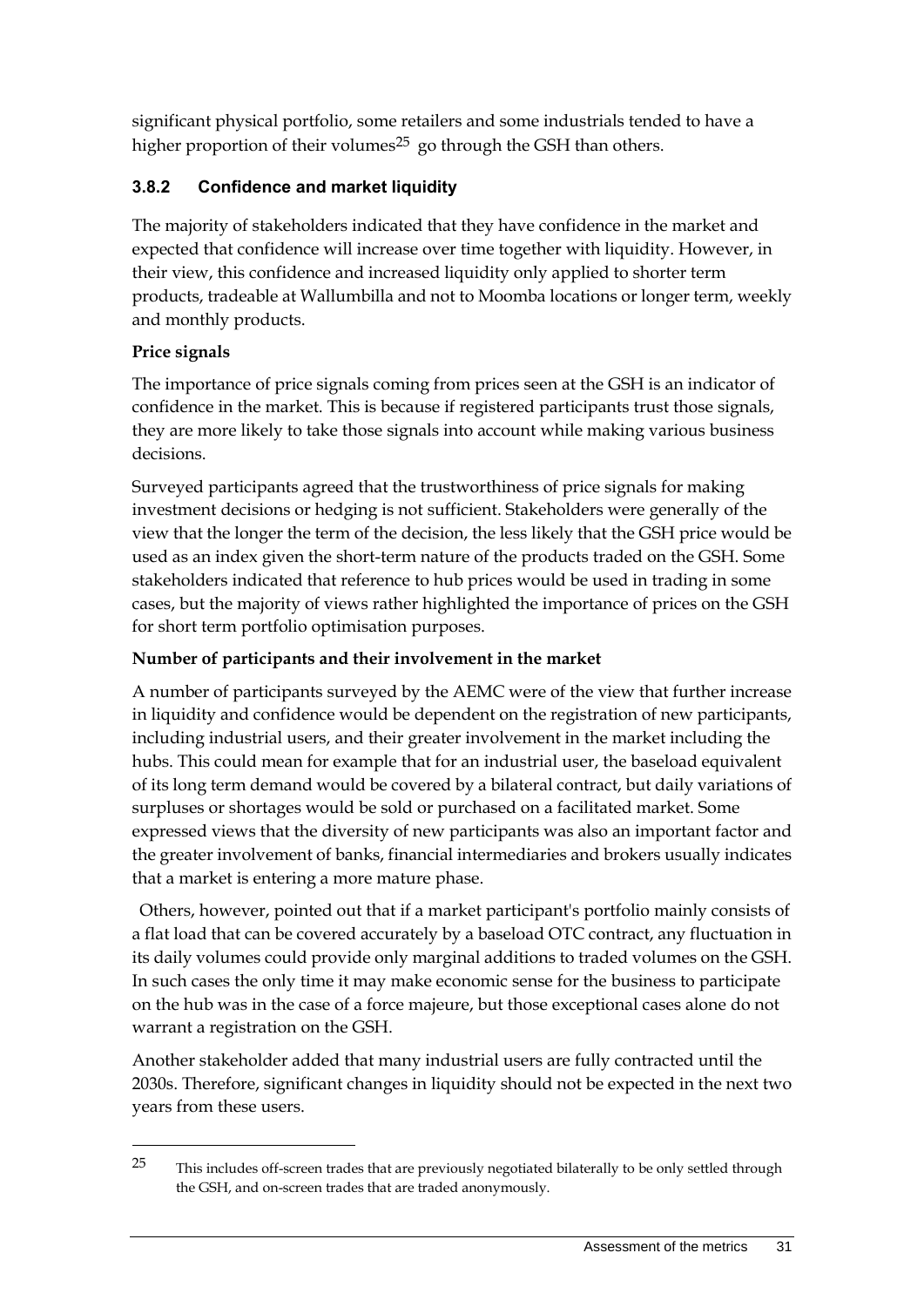#### **The role of additional supply**

Stakeholders pointed to the importance of the availability of more supply. Such additional supply could potentially enter the market if:

- LNG producers offered greater volumes to the domestic market
- moratoria on gas exploration were lifted
- the new APLNG pipeline, the new Northern Gas Pipeline connecting the Northern Territory and Queensland, and the proposed import LNG terminals was built
- the possibility of government intervention in case of a domestic gas shortage remained credible.

Almost all survey participants recognised that LNG producers are the largest suppliers of gas into the GSH. One stakeholder noted that maintaining the competitive tension that is building up between two of the exporters would likely lead to the appearance of more trades on the hubs.

Some participants suggested that there are numerous factors that influence the trading practices of LNG producers and these serve as an incentive to trade bilaterally, rather than through the GSHs. One such factor is the existing physical interconnection between LNG facilities allowing them to trade quickly and easily among themselves. The second being the fact that sudden surpluses or shortages in their operations constitute volumes that are orders of magnitude greater than what the GSH could currently absorb.

Additional sources of supply may also appear if conventional and unconventional gas fields could be developed. Gas originating from these new fields could either partially be directly traded on the GSH or free up supply elsewhere and increase volumes on the GSH as part of location swaps. New pipelines were also mentioned to provide access to supply and, therefore, contribute positively to increased liquidity.

One survey participant raised the importance of the proposed LNG import terminals. In its view, Australian gas prices are only linked to global gas prices in a one-sided way, via LNG export terminals. LNG import terminals would complete this international linkage, as they would allow for a better integration of global gas prices into the pricing of both domestic sales and purchases of gas. This participant suggested that better integration into the global gas market would contribute to the possibility of building out a longer term future curve and, therefore, having more certainty about the long term price of gas. Having such certainty would have a range of positive effects on the Australian market, including, but not limited to an increase in confidence to trade gas and also the willingness of market participants to underwrite investment in new pipeline capacity.

Some participants were concerned that while government intervention may increase liquidity in the short term, in the long term it may reflect that there are issues in the market. In particular, a lack of confidence that participants can get the gas they need to where they need it at a reasonable price. It was further expressed, that intervention is likely to damage investment certainty in the market and may lead to decreasing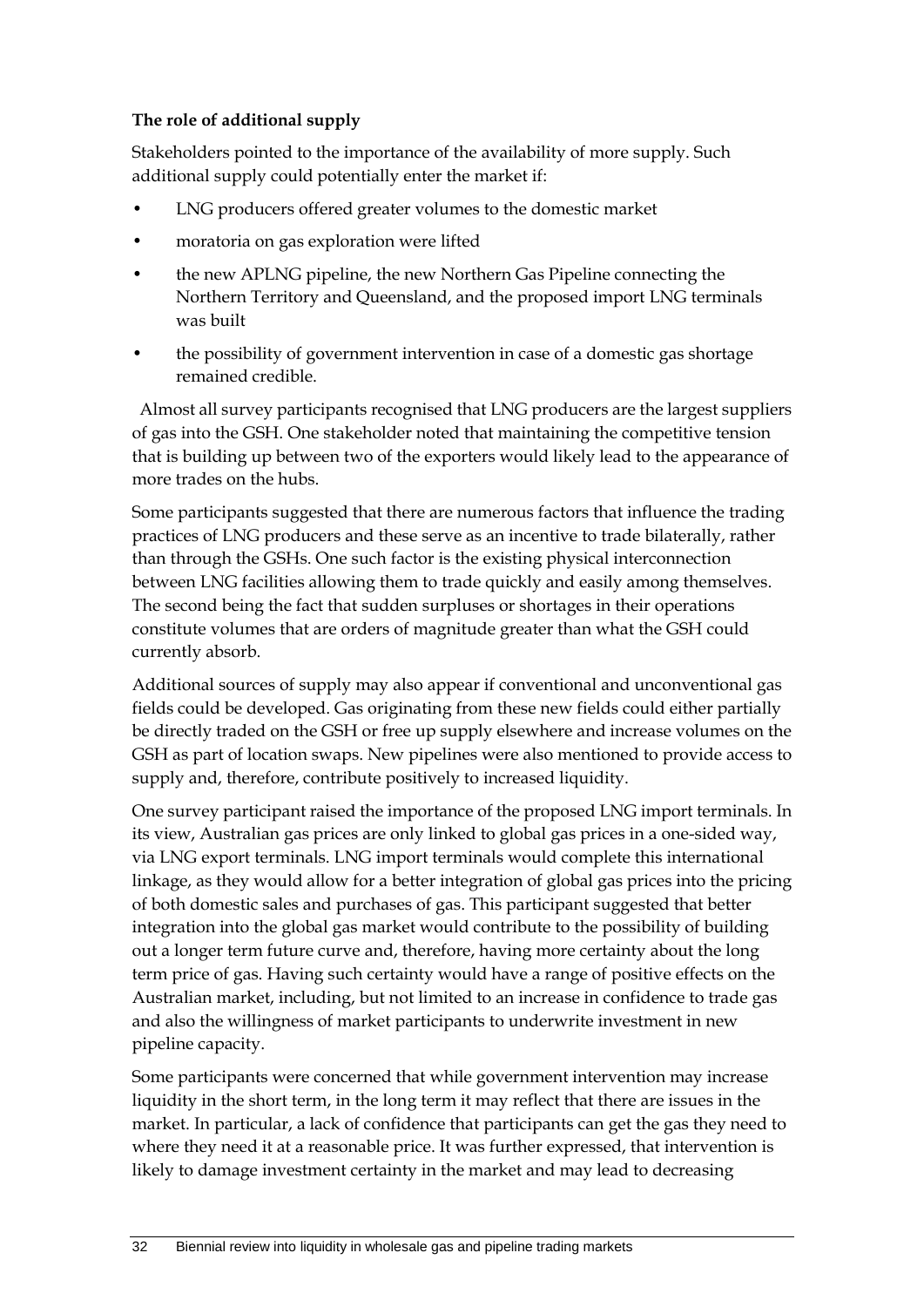liquidity in the long term. This observation was also made in relation to policy uncertainty in a general sense.

### **Other matters**

A number of participants suggested that the implementation of pipeline capacity reforms, especially the day ahead capacity auctions that are expected to start from March 2019, may have an effect on liquidity on the GSHs. Feedback on the interrelationship of transportation and liquidity is further elaborated in section 3.8.3.

Other factors that may potentially impact liquidity on the GSH were also mentioned by some stakeholders, however, some of these are at odds with one another. These included:

- rapidly decreasing costs associated with new gas field development
- increasing oil prices
- the appearance of more standardised contracts
- the inclusion of new, longer term products and new delivery points, including, but not limited to the Culcairn notional point
- limiting the number of products available to trade to further concentrate liquidity
- the development of derivative, longer term forward financial markets that would support physical trading
- the implementation of G20 reforms that would lead to increased collateral requirements in OTC trading for companies below investment grade
- the publication of LNG netback price index
- the expiry of long term legacy contracts.

### **3.8.3 Impediments to trading on the GSH**

#### **Transportation**

The majority of stakeholders were of the view that transportation, and operational issues linked to transportation were barriers to trade on the GSHs. This view was especially expressed in relation to Moomba, where the lack of trading since June 2016 was explained as a result of the uncertainty about where the injection and delivery points would be and how gas could be transported, should a market participant successfully conduct a trade there. More generally, the costs and availability of firm capacity was raised as an impediment, because the market framework of the GSH requires the physical haulage of gas. That is to say, all gas to be traded on the GSH has to be shipped to one of the GSH locations.

Almost all participants had the expectation that the day-ahead capacity auction being implemented from March 2019 is likely to contribute toward overcoming this barrier to trade. This is because capacity from the auctions will allow for physically moving the gas after a successful trade on the GSHs. However, some participants expressed their concerns about the priority of acquired auction rights as the firmness of the capacity won by successful auction participants may be jeopardised by upward renominations made by long term capacity holders. They were of the view that if the firmness of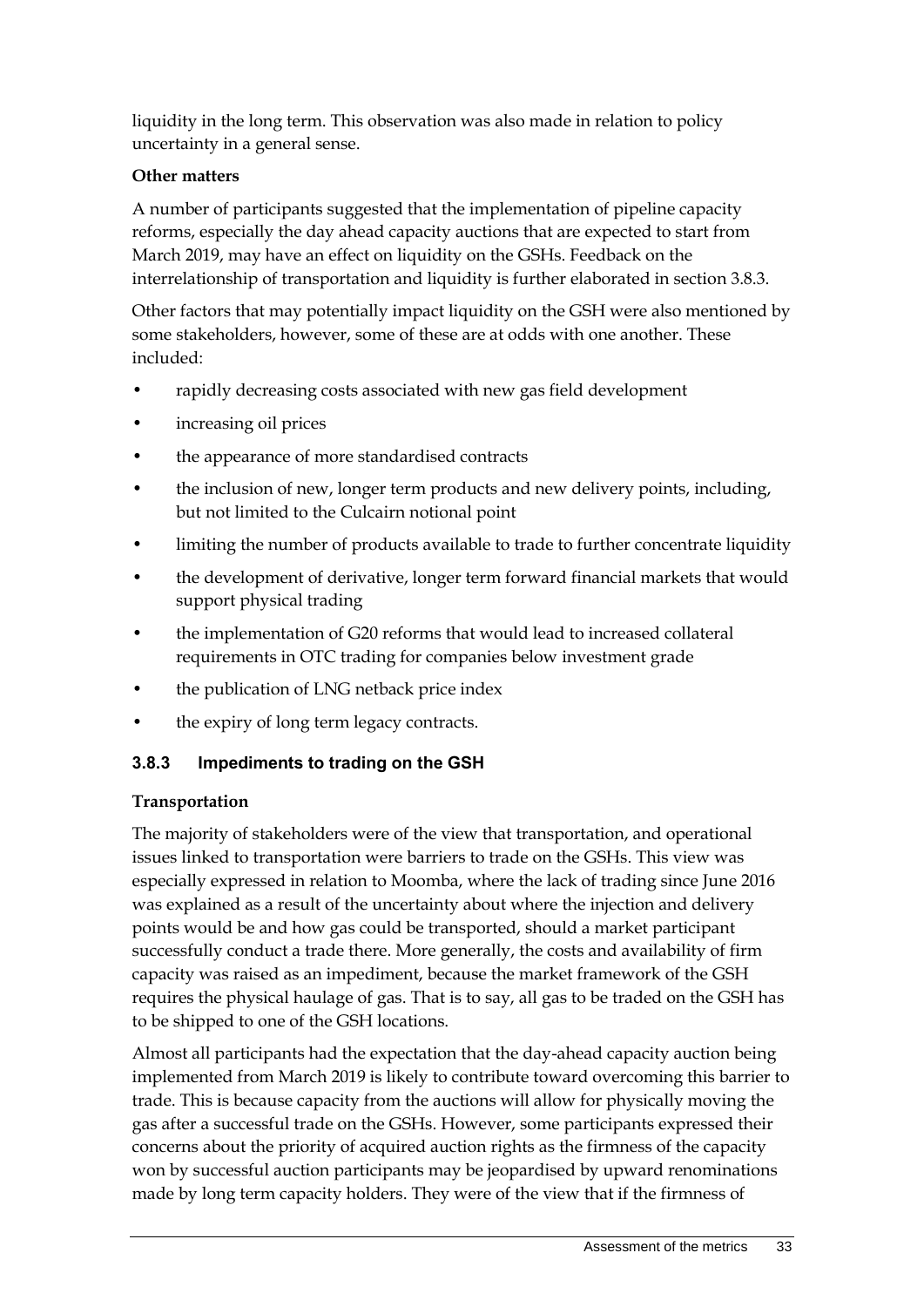capacity won on the day-ahead auction is not guaranteed, participants may be reluctant to make trading decisions on the GSH on the back of that capacity.

#### **Costs**

Many participants were of the view that costs on the GSH were impeding trade, especially if greater volumes were to be settled through the hub. These costs included fixed yearly membership and license fees and variable transaction fees that were associated with the volume that was cleared through the exchange. The magnitude of upfront prudential requirements and the \$100,000 cap on accepting cash as collateral were also said to cause problems for smaller market players. In addition, bigger and/or investment grade companies that have master agreements and credit limits in place with other market players can trade OTC freely, without having to provide collateral. It was, however, recognised, that for relatively new companies that do not have sufficient credit limits with their counterparties, OTC trading can be as big of a challenge as the prudential requirements associated with trading on the GSH.

### **Flexibility and availability**

A number of participants suggested that the flexibility to be able to agree on a selection of various delivery points including other pipelines, storage and supply fields was missing from the GSH, but could be achieved in a bilateral trade. In general, stakeholders were of the view that the possibility to cater for bespoke needs including, but not limited to, optionality of delivery, force majeure clauses and the customizable length of tenors (especially longer term ones), was not present on the GSH. Two stakeholders, however, stressed the importance of keeping exchange traded products as simple as possible. They were of the view that the sole purpose of the hub is to provide trading opportunities for trading simple, basic products. If that goal is achieved, OTC trading can "wrap around" those products and fill in the gaps that are created by bespoke, individual needs.

Some participants also thought that the necessary volume of bids and offers were not present at the GSH at times when they were most needed by the market (i.e. in tight supply conditions), which directed trade to the OTC market.

### **3.8.4 Optional hub services**

All stakeholders shared the view that the introduction of optional hub services (compression products at Wallumbilla) had no effect on liquidity, or it was too early to assess such an effect. Some stakeholders noted that some products on the GSH (including the compression and spread products) "got ahead of the market", are too complex and are of limited use at this time. This limited use stemmed from the notion that it is difficult to manage compression separately from haulage. Others were of the view, that the capacity reforms may assist in utilising the trade of compression products and the need for these products might change in the future.

Most stakeholders were satisfied with the reduction of delivery points from three to two at Wallumbilla, but did not attribute any significant change in liquidity to it.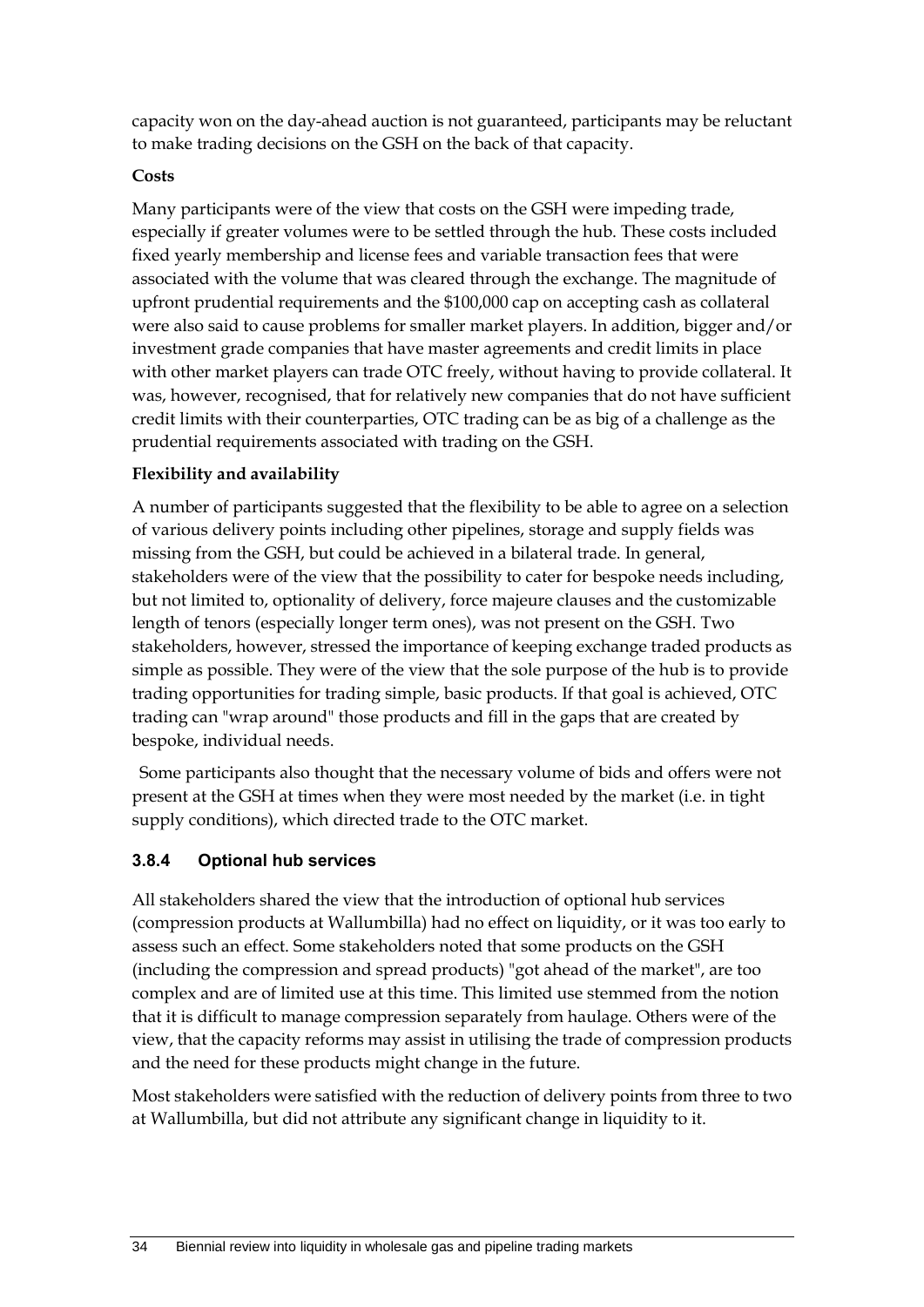## **3.8.5 General comments**

The majority of survey participants agreed with the proposed metrics and the high level methodology that was put forward by the AEMC in the scoping paper.

Almost all stakeholders agreed that the number and the magnitude of regulatory changes that affect the design of energy markets have been a challenge as of late. They expressed their concerns about not being able to fully participate in industry consultations. It was suggested that sufficient time should be given to observe how the reforms are implemented, as there is a learning curve for businesses that make decisions around how to operate in new regulatory environments.

A number of participants made general comments about the market framework of the GSH and suggested changes to its operation that, in their view, would lead to greater liquidity in the future.

Some stakeholders suggested that the removal of the \$100,000 cash collateral limit would be beneficial to the market, as the type of bank guarantees that are required by AEMO are difficult to negotiate with banks. Those stakeholders also argued that prudential requirements could be further decreased, if pre-payment or daily settlement was allowed.

A couple of participants were of the view that liquidity would be boosted on both Moomba and Wallumbilla, if there was a switch from a voluntary to a mandatory market design. Others added that under some conditions, producers could be obligated to provide market making functions and offer additional volumes to the market.

A number of stakeholders suggested that longer trading hours would allow market participants to trade more on the hub. For example unplanned outages of equipment that are happening outside of trading hours could be fully or partially traded on the GSH, instead of resorting to bilateral arrangements. However the costs of longer trading hours would need to be considered alongside any potential benefits.

# <span id="page-40-0"></span>**3.9 Conclusion**

The Commission has found that almost all quantitative indicators of liquidity on the Wallumbilla GSH have positively changed over the past two years.

Table 3.13 provides an overview of those changes.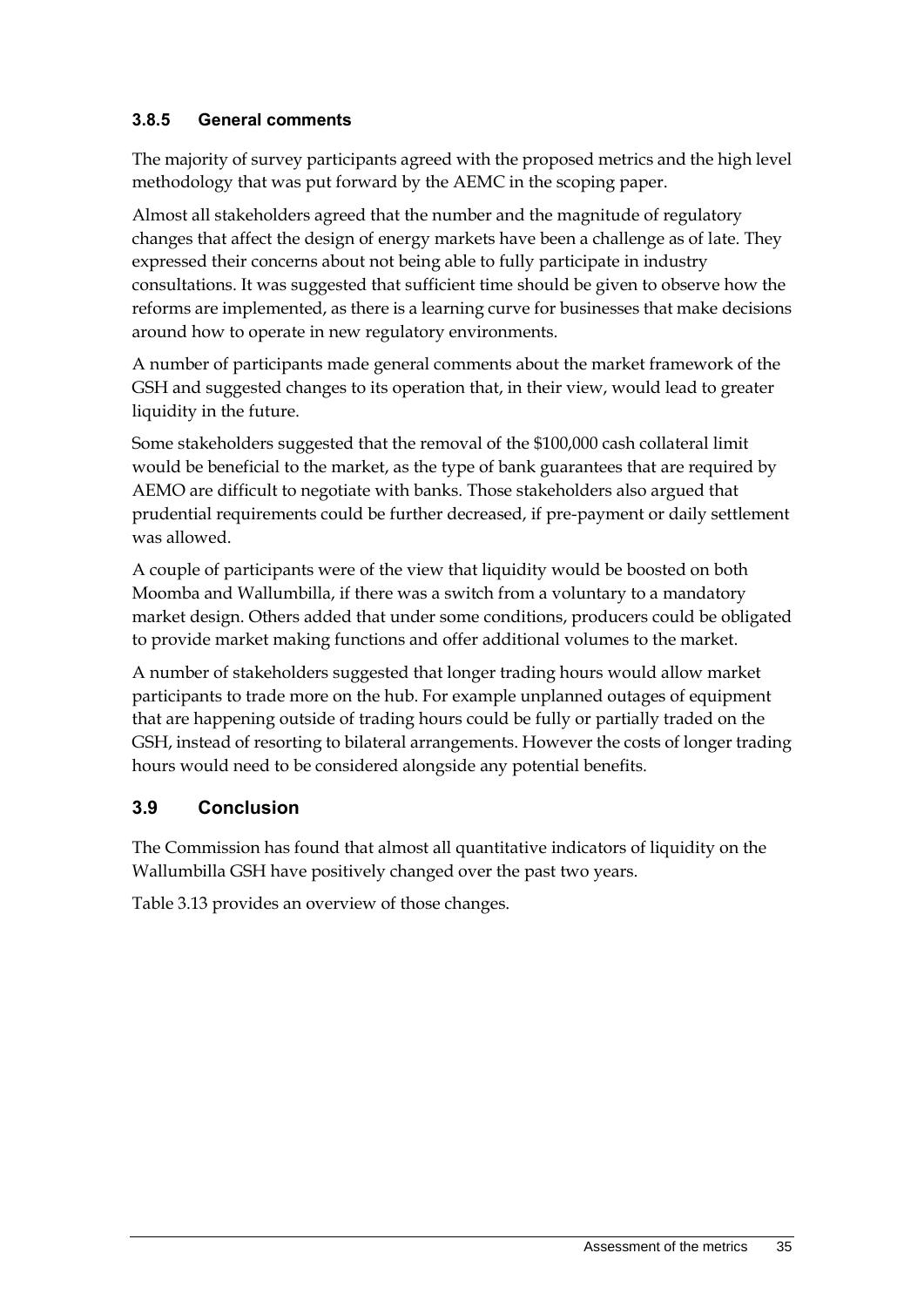#### **Table 3.13 Trends of liquidity metrics at the Wallumbilla GSH**

| <b>Metric</b>                      | <b>Trend from 2016 to 2017</b> |
|------------------------------------|--------------------------------|
| <b>Traded volumes</b>              | significant increase           |
| Churn rate                         | increase                       |
| Bid-offer spreads                  | N/A                            |
| Number of active participants      | increase                       |
| Concentration of trade (buy side)  | small increase                 |
| Concentration of trade (sell side) | decrease                       |
| Number of trades per product       | significant increase           |

There was significant growth in both the total yearly volumes traded on the Wallumbilla GSH and the number of trades in shorter term products. Longer term products were less traded and their range only stretches out to a maximum of three months into the future. The churn rate for Wallumbilla saw a gradual increase together with a greater number of active participants throughout the period that approached a yearly average of 12 in 2017. Market concentration slightly increased on the sell side, but dropped significantly on the buy side. In both cases the HHI value remained below 2,000, which indicates that the market is not highly concentrated, despite the relatively low total number of active participants in absolute terms.

Baseline numbers for the STTMs and the DWGM varied greatly and were not as conclusive as the ones for the Wallumbilla GSH.

The majority of stakeholders that participated in the AEMC's qualitative survey expressed their confidence in the Wallumbilla GSH and were expecting liquidity to grow further in the next two years.

The Commission is of the view that both the qualitative and quantitative metrics that were used in the review indicate that the Wallumbilla GSH is a developing market, where liquidity is expected to grow further in the future. It is recognised that some aspects of liquidity at this early stage of the market are more informative than others. For example, churn rates may take longer to develop to meaningful levels, while traded volumes or the number of trades per product already provide useful information that is easy to interpret.

Because the Moomba GSH has only been in operation since June 2016, the Commission sees less value in its associated metrics. The Commission believes that at the time of concluding this first review, it is too early to assess the operation of that hub and more time should be given for any of the related liquidity metrics to develop.

The Commission considers that in subsequent reviews a more developed market with more historical trends available to examine, will provide an opportunity for more detailed analysis.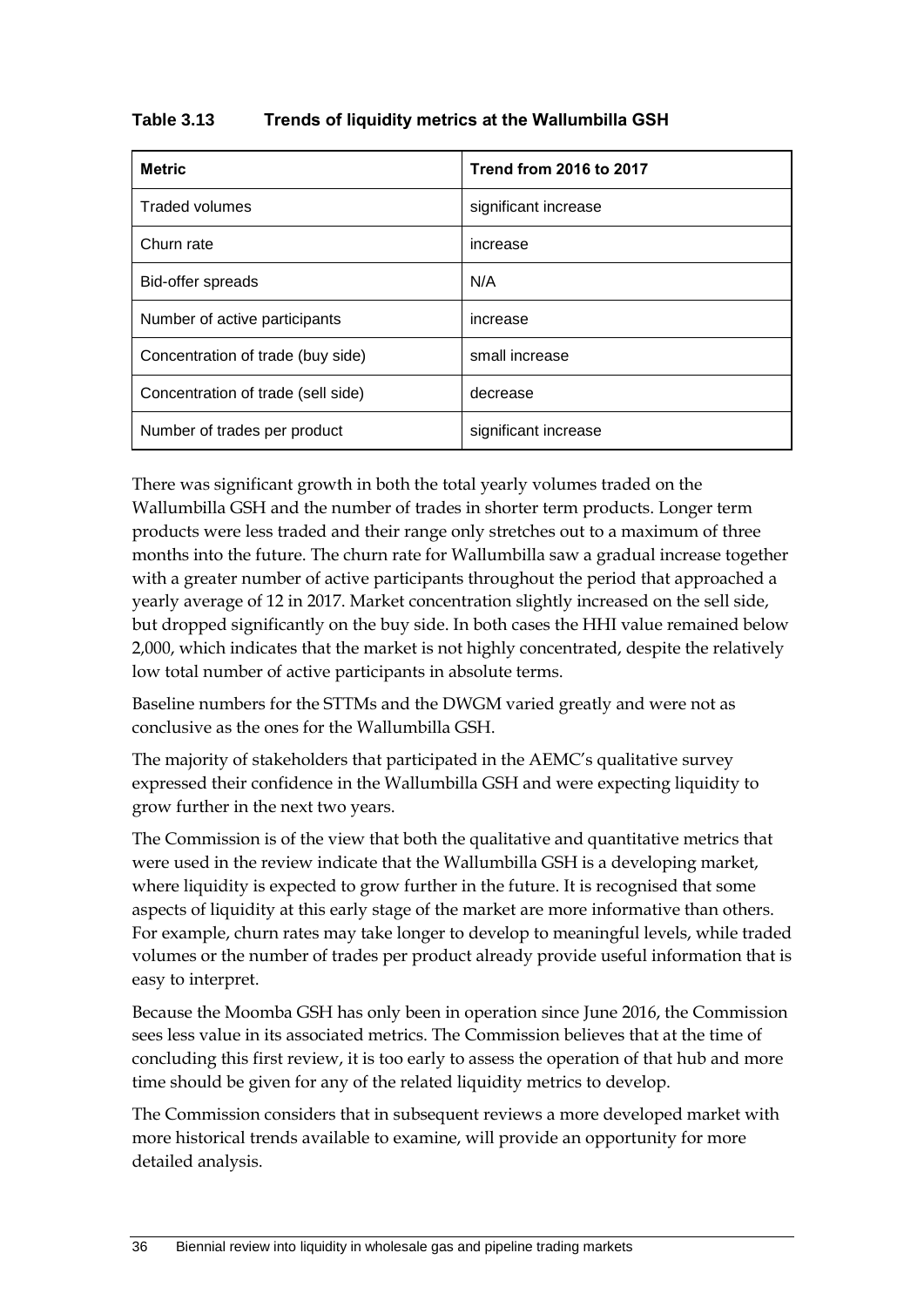# <span id="page-42-0"></span>**Abbreviations**

| <b>ACCC</b>             | Australian Competition and Consumer Commission |
|-------------------------|------------------------------------------------|
| <b>AEMC</b>             | <b>Australian Energy Market Commission</b>     |
| <b>AEMO</b>             | Australian Energy Market Operator              |
| <b>AER</b>              | Australian Energy Regulator                    |
| Commission              | See AEMC                                       |
| <b>COAG</b>             | <b>Council of Australian Governments</b>       |
| <b>DWGM</b>             | Victorian Declared Wholesale Gas Market        |
| <b>DTS</b>              | Victorian Declared Transmission System         |
| <b>GBB</b>              | Gas Bulletin Board                             |
| <b>GMRG</b>             | Gas Market Reform Group                        |
| <b>GSH</b>              | gas supply hub                                 |
| <b>HHI</b>              | Herfindahl-Hirschman Index                     |
| <b>LNG</b>              | liquefied natural gas                          |
| <b>MCE</b>              | Ministerial Council on Energy                  |
| <b>NEM</b>              | National Electricity Market                    |
| <b>NGL</b>              | National Gas Law                               |
| NGR                     | <b>National Gas Rules</b>                      |
| <b>NGO</b>              | National Gas Objective                         |
| <b>OTC</b>              | over-the-counter                               |
| <b>SEA Gas Pipeline</b> | South East Australia Gas pipeline              |
| <b>STTM</b>             | <b>Short Term Trading Market</b>               |
| TJ                      | terajoules                                     |